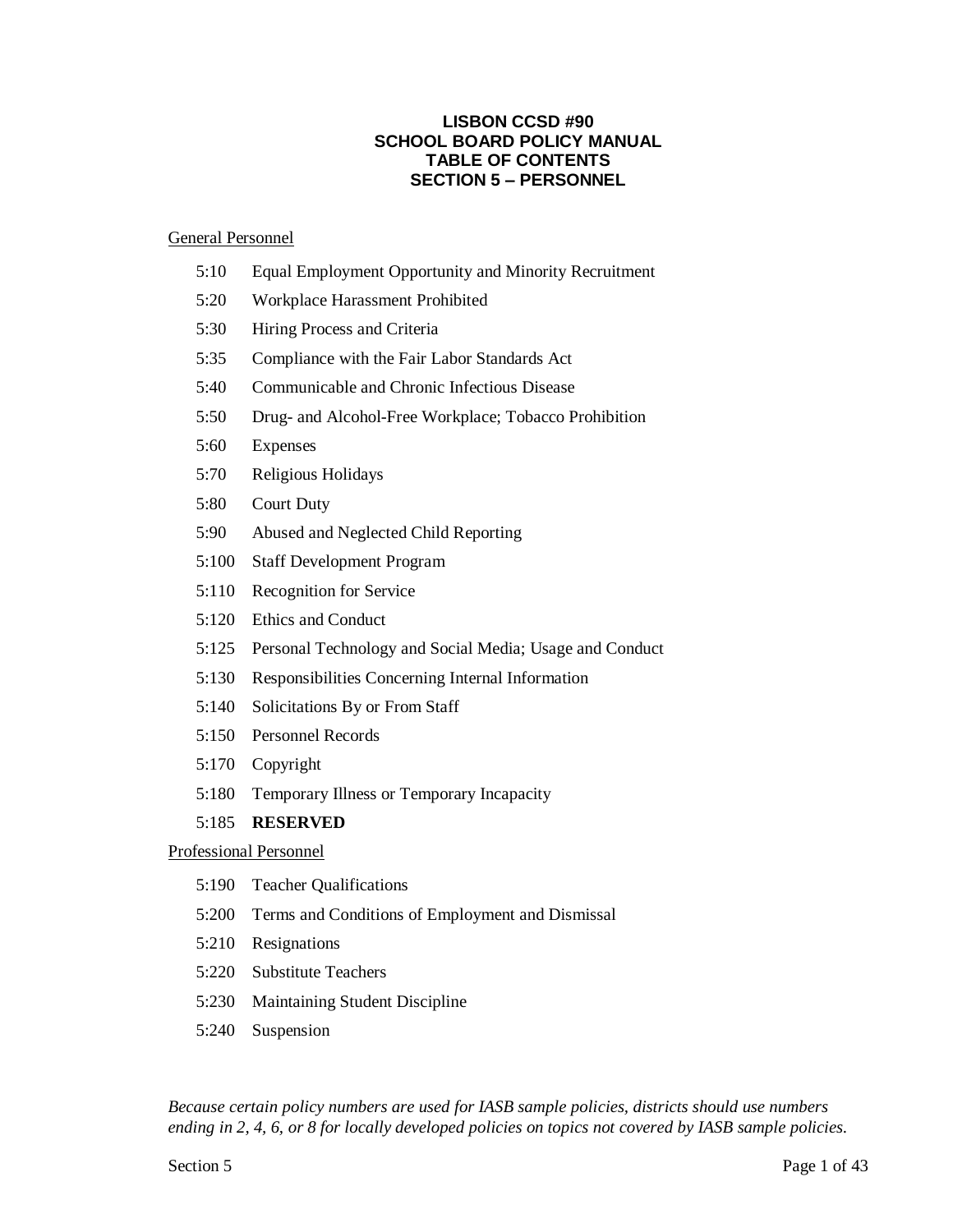- 5:250 Leaves of Absence
- 5:260 Student Teachers

#### Educational Support Personnel

- 5:270 Employment At-Will, Compensation, and Assignment
- 5:280 Duties and Qualifications
- 5:285 Drug and Alcohol Testing for School Bus and Commercial Vehicle Drivers
- 5:290 Employment Termination and Suspensions
- 5:300 Schedules and Employment Year
- 5:310 Compensatory Time-Off
- 5:320 Evaluation
- 5:330 Sick Days, Vacation, Holidays, and Leaves

 $\angle$ Lisbon CCSD #90 5:10

# **General Personnel**

#### **Equal Employment Opportunity and Minority Recruitment**

The School District shall provide equal employment opportunities to all persons regardless of their race; color; creed; religion; national origin; sex; sexual orientation; age; ancestry; marital status; arrest record; military status; order of protection status; unfavorable military discharge; citizenship status provided the individual is authorized to work in the United States; use of lawful products while not at work; being a victim of domestic or sexual violence; genetic information; physical or mental handicap or disability, if otherwise able to perform the essential functions of the job with reasonable accommodation; pregnancy, childbirth, or related medical conditions; credit history, unless a satisfactory credit history is an established bona fide occupational requirement of a particular position; or other legally protected categories. No one will be penalized solely for his or her status as a registered qualifying patient or a registered designated caregiver for purposes of the Compassionate Use of Medical Cannabis Pilot Program Act, 410 ILCS 130/.

Persons who believe they have not received equal employment opportunities should report their claims to the Nondiscrimination Coordinator and/or a Complaint Manager for the Uniform Grievance Procedure. These individuals are listed below. No employee or applicant will be discriminated or retaliated against because he or she initiated a complaint, was a witness, supplied information, or otherwise participated in an investigation or proceeding involving an alleged violation of this policy or State or federal laws, rules or regulations, provided the employee or applicant did not make a knowingly false accusation nor provide knowingly false information.

#### Administrative Implementation

The Superintendent shall appoint a Nondiscrimination Coordinator for personnel who shall be responsible for coordinating the District's nondiscrimination efforts. The Nondiscrimination Coordinator may be the Superintendent or a Complaint Manager for the Uniform Grievance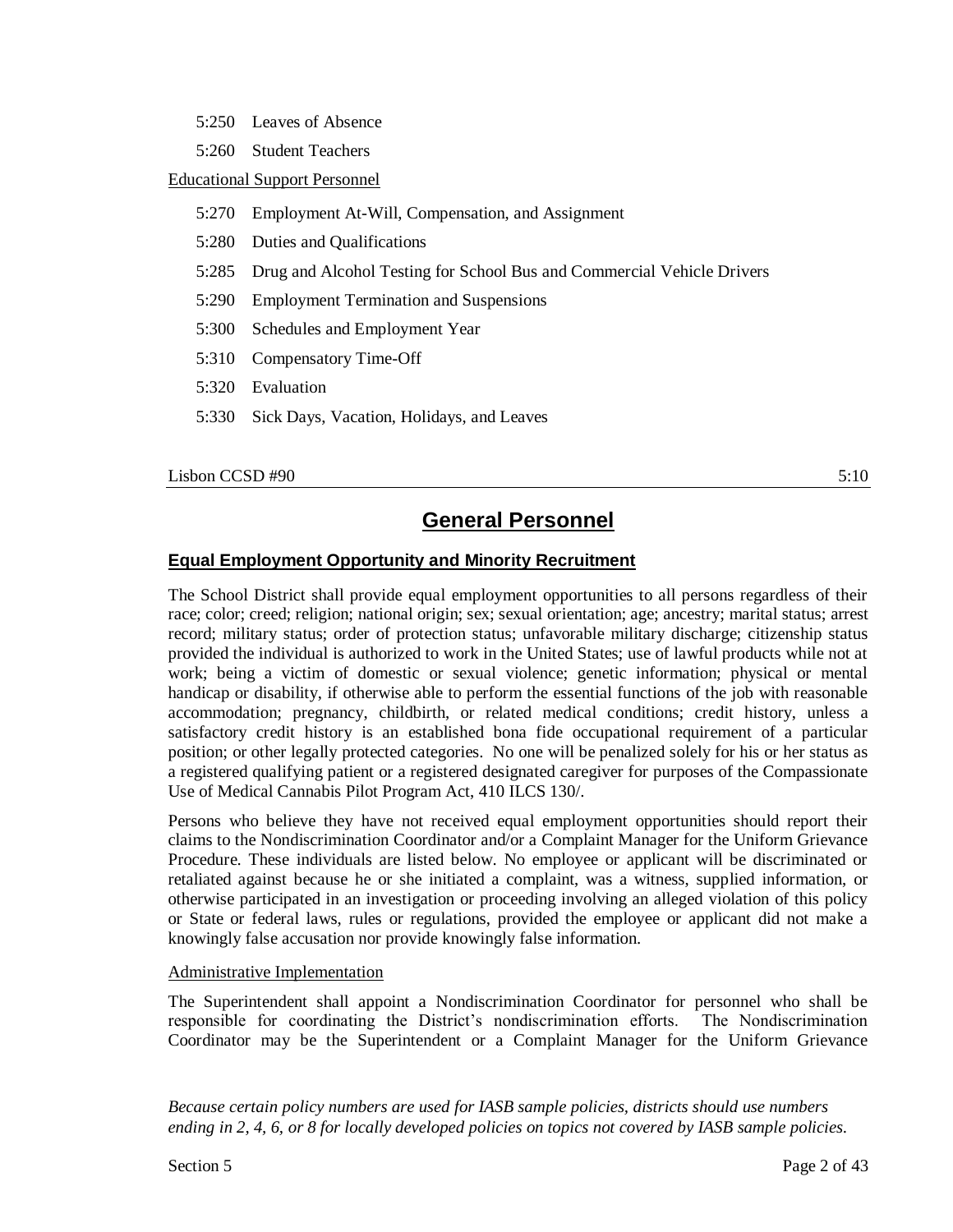Procedure. The Superintendent shall insert into this policy the names, addresses, and telephone numbers of the District's current Nondiscrimination Coordinator and Complaint Managers.

#### **Nondiscrimination Coordinator:**

Dr. Michael Rustman, Superintendent Lisbon CCSD 90 127 Canal St., Newark, IL 60541 Address mrustman@lisbon.k12.il.us Email 815/736-6324 Telephone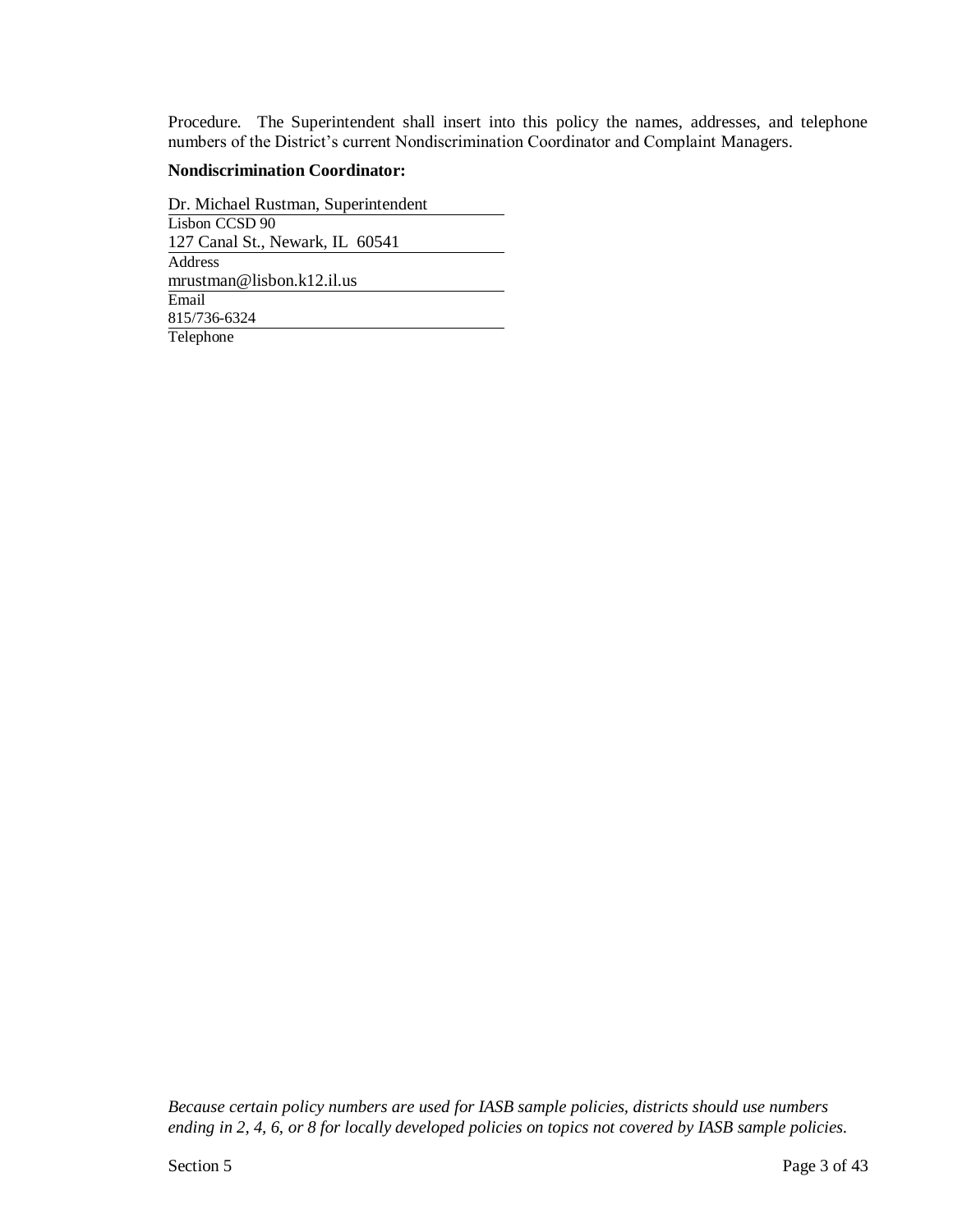#### **Complaint Managers:**

| Dr. Michael Rustman, Superintendent | Diane Cepala, Superintendent      |  |
|-------------------------------------|-----------------------------------|--|
| Lisbon CCSD 90                      | Newark Grade School               |  |
| 127 Canal St., Newark, IL 60541     | 503 Chicago Rd., Newark, IL 60541 |  |
| Address                             | Address                           |  |
| mrustman@lisbon.k12.il.us           |                                   |  |
| Email                               | Email                             |  |
| 815/736-6324                        | 815/695-5143                      |  |
| Telephone                           | Telephone                         |  |

The Superintendent shall also use reasonable measures to inform staff members and applicants that the District is an equal opportunity employer, such as, by posting required notices and including this policy in the appropriate handbooks.

#### Minority Recruitment

The District will attempt to recruit and hire minority employees. The implementation of this policy may include advertising openings in minority publications, participating in minority job fairs, and recruiting at colleges and universities with significant minority enrollments. This policy, however, does not require or permit the District to give preferential treatment or special rights based on a protected status without evidence of past discrimination.

| <b>LEGAL REF.:</b> | Age Discrimination in Employment Act, 29 U.S.C. §621 et seq.                       |
|--------------------|------------------------------------------------------------------------------------|
|                    | Americans With Disabilities Act, Title I, 42 U.S.C. §12111 et seq.                 |
|                    | Civil Rights Act of 1991, 29 U.S.C. §§621 et seq., 42 U.S.C. §1981 et seq., §2000e |
|                    | et seq., and $$12101$ et seq.                                                      |
|                    | Equal Employment Opportunities Act (Title VII of the Civil Rights Act of 1964),    |
|                    | 42 U.S.C. §2000e et seq., 29 C.F.R. Part 1601.                                     |
|                    | Equal Pay Act, 29 U.S.C. §206(d).                                                  |
|                    | Genetic Information Nondiscrimination Act, 42 U.S.C. §2000ff et seq.               |
|                    | Immigration Reform and Control Act, 8 U.S.C. §1324a et seq.                        |
|                    | Rehabilitation Act of 1973, 29 U.S.C. §791 et seq.                                 |
|                    | Title VI of the Civil Rights Act of 1964, 42 U.S.C. §2000d et seq.                 |
|                    | Pregnancy Discrimination Act, 42 U.S.C. §2000e(k).                                 |
|                    | Title IX of the Education Amendments, 20 U.S.C. §1681 et seq., 34 C.F.R. Part      |
|                    | 106.                                                                               |
|                    | Uniformed Services Employment and Reemployment Rights Act (1994), 38               |
|                    | U.S.C. §§4301 et seq.                                                              |
|                    | Ill. Constitution, Art. I, §§17, 18, and 19.                                       |
|                    | 105 ILCS 5/10-20.7, 5/10-20.7a, 5/10-21.1, 5/10-22.4, 5/10-23.5, 5/22-19, 5/24-4,  |
|                    | $5/24-4.1$ , and $5/24-7$ .                                                        |
|                    | Compassionate Use of Medical Cannabis Pilot Program Act, 410 ILCS 130/40.          |
|                    | Genetic Information Protection Act, 410 ILCS 513/25.                               |
|                    | Ill. Whistleblower Act, 740 ILCS 174/.                                             |
|                    | Ill. Human Rights Act, 775 ILCS 5/1-103 and 5/2-102.                               |
|                    | Religious Freedom Restoration Act, 775 ILCS 35/5.                                  |
|                    | Employee Credit Privacy Act, 820 ILCS 70/.                                         |

*Because certain policy numbers are used for IASB sample policies, districts should use numbers ending in 2, 4, 6, or 8 for locally developed policies on topics not covered by IASB sample policies.*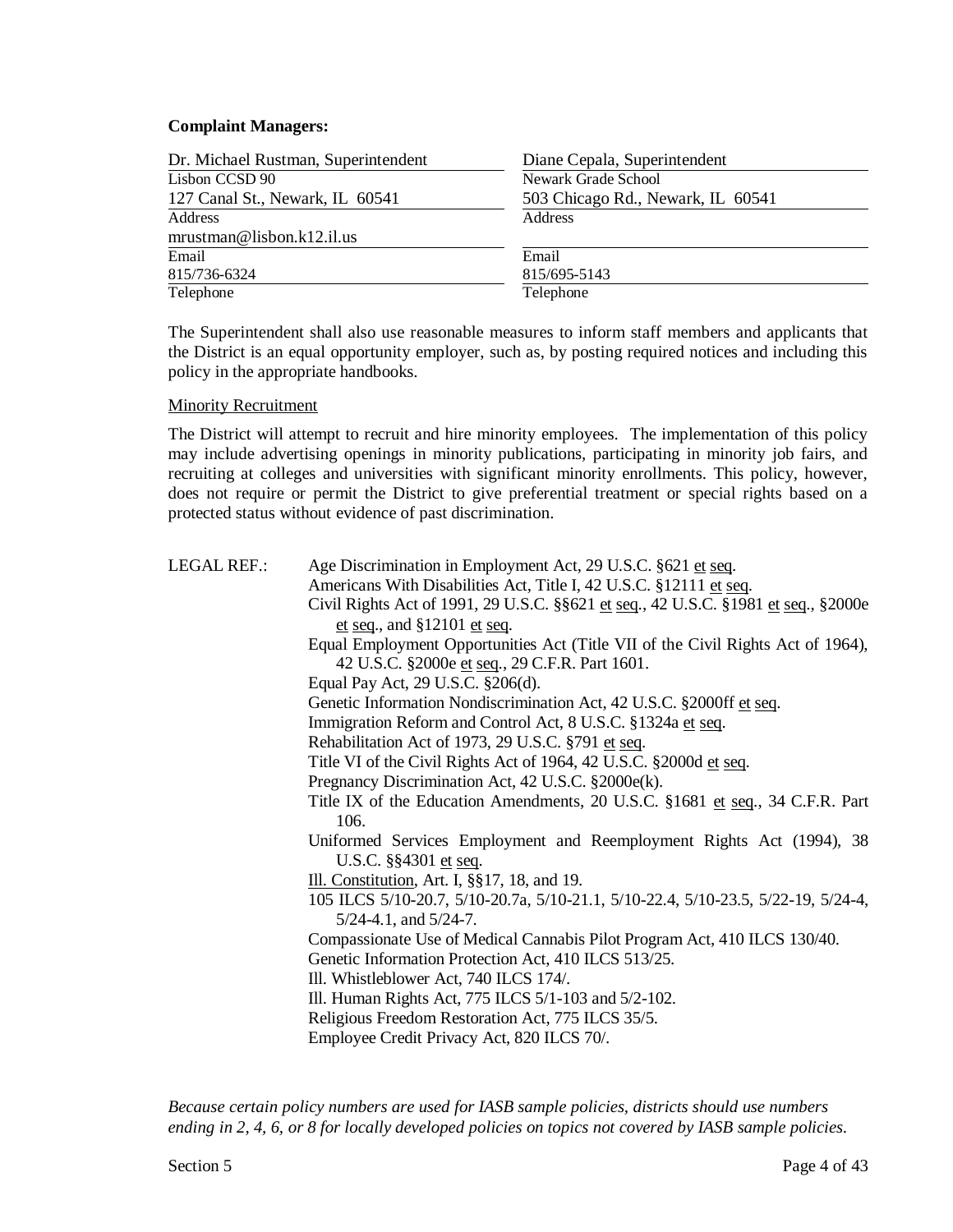Ill. Equal Pay Act of 2003, 820 ILCS 112/. Victims' Economic Security and Safety Act, 820 ILCS 180/30. 23 Ill.Admin.Code §1.230.

CROSS REF.: 2:260 (Uniform Grievance Procedure), 5:20 (Workplace Harassment Prohibited), 5:30 (Hiring Process and Criteria, 5:40 (Communicable and Chronic Infectious Disease), 5:50 (Drug- and Alcohol-Free Workplace; Tobacco Prohibition), 5:70 (Religious Holidays), 5:180 (Temporary Illness or Temporary Incapacity), 5:200 (Terms and Conditions of Employment and Dismissal), 5:250 (Leaves of Absence), 5:270 (Employment, At-Will, Compensation, and Assignment), 5:300, (Schedules and Employment Year), 5:330 (Sick Days, Vacation, Holidays, and Leaves), 7:10 (Equal Educational Opportunities), 7:180 (Prevention of and Response to Bullying, Intimidation, and Harassment), 8:70 (Accommodating Individuals with Disabilities)

ADOPTED: December 8, 2014

 $\sim$  5:20 5:20 5:20

## **General Personnel**

### **Workplace Harassment Prohibited**

The School District expects the workplace environment to be productive, respectful, and free of unlawful harassment. District employees shall not engage in harassment or abusive conduct on the basis of an individual's race, religion, national origin, sex, sexual orientation, age, citizenship status, disability, or other protected status identified in Board policy 5:10, *Equal Employment Opportunity and Minority Recruitment*. Harassment of students, including, but not limited to, sexual harassment, is prohibited by Board policy 7:20, *Harassment of Students Prohibited*.

#### Sexual Harassment Prohibited

The School District shall provide a workplace environment free of unwelcome sexual advances, requests for sexual favors, and other verbal or physical conduct, or communications constituting harassment on the basis of sex as defined and otherwise prohibited by State and federal law.

District employees shall not make unwelcome sexual advances or request sexual favors or engage in any unwelcome conduct of a sexual nature when: (1) submission to such conduct is made either explicitly or implicitly a term or condition of an individual's employment; (2) submission to or rejection of such conduct by an individual is used as the basis for employment decisions affecting such individual; or (3) such conduct has the purpose or effect of substantially interfering with an individual's work performance or creating an intimidating, hostile, or offensive working environment. Sexual harassment prohibited by this policy includes verbal or physical conduct. The terms intimidating, hostile, or offensive include, but are not limited to, conduct that has the effect of humiliation, embarrassment, or discomfort. Sexual harassment will be evaluated in light of all the circumstances.

#### Making a Complaint; Enforcement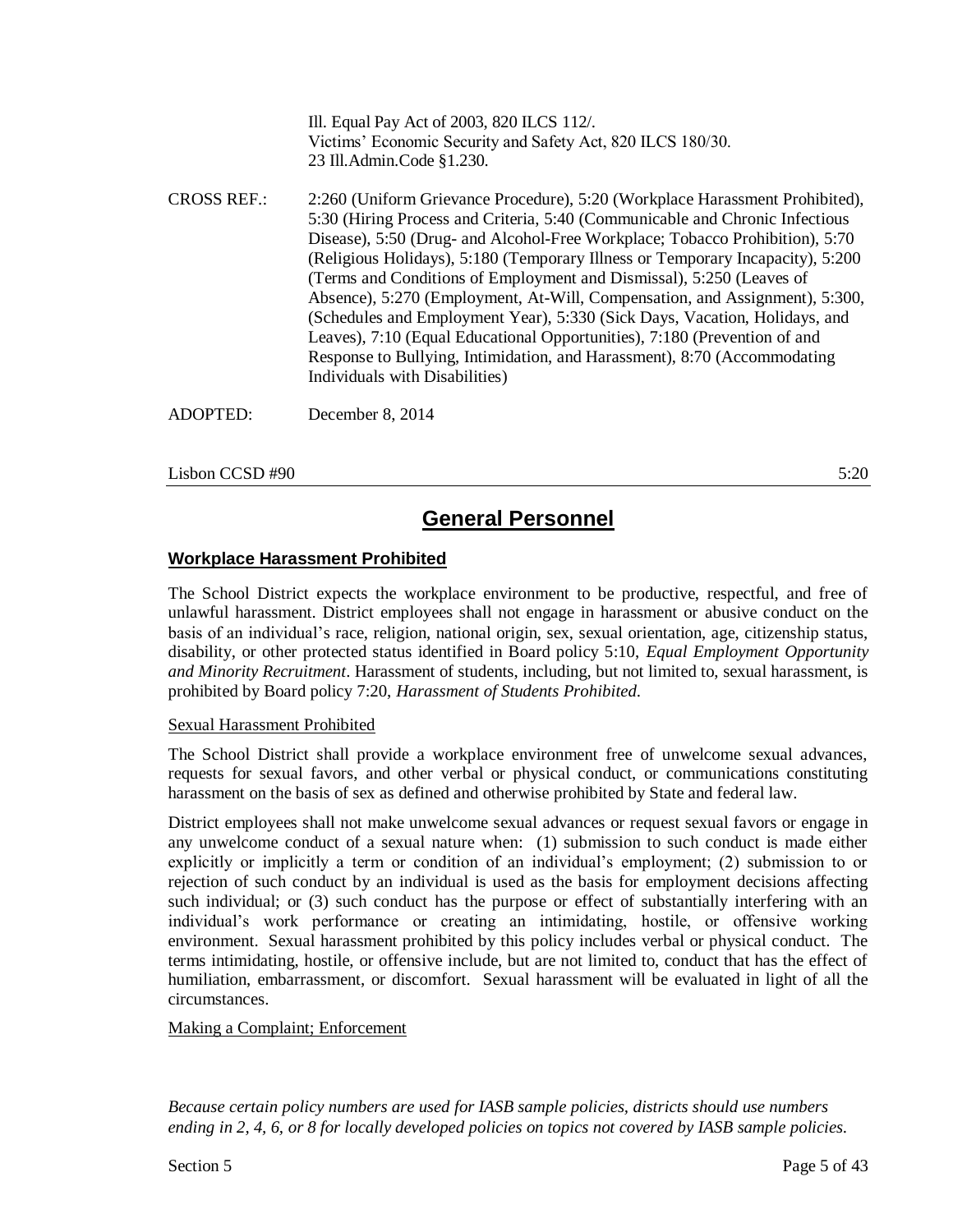A violation of this policy may result in discipline, up to and including discharge. Any person making a knowingly false accusation regarding harassment will likewise be subject to disciplinary action, up to and including discharge. An employee's employment, compensation, or work assignment shall not be adversely affected by complaining or providing information about harassment. Retaliation against employees for bringing bona fide complaints or providing information about harassment is prohibited (see Board policy 2:260, *Uniform Grievance Procedure*).

Aggrieved persons, who feel comfortable doing so, should directly inform the person engaging in the harassing conduct or communication that such conduct or communication is offensive and must stop.

Employees should report claims of harassment to the Nondiscrimination Coordinator and/or use the Board policy 2:260, *Uniform Grievance Procedure*. Employees may choose to report to a person of the employee's same sex. There are no express time limits for initiating complaints and grievances under this policy; however, every effort should be made to file such complaints as soon as possible, while facts are known and potential witnesses are available.

#### Whom to Contact with a Report or Complaint

The Superintendent shall insert into this policy the names, addresses, and telephone numbers of the District's current Nondiscrimination Coordinator and Complaint Managers.

#### **Nondiscrimination Coordinator:**

| Dr. Michael Rustman, Superintendent |
|-------------------------------------|
| Lisbon CCSD 90                      |
| 127 Canal St., Newark, IL 60541     |
| Address                             |
| mrustman@lisbon.k12.il.us           |
| Email                               |
| 815/736-6324                        |
|                                     |

#### **Complaint Managers:**

| Dr. Michael Rustman, Superintendent | Diane Cepala, Superintendent      |  |
|-------------------------------------|-----------------------------------|--|
| Lisbon CCSD 90                      | Newark Grade School               |  |
| 127 Canal St., Newark, IL 60541     | 503 Chicago Rd., Newark, IL 60541 |  |
| <b>Address</b>                      | Address                           |  |
| mrustman@lisbon.k12.il.us           |                                   |  |
| Email                               | Email                             |  |
| 815/736-6324                        | 815/695-5143                      |  |
| Telephone                           | Telephone                         |  |

The Superintendent shall also use reasonable measures to inform staff members and applicants of this policy, which shall include reprinting this policy in the appropriate handbooks.

LEGAL REF.: Title VII of the Civil Rights Act, 42 U.S.C. §2000e et seq.; 29 C.F.R. §1604.11. Title IX of the Education Amendments, 20 U.S.C. §1681 et seq.; 34 C.F.R. §1604.11. Ill. Human Rights Act, 775 ILCS 5/2-101(E), 5/2-102(D), 5/5-102, and 5/5-102.2.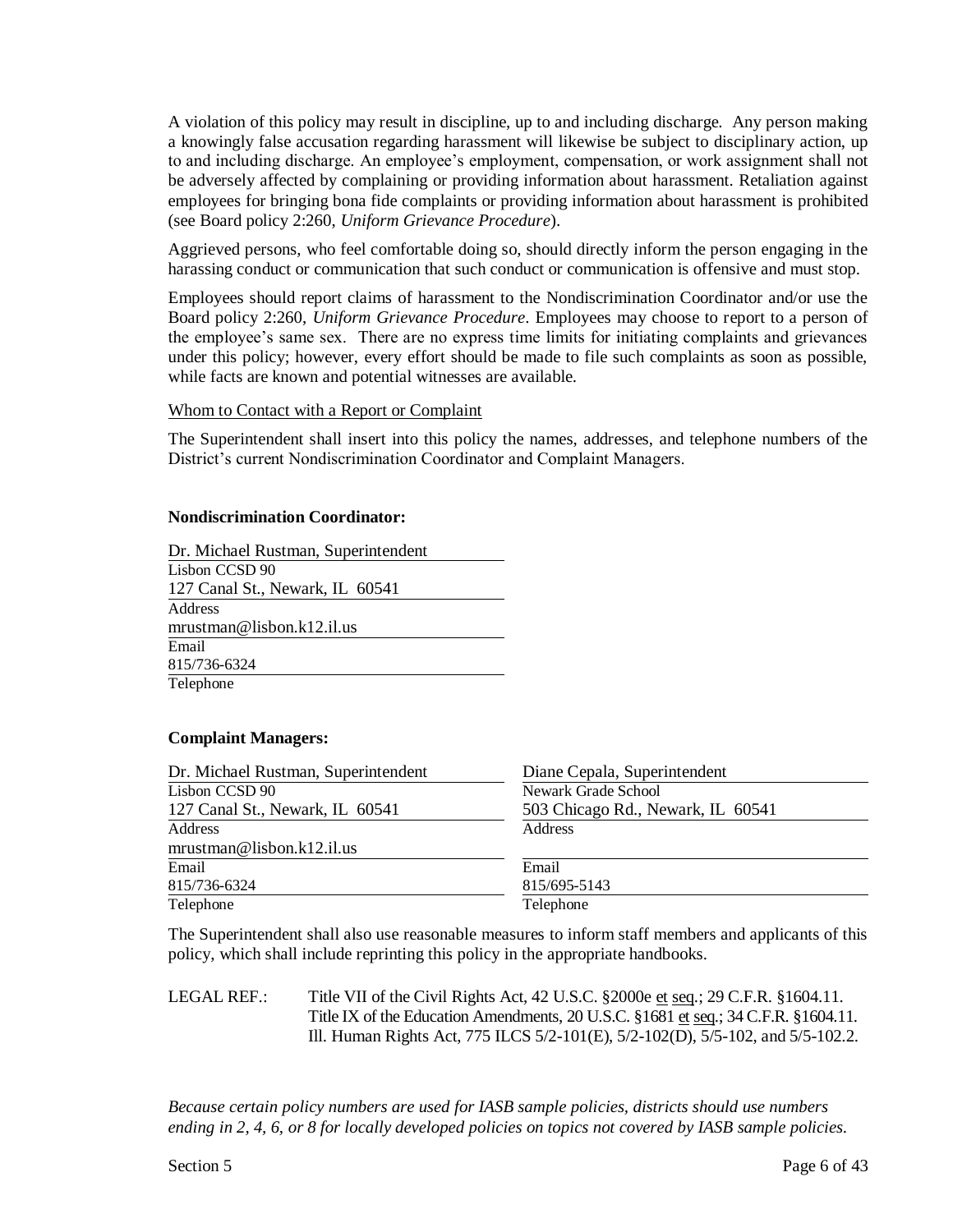|                    | 56 Ill. Admin. Code Parts 2500, 2510, 5210, and 5220.<br>Burlington Industries v. Ellerth, 118 S.Ct. 2257 (1998).<br>Crawford v. Metro. Gov't of Nashville & Davidson County, 129 S. Ct. 846 (2009).<br>Faragher v. City of Boca Raton, 118 S.Ct. 2275 (1998). |
|--------------------|----------------------------------------------------------------------------------------------------------------------------------------------------------------------------------------------------------------------------------------------------------------|
|                    | Franklin v. Gwinnett Co. Public Schools, 112 S.Ct. 1028 (1992).                                                                                                                                                                                                |
|                    | Harris v. Forklift Systems, 114 S.Ct. 367 (1993).                                                                                                                                                                                                              |
|                    | Jackson v. Birmingham Board of Education, 125 S.Ct. 1497 (2005).                                                                                                                                                                                               |
|                    | Meritor Savings Bank v. Vinson, 106 S.Ct. 2399 (1986).                                                                                                                                                                                                         |
|                    | Oncale v. Sundown Offshore Services, 118 S.Ct. 998 (1998).                                                                                                                                                                                                     |
|                    | Porter v. Erie Foods International, Inc., 576 F.3d 629 (7th Cir. 2009).                                                                                                                                                                                        |
|                    | Sangamon County Sheriff's Dept. v. Ill. Human Rights Com'n, 908 N.E.2d 39 (Ill., 2009).                                                                                                                                                                        |
|                    | Vance v. Ball State University, 133 S. Ct. 2434 (2013).                                                                                                                                                                                                        |
| <b>CROSS REF.:</b> | 2:260 (Uniform Grievance Procedure), 5:10 (Equal Employment Opportunity<br>and Minority Recruitment), 7:20 (Harassment of Students Prohibited)                                                                                                                 |
| ADOPTED:           | December $8, 2014$                                                                                                                                                                                                                                             |
|                    |                                                                                                                                                                                                                                                                |

 $\sim$  5:30 5:30 5:30

# **General Personnel**

## **Hiring Process and Criteria**

The District hires the most qualified personnel consistent with budget and staffing requirements and in compliance with School Board policy on equal employment opportunity and minority recruitment. The Superintendent is responsible for recruiting personnel and making hiring recommendations to the Board. If the Superintendent's recommendation is rejected, the Superintendent must submit another. The Superintendent may select personnel on a short-term basis for a specific project or emergency condition before the Board's approval.

No individual will be employed who has been convicted of a criminal offense listed in Section 5/21B-80 of the School Code.

All applicants must complete a District application in order to be considered for employment.

### **Job Descriptions**

The Superintendent shall develop and maintain a current comprehensive job description for each position or job category; however, a provision in a collective bargaining agreement or individual contract will control in the event of a conflict.

#### Investigations

The Superintendent or designee shall ensure that a fingerprint-based criminal history records check and a check of the Statewide Sex Offender Database and Violent Offender Against Youth Database is performed on each applicant as required by State law. The Superintendent or designee shall notify an applicant if the applicant is identified in either database. The School Code requires the Board President to keep a conviction record confidential and share it only with the Superintendent, Regional Superintendent, State Superintendent, State Educator Preparation and Licensure Board, any other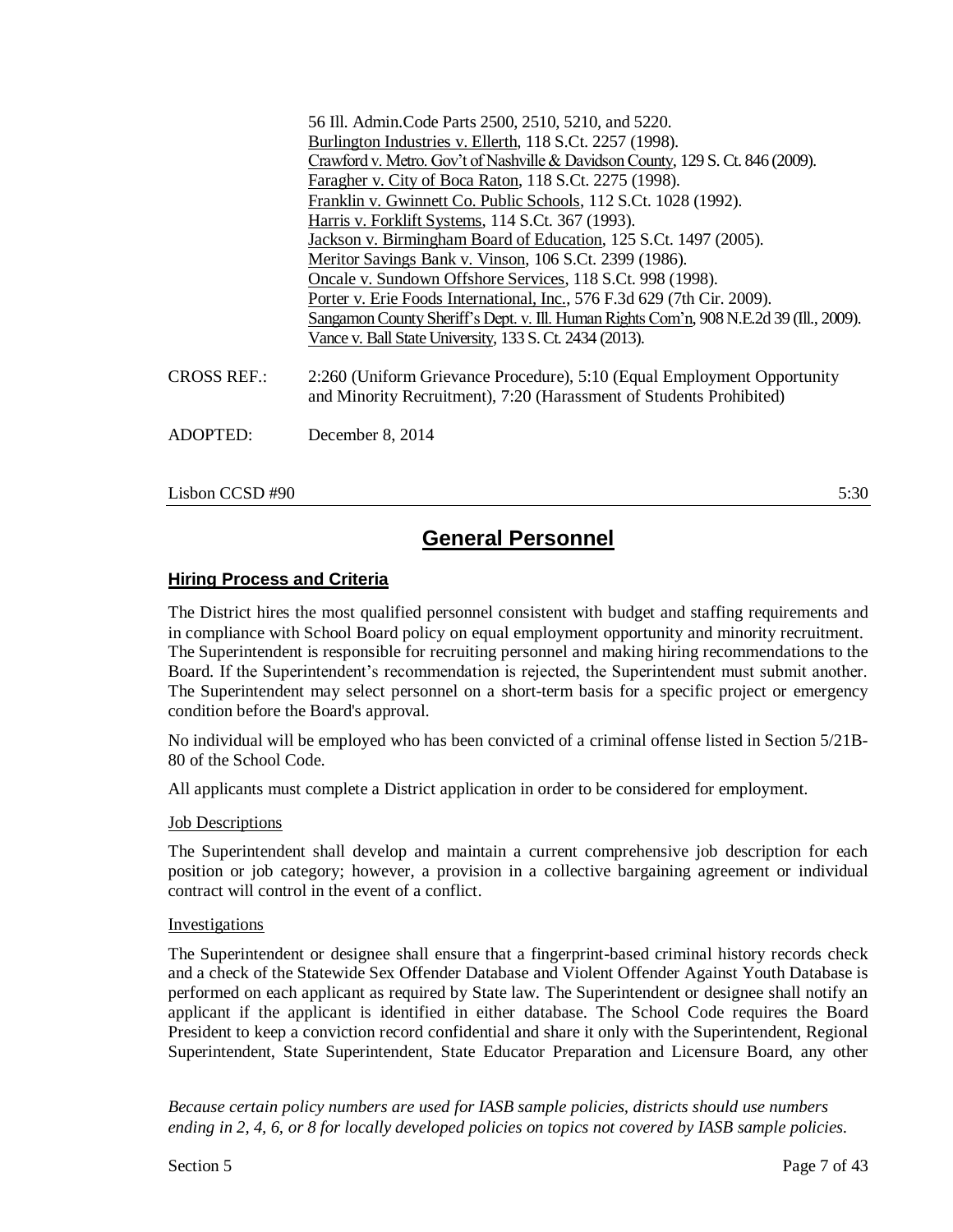person necessary to the hiring decision, or for purposes of clarifying the information, the Department of State Police and/or Statewide Sex Offender Database.

Each newly hired employee must complete an Immigration and Naturalization Service Form as required by federal law.

The District retains the right to discharge any employee whose criminal background investigation reveals a conviction for committing or attempting to commit any of the offenses outlined in Section 5/21B-80 of the School Code or who falsifies, or omits facts from, his or her employment application or other employment documents.

The Superintendent shall ensure that the District does not engage in any investigation or inquiry prohibited by law and complies with each of the following:

- 1. The District uses an applicant's credit history or report from a consumer reporting agency only when a satisfactory credit history is an established bona fide occupational requirement of a particular position.
- 2. The District does not ask an applicant or applicant's previous employers about claim(s) made or benefit(s) received under the Workers' Compensation Act.
- 3. The District does not request of an applicant or employee access in any manner to his or her social networking website, including a request for passwords to such sites.
- 4. The District provides equal employment opportunities to all persons. See policy 5:10, *Equal Employment Opportunity and Minority Recruitment*.

#### Physical Examinations

Each new employee must furnish evidence of physical fitness to perform assigned duties and freedom from communicable disease. The physical fitness examination must be performed by a physician licensed in Illinois, or any other state, to practice medicine and surgery in any of its branches, or an advanced practice nurse who has a written collaborative agreement with a collaborating physician that authorizes the advanced practice nurse to perform health examinations, or a physician assistant who has been delegated the authority by his or her supervising physician to perform health examinations. The employee must have the physical examination performed no more than 90 days before submitting evidence of it to the District.

Any employee may be required to have an additional examination by a physician who is licensed in Illinois to practice medicine and surgery in all its branches, or an advanced practice nurse who has a written collaborative agreement with a collaborating physician that authorizes the advanced practice nurse to perform health examinations, or a physician assistant who has been delegated the authority by his or her supervising physician to perform health examinations, if the examination is job-related and consistent with business necessity. The Board will pay the expenses of any such examination.

#### Orientation Program

The District's staff will provide an orientation program for new employees to acquaint them with the District's policies and procedures, the school's rules and regulations, and the responsibilities of their position. Before beginning employment, each employee must sign the *Acknowledgement of Mandated Reporter Status* form as provided in policy 5:90, *Abused and Neglected Child Reporting*.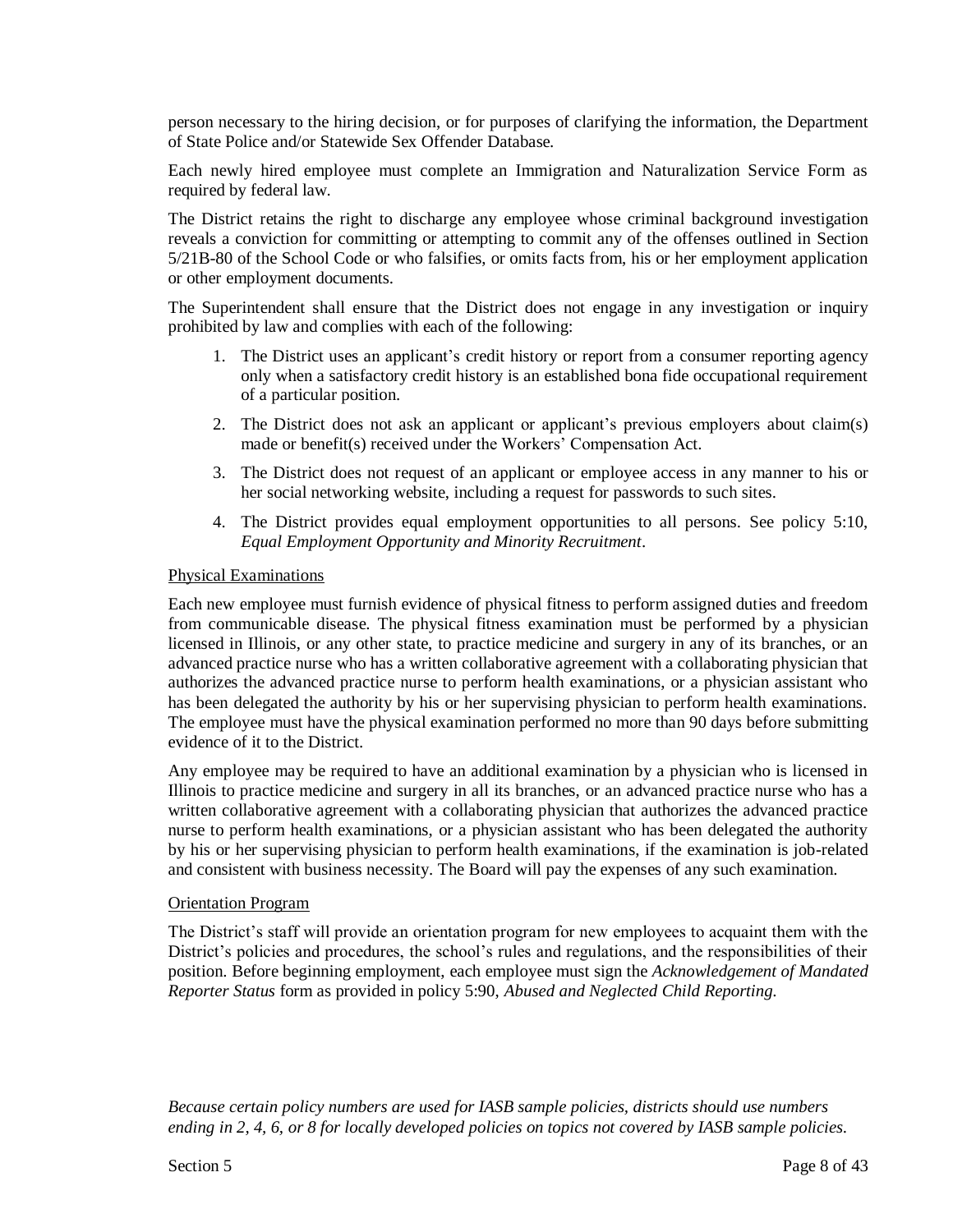| <b>LEGAL REF.:</b> | 105 ILCS 5/10-21.9 and 5/24-5.                                                     |
|--------------------|------------------------------------------------------------------------------------|
|                    | Employee Credit Privacy Act, 820 ILCS 70/.                                         |
|                    | Right to Privacy in the Workplace Act, 820 ILCS 55/.                               |
|                    | Americans with Disabilities Act, 42 U.S.C. §12112, 29 C.F.R. Part 1630.            |
|                    | Immigration Reform and Control Act, 8 U.S.C. §1324a et seq.                        |
|                    | 105 ILCS 5/10-16.7, 5/10-20.7, 5/10-21.4, 5/10-21.9, 5/21B-10, 5/21B-80, 5/10-     |
|                    | 22.34, 5/10-22.34b, 5/22-6.5, and 5/24-1 et seq.                                   |
|                    | 820 ILCS 55/ and 70/.                                                              |
|                    | Duldulao v. St. Mary of Nazareth Hospital, 483 N.E.2d 956 (Ill.App.1, 1985), aff'd |
|                    | in part and remanded 505 N.E.2d 314 (Ill., 1987).                                  |
|                    | Kaiser v. Dixon, 468 N.E.2d 822 (Ill.App.2, 1984).                                 |
|                    | <u>Molitor v. Chicago Title &amp; Trust Co.</u> , 59 N.E.2d 695 (Ill.App.1, 1945). |
|                    |                                                                                    |
| <b>CROSS REF.:</b> | 3:50 (Administrative Personnel Other Than the Superintendent), 4:175               |
|                    | (Convicted Child Sex Offender; Criminal Background Check and/or Screen;            |
|                    | Notifications), 5:10 (Equal Employment Opportunity and Minority Recruitment),      |
|                    | 5:40 (Communicable and Chronic Infectious Disease), 5:90 (Abused and               |
|                    | Neglected Child Reporting), 5:125 (Personal Technology and Social Media;           |
|                    | Usage and Conduct), 5:220 (Substitute Teachers), 5:280 (Educational Support        |
|                    | Personnel - Duties and Qualifications)                                             |
| ADOPTED:           | December 8, 2014                                                                   |
|                    |                                                                                    |
|                    |                                                                                    |

 $\sim$  5:35  $\sim$  5:35

# **General Personnel**

## **Compliance with the Fair Labor Standards Act**

#### Job Classifications

The Superintendent will ensure that all job positions are identified as either "exempt" or "nonexempt" according to State law and the Fair Labor Standards Act (FLSA) and that employees are informed whether they are "exempt" or "non-exempt." "Exempt" and "non-exempt" employee categories may include certificated and non-certificated job positions. All non-exempt employees, whether paid on a salary or hourly basis, are covered by minimum wage and overtime provisions.

#### Workweek and Compensation

The workweek for District employees will be 12:00 a.m. Sunday until 11:59 p.m. Saturday. Nonexempt employees will be compensated for all hours worked in a workweek including overtime. For non-exempt employees paid a salary, the salary is paid for a 40-hour workweek even if an employee is scheduled for less than 40 hours. "Overtime" is time worked in excess of 40 hours in a single workweek.

#### Overtime

A non-exempt employee shall not work overtime without his or her supervisor's express approval. All supervisors of non-exempt employees shall: (1) monitor overtime use on a weekly basis and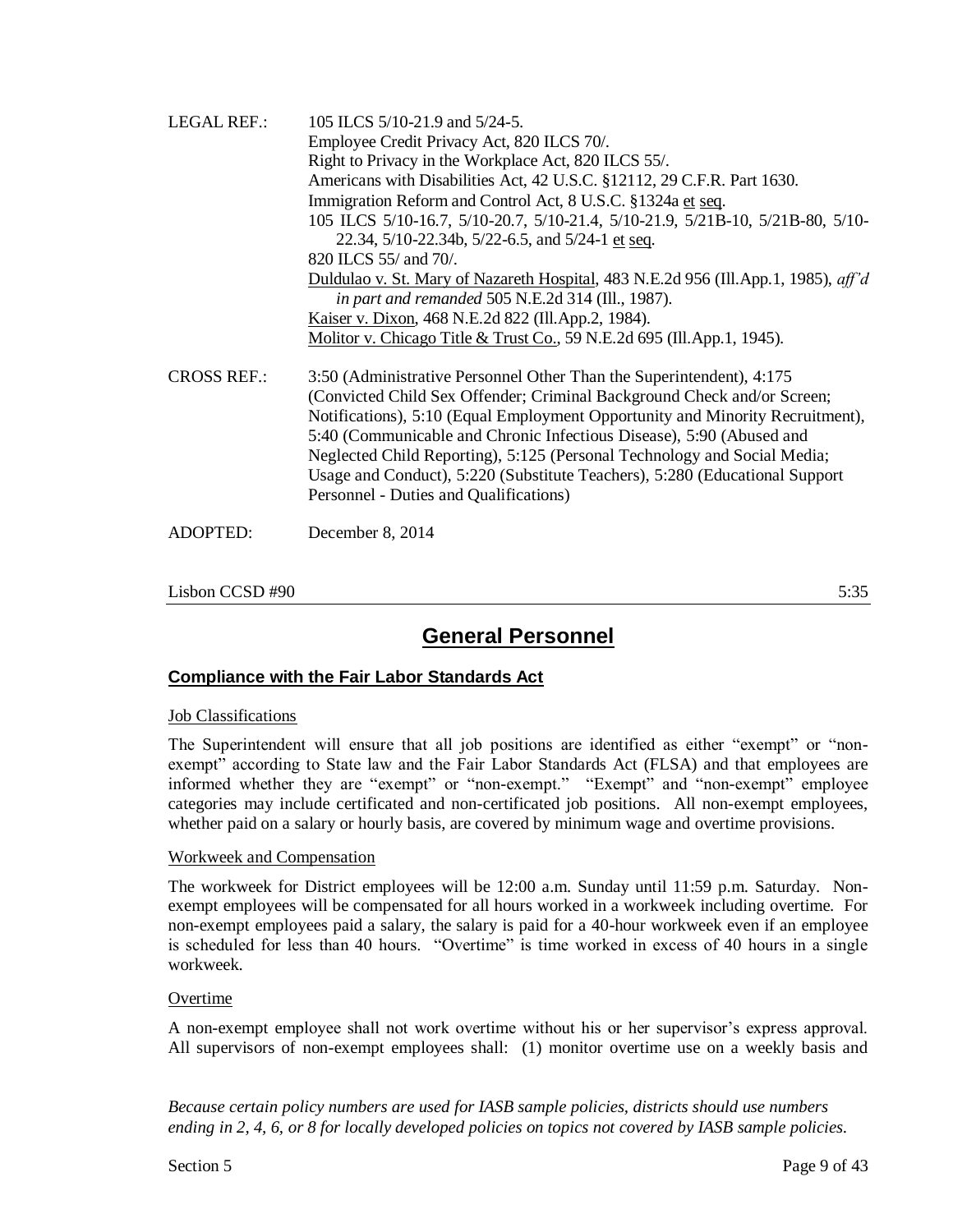report such use to the business office, (2) seek the Superintendent or designee's written pre-approval for any long term or repeated use of overtime that can be reasonably anticipated, (3) ensure that overtime provisions of this policy and the FLSA are followed, and (4) ensure that employees are compensated for any overtime worked. Accurate and complete time sheets of actual hours worked during the workweek shall be signed by each employee and submitted to the business office. The business office will review work records of employees on a regular basis, make an assessment of overtime use, and provide the assessment to the Superintendent. In lieu of overtime compensation, non-exempt employees may receive compensatory time-off, according to Board policy 5:310, *Compensatory Time-Off.*

#### Suspension Without Pay

No exempt employee shall have his or her salary docked, such as by an unpaid suspension, if the deduction would cause a loss of the exempt status. Licensed employees may be suspended without pay in accordance with Board policy 5:240, *Professional Personnel - Suspension*. Non-licensed employees may be suspended without pay in accordance with Board policy 5:290, *Educational Support Personnel - Employment Termination and Suspensions*.

#### Implementation

The Superintendent or designee shall implement the policy in accordance with the FLSA, including its required notices to employees. In the event of a conflict between the policy and State or federal law, the latter shall control.

| LEGAL REF.:        | 820 ILCS 105/4a.<br>Fair Labor Standards Act, 29 U.S.C. §201 et seq., 29 C.F.R. Parts 516, 541, 548,<br>553, 778, and 785. |
|--------------------|----------------------------------------------------------------------------------------------------------------------------|
| <b>CROSS REF.:</b> | 5:240 (Suspension), 5:290 (Employment Termination and Suspensions), 5:310<br>(Compensatory Time-Off)                       |
| ADOPTED:           | December 8, 2014                                                                                                           |

 $\sim$  5:40 5:40 5:40

## **General Personnel**

## **Communicable and Chronic Infectious Disease**

The Superintendent shall develop and implement procedures for managing known or suspected cases of a communicable and chronic infectious disease involving District employees that are consistent with State and federal law, Illinois Department of Public Health rules, and School Board policies.

An employee with a communicable or chronic infectious disease will be permitted to retain his or her position whenever, after reasonable accommodations and without undue hardship, there is no substantial risk of transmission of the disease to others, provided an employee is able to continue to perform the position's essential functions. An employee with a communicable and chronic infectious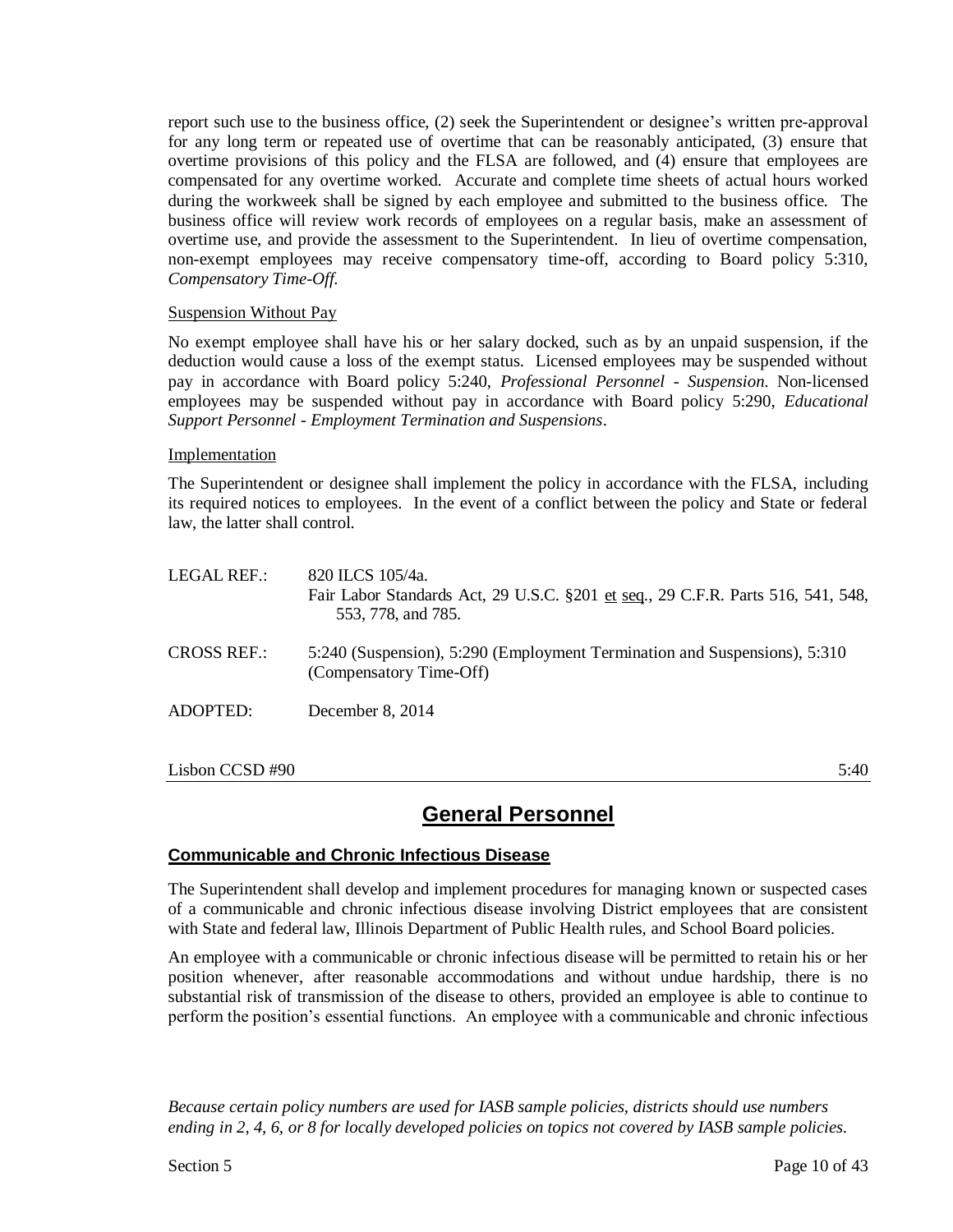disease remains subject to the Board's employment policies including sick and/or other leave, physical examinations, temporary and permanent disability, and termination.

| LEGAL REF.:        | Americans With Disabilities Act, 42 U.S.C. §12101 et seq.; 29 C.F.R. §1630.1 et                              |
|--------------------|--------------------------------------------------------------------------------------------------------------|
|                    | seq.<br>Rehabilitation Act of 1973, 29 U.S.C. §791; 34 C.F.R. §104.1 et seq.                                 |
|                    | Department of Public Health Act, 20 ILCS 2305/6.                                                             |
|                    | 105 ILCS 5/24-5.                                                                                             |
|                    | Personnel Record Review Act, 820 ILCS 40/.                                                                   |
|                    | Control of Communicable Diseases, 77 Ill. Admin. Code Part 690.                                              |
| <b>CROSS REF.:</b> | 2:150 (Committees), 5:30 (Hiring Process and Criteria), 5:180 (Temporary<br>Illness or Temporary Incapacity) |
| ADOPTED:           | December 8, 2014                                                                                             |

 $\sim$  5:50  $\sim$  5:50

## **General Personnel**

#### **Drug- and Alcohol-Free Workplace; Tobacco Prohibition**

All District workplaces are drug- and alcohol-free workplaces. All employees are prohibited from engaging in any of the following activities while on District premises or while performing work for the District:

- 1. Unlawful manufacture, dispensing, distribution, possession, or use of an illegal or controlled substance.
- 2. Distribution, consumption, use, possession, or being under the influence of an alcoholic beverage.
- 3. Possession or use of medical cannabis.

For purposes of this policy a controlled substance means a substance that is:

- 1. Not legally obtainable,
- 2. Being used in a manner different than prescribed,
- 3. Legally obtainable, but has not been legally obtained, or
- 4. Referenced in federal or State controlled substance acts.

As a condition of employment, each employee shall:

- 1. Abide by the terms of the Board policy respecting a drug- and alcohol-free workplace; and
- 2. Notify his or her supervisor of his or her conviction under any criminal drug statute for a violation occurring on the District premises or while performing work for the District, no later than 5 calendar days after such a conviction.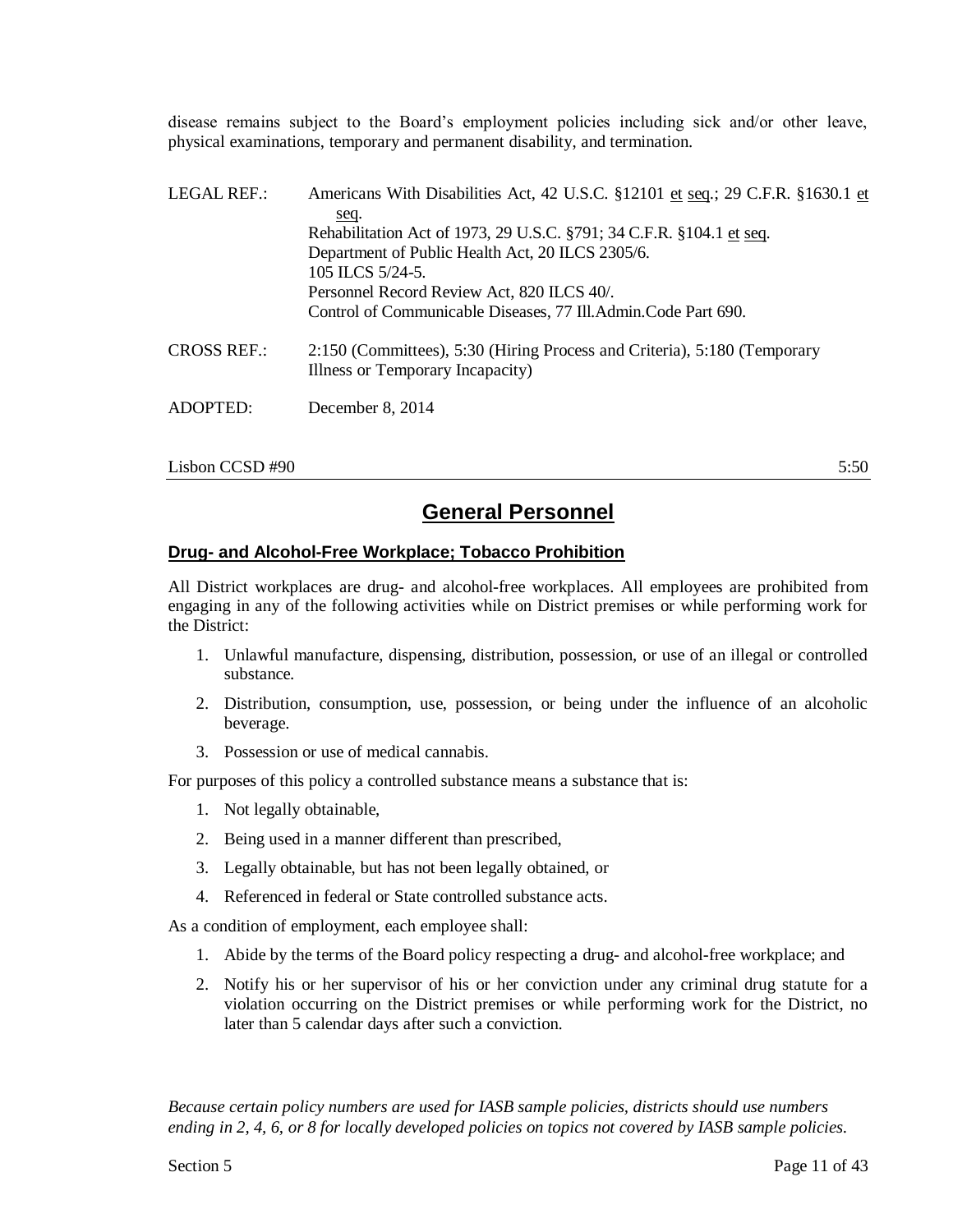Unless otherwise prohibited by this policy, prescription and over-the-counter medications are not prohibited when taken in standard dosages and/or according to prescriptions from the employee's licensed health care provider, provided that an employee's work performance is not impaired.

To make employees aware of the dangers of drug and alcohol abuse, the Superintendent or designee shall perform each of the following:

- 1. Provide each employee with a copy of this policy.
- 2. Post notice of this policy in a place where other information for employees is posted.
- 3. Make available materials from local, State, and national anti-drug and alcohol-abuse organizations.
- 4. Enlist the aid of community and State agencies with drug and alcohol informational and rehabilitation programs to provide information to District employees.
- 5. Establish a drug-free awareness program to inform employees about:
	- a. The dangers of drug abuse in the workplace,
	- b. Available drug and alcohol counseling, rehabilitation, re-entry, and any employee assistance programs, and
	- c. The penalties that the District may impose upon employees for violations of this policy.

#### Tobacco Prohibition

All employees are covered by the conduct prohibitions contained in policy 8:30, *Visitors to and Conduct on School Property*. The prohibition on the use of tobacco products applies both (1) when an employee is on school property, and (2) while an employee is performing work for the District at a school event regardless of the event's location. *Tobacco* shall have the meaning provided in section 10-20.5b of the School Code.

#### District Action Upon Violation of Policy

An employee who violates this policy may be subject to disciplinary action, including termination. Alternatively, the School Board may require an employee to successfully complete an appropriate drug- or alcohol-abuse rehabilitation program.

The Board shall take disciplinary action with respect to an employee convicted of a drug offense in the workplace within 30 days after receiving notice of the conviction.

Should District employees be engaged in the performance of work under a federal contract or grant, or under a State contract or grant of \$5,000 or more, the Superintendent shall notify the appropriate State or federal agency from which the District receives contract or grant monies of the employee's conviction within 10 days after receiving notice of the conviction.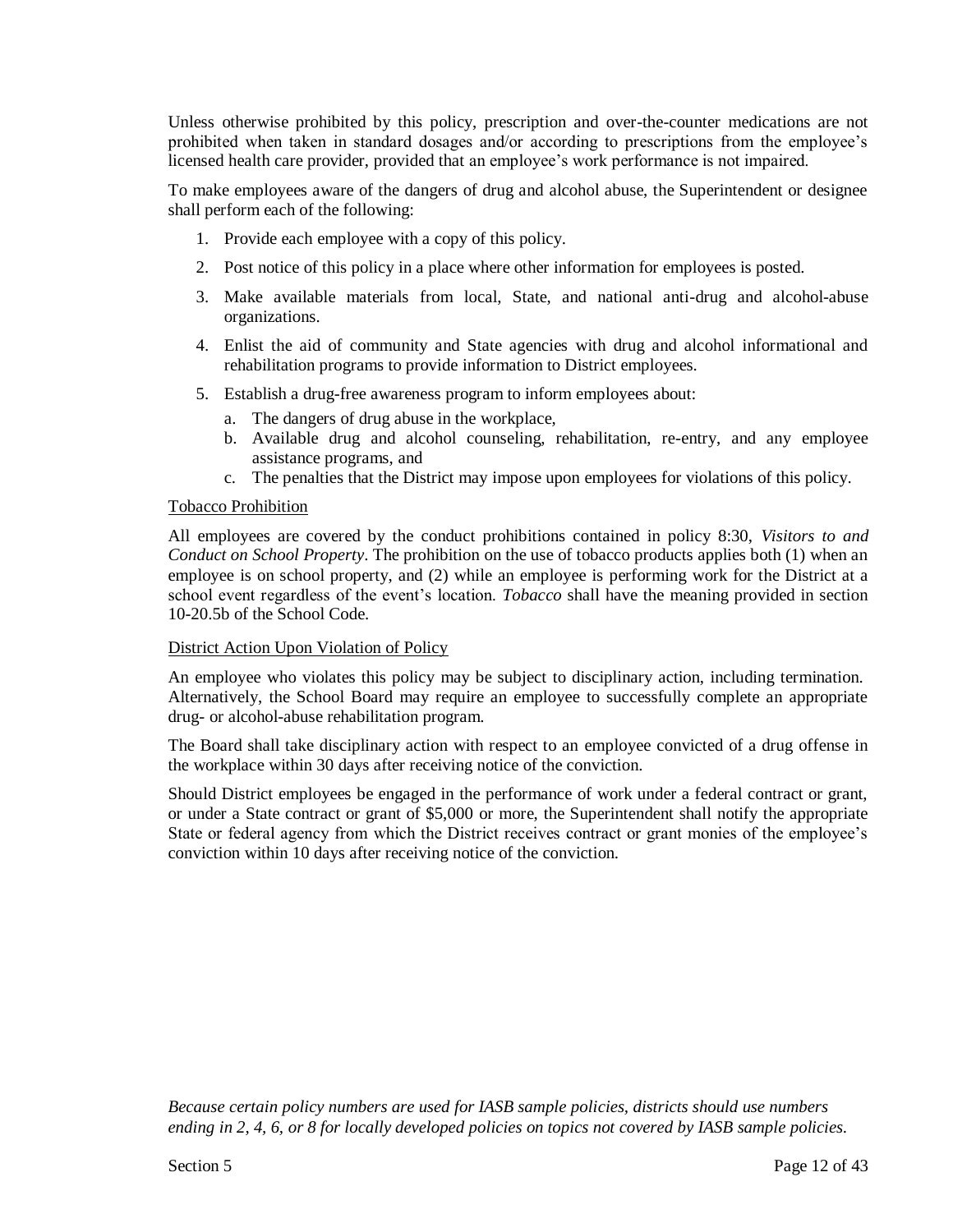| LEGAL REF.:        | Americans With Disabilities Act, 42 U.S.C. §12114.<br>Compassionate Use of Medical Cannabis Pilot Program, 410 ILCS 130/.<br>Controlled Substances Act, 21 U.S.C. §812; 21 C.F.R. §1308.11-1308.15.<br>Drug-Free Workplace Act of 1988, 41 U.S.C. §701 et seq.<br>Safe and Drug-Free School and Communities Act of 1994, 20 U.S.C. §7101 et seq.<br>Drug-Free Workplace Act, 30 ILCS 580/.<br>105 ILCS 5/10-20.5b. |
|--------------------|--------------------------------------------------------------------------------------------------------------------------------------------------------------------------------------------------------------------------------------------------------------------------------------------------------------------------------------------------------------------------------------------------------------------|
| <b>CROSS REF.:</b> | 8:30 (Visitors to and Conduct on School Property)                                                                                                                                                                                                                                                                                                                                                                  |
| ADOPTED:           | December $8, 2014$                                                                                                                                                                                                                                                                                                                                                                                                 |

 $\sim$  5:60 5:60 5:60

## **General Personnel**

#### **Expenses**

The School Board shall reimburse employees for expenses necessary for the performance of their duties, provided the expenses have been approved by the Superintendent or designee. If the anticipated expense amount exceeds budgeted amounts, prior Board approval is required.

Employees must submit to the Superintendent an itemized, signed voucher showing the amount of actual expenses, attaching receipts to the voucher if possible. Expense vouchers shall be presented to the Board in its regular bill process.

LEGAL REF.: 105 ILCS 5/10-22.32.

ADOPTED: December 8, 2014

 $\sim$  5:70 5:70

## **General Personnel**

## **Religious Holidays**

The Superintendent shall grant an employee's request for time off to observe a religious holiday if the employee gives at least 5 days prior notice and the absence does not cause an undue hardship.

Employees may use earned vacation time, or personal leave to make up the absence, provided such time is consistent with the District's operational needs. A per diem deduction may also be requested by the employee.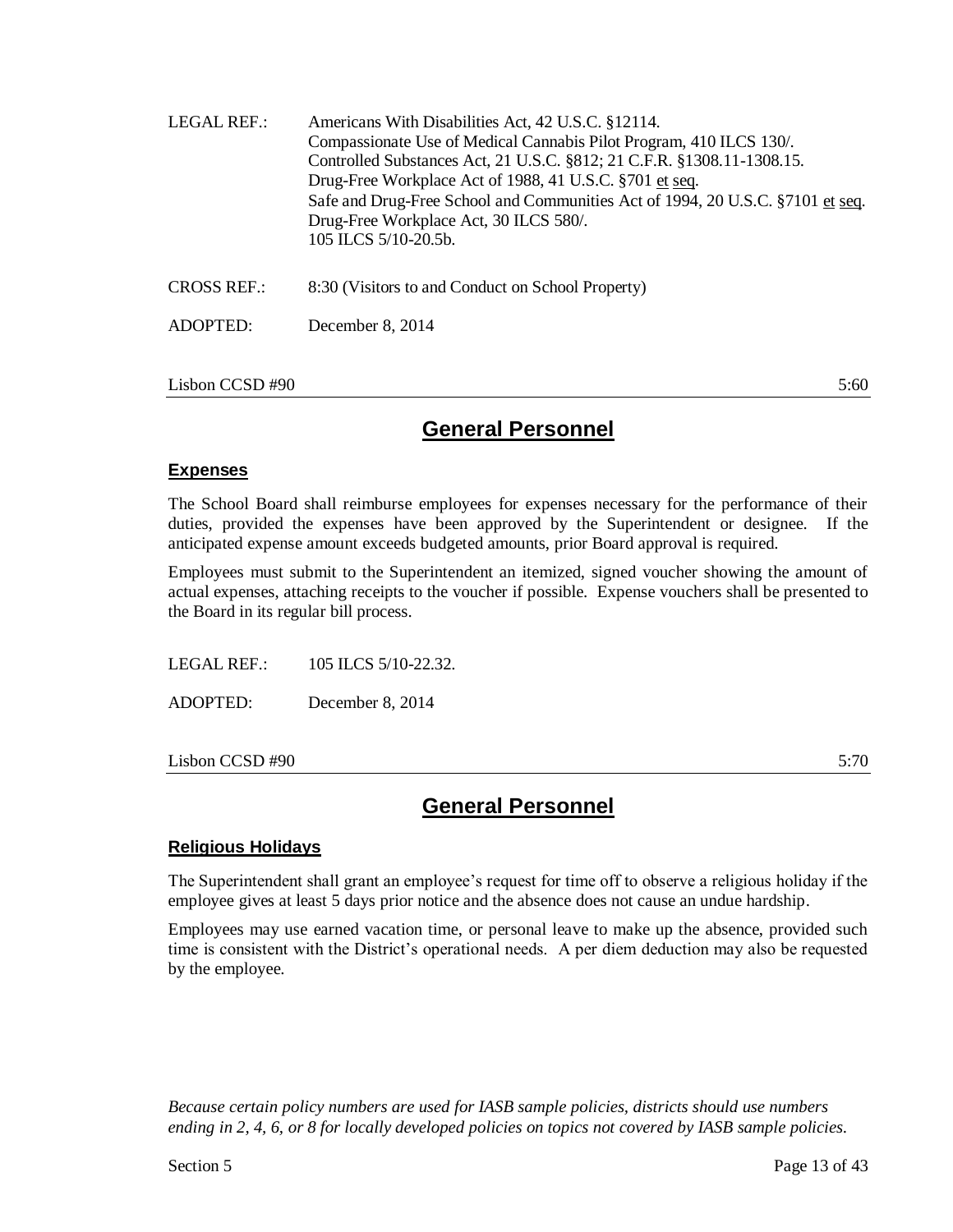| LEGAL REF.: | Religious Freedom Restoration Act, 775 ILCS 35/15.       |
|-------------|----------------------------------------------------------|
|             | Illinois Human Rights Act, 775 ILCS 5/2-101 and 5/2-102. |
|             |                                                          |

ADOPTED: December 8, 2014

 $\sim$  5:80 5:80 5:80

## **General Personnel**

### **Court Duty**

**Please refer to the following current agreement:**

**Agreement Between the Board of Education Lisbon Community Grade School District #90 and the Lisbon Teachers**

#### **For employees not covered by this agreement:**

The District will pay full salary during the time an employee is absent due to court duty or, pursuant to a subpoena, serves as a witness or has a deposition taken in any school-related matter pending in court.

The District will deduct any fees that an employee receives for such duties, less mileage and meal expenses, from the employee's compensation, or make arrangements for the employee to endorse the fee check to the District.

An employee should give at least 5 days' prior notice of pending court duty to the District.

LEGAL REF $\cdot$  105 ILCS 5/10-20.7.

ADOPTED: December 8, 2014

Lisbon CCSD #90 5:90

## **General Personnel**

#### **Abused and Neglected Child Reporting**

Any District employee who suspects or receives knowledge that a student may be an abused or neglected child shall: (1) immediately report or cause a report to be made to the Illinois Department of Children and Family Services (DCFS) on its Child Abuse Hotline 800/25-ABUSE or 217/524- 2606, and (2) follow directions given by DCFS concerning filing a written report within 48 hours with the nearest DCFS field office. The employee shall also promptly notify the Superintendent or Building Principal that a report has been made.

Any District employee who discovers child pornography on electronic and information technology equipment shall immediately report it to local law enforcement, the National Center for Missing and Exploited Children's CyberTipline 800/843-5678, or online at [www.cybertipline.com.](http://www.cybertipline.com/) The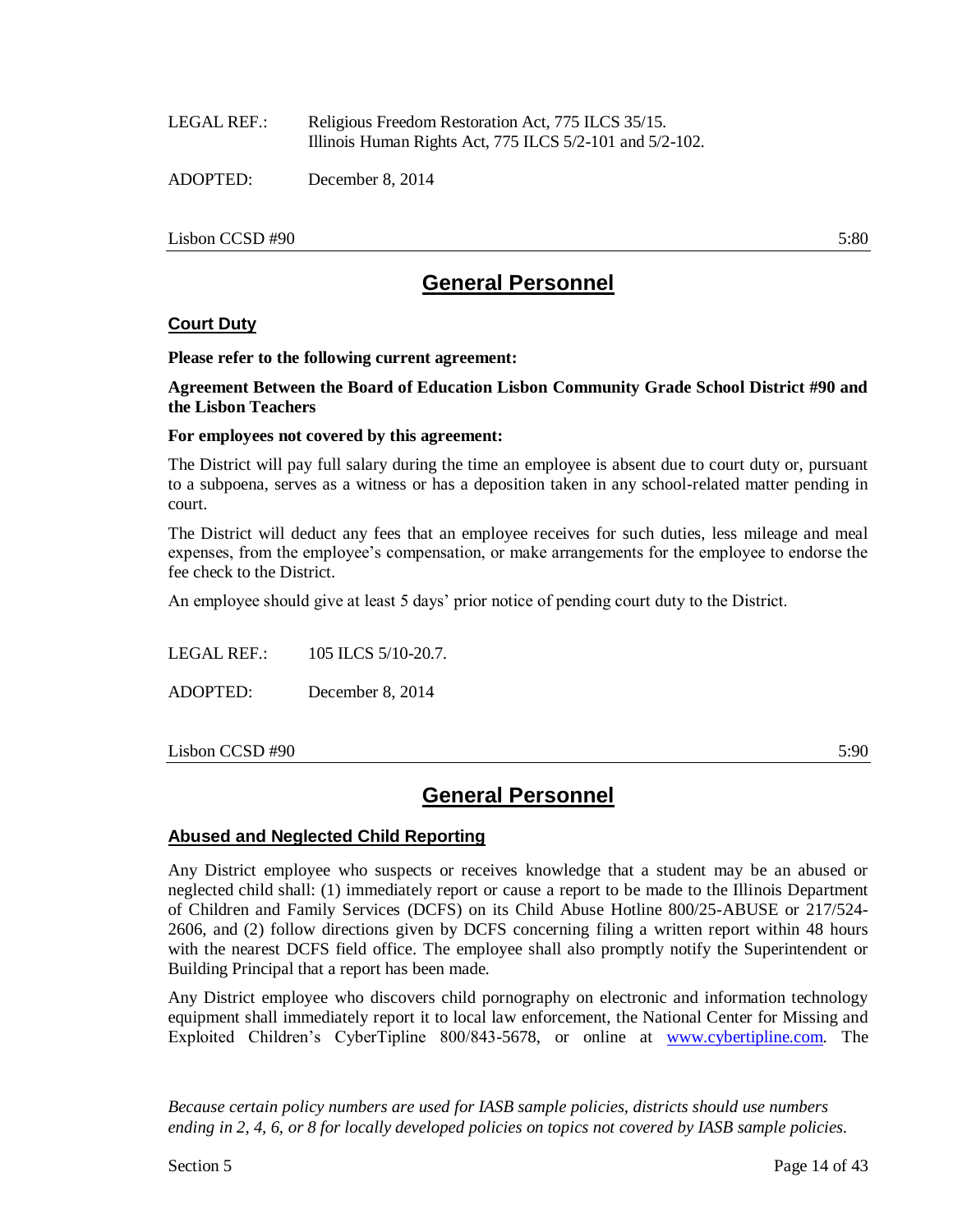Superintendent or Building Principal shall also be promptly notified of the discovery and that a report has been made.

Any District employee who observes any act of hazing that does bodily harm to a student must report that act to the Building Principal, Superintendent, or designee who will investigate and take appropriate action. If the hazing results in death or great bodily harm, the employee must first make the report to law enforcement and then to the Superintendent or Building Principal. Hazing is defined as any intentional, knowing, or reckless act directed to or required of a student for the purpose of being initiated into, affiliating with, holding office in, or maintaining membership in any group, organization, club, or athletic team whose members are or include other students.

#### Abused and Neglected Child Reporting Act (ANCRA), School Code, and *Erin's Law* Training

The Superintendent or designee shall provide staff development opportunities for District employees in the detection, reporting, and prevention of child abuse and neglect.

All District employees shall:

- 1. Before beginning employment, sign the *Acknowledgement of Mandated Reporter Status* form provided by DCFS. The Superintendent or designee shall ensure that the signed forms are retained.
- 2. Complete mandated reporter training as required by law within one year of initial employment and at least every 5 years after that date.

The Superintendent will encourage all District educators to complete continuing professional development that addresses the traits and identifiers that may be evident in students who are victims of child sexual abuse, including recognizing and reporting child sexual abuse and providing appropriate follow-up and care for abused students as they return to the classroom setting.

#### Special Superintendent Responsibilities

The Superintendent shall execute the requirements in Board policy 5:150, *Personnel Records*, whenever another school district requests a reference concerning an applicant who is or was a District employee and was the subject of a report made by a District employee to DCFS.

The Superintendent shall notify the State Superintendent and the Regional Superintendent in writing when he or she has reasonable cause to believe that a certificate holder was dismissed or resigned from the District as a result of an act that made a child an abused or neglected child. The Superintendent must make the report within 30 days of the dismissal or resignation and mail a copy of the notification to the certificate holder.

#### Special School Board Member Responsibilities

Each individual Board member must, if an allegation is raised to the member during an open or closed Board meeting that a student is an abused child as defined in the Act, direct or cause the Board to direct the Superintendent or other equivalent school administrator to comply with the Act's requirements concerning the reporting of child abuse.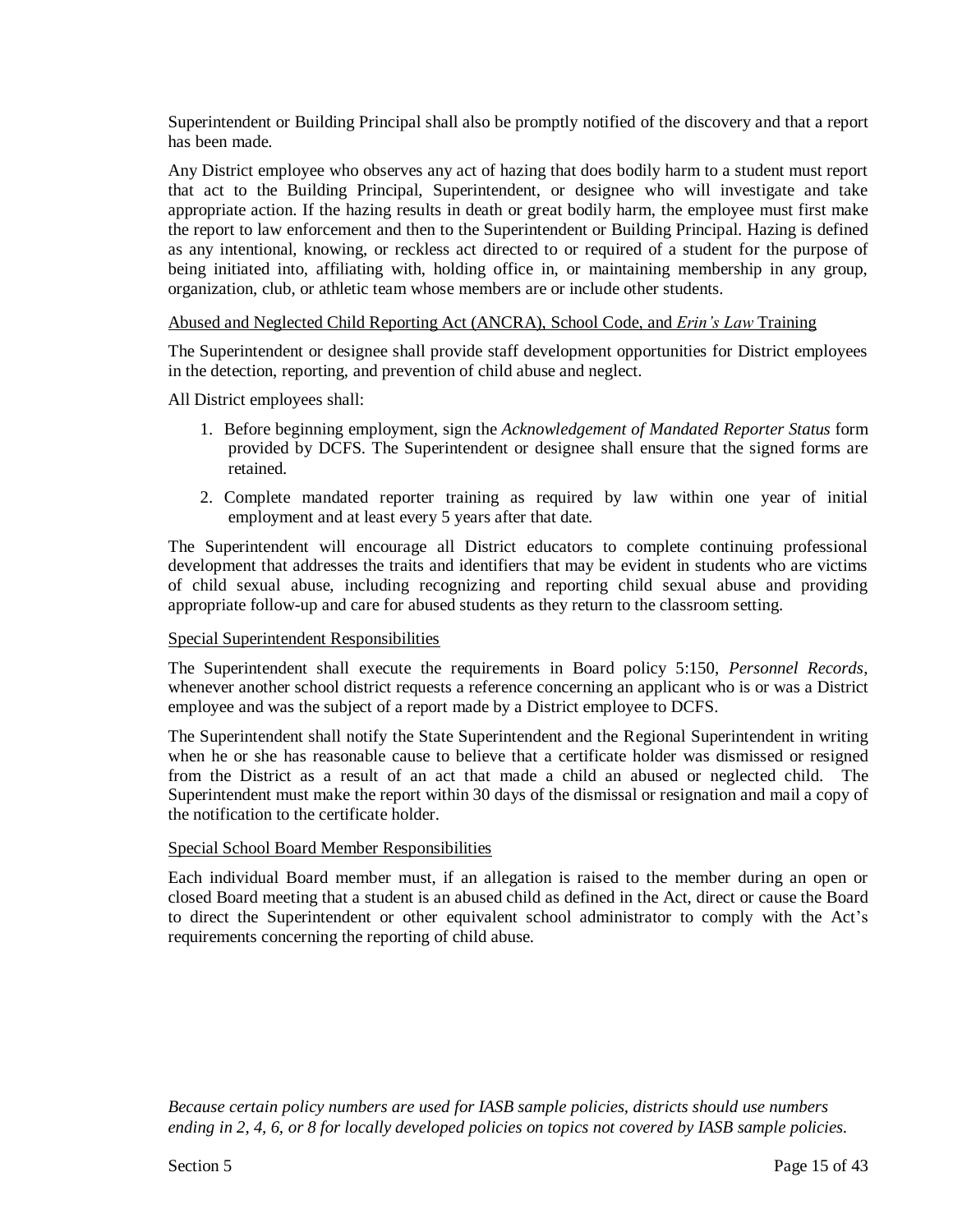| LEGAL REF.:        | 105 ILCS 5/10-21.9.                                                                                                                                                                                                                      |
|--------------------|------------------------------------------------------------------------------------------------------------------------------------------------------------------------------------------------------------------------------------------|
|                    | 20 ILCS 1305/1-1 et seq.                                                                                                                                                                                                                 |
|                    | 20 ILCS 2435/.                                                                                                                                                                                                                           |
|                    | 325 ILCS 5/.                                                                                                                                                                                                                             |
|                    | 720 ILCS 5/12C-50.1.                                                                                                                                                                                                                     |
| <b>CROSS REF.:</b> | 2:20 (Powers and Duties of the School Board; Indemnification), 5:20 (Workplace<br>Harassment Prohibited), 5:100 (Staff Development Program), 5:120 (Ethics and<br>Conduct), 5:150 (Personnel Records), 6:120 (Education of Children with |
|                    | Disabilities), 6:250 (Community Resource Persons and Volunteers), 7:20<br>(Harassment of Students Prohibited), 7:150 (Agency and Police Interviews)                                                                                      |
| ADOPTED:           | December 8, 2014                                                                                                                                                                                                                         |
|                    |                                                                                                                                                                                                                                          |

 $\sim$  5:100 5:100 5:100 5:100 5:100 5:100 5:100 5:100 5:100 5:100 5:100 5:100 5:100 5:100 5:100 5:100 5:100 5:100 5:100 5:100 5:100 5:100 5:100 5:100 5:100 5:100 5:100 5:100 5:100 5:100 5:100 5:100 5:100 5:100 5:100 5:100

## **General Personnel**

#### **Staff Development Program**

The Superintendent or designee shall implement a staff development program. The goal of such program shall be to update and improve the skills and knowledge of staff members in order to achieve and maintain a high level of job performance and satisfaction. Additionally, the development program for certificated staff members shall be designed to effectuate the District and School Improvement Plans so that student learning objectives meet or exceed goals established by the District and State.

The staff development program shall provide, at a minimum, at least once every 2 years, the inservice training of certificated school personnel and administrators on current best practices regarding the identification and treatment of attention deficit disorder and attention deficit hyperactivity disorder, the application of non-aversive behavioral interventions in the school environment, and the use of psychotropic or psychostimulant medication for school-age children.

The staff development program shall provide, at a minimum, once every 2 years, the in-service training of all District staff on educator ethics, teacher-student conduct, and school employee-student conduct.

In addition, the staff development program shall include each of the following:

- 1. At least, once every 2 years, training of all District staff by a person with expertise on anaphylactic reactions and management.
- 2. At least every 2 years, an in-service to train school personnel, at a minimum, to understand, provide information and referrals, and address issues pertaining to youth who are parents, expectant parents, or victims of domestic or sexual violence.
- 3. Training that, at a minimum, provides District staff with a basic knowledge of matters relating to acquired immunodeficiency syndrome (AIDS) and the availability of appropriate sources of counseling and referral.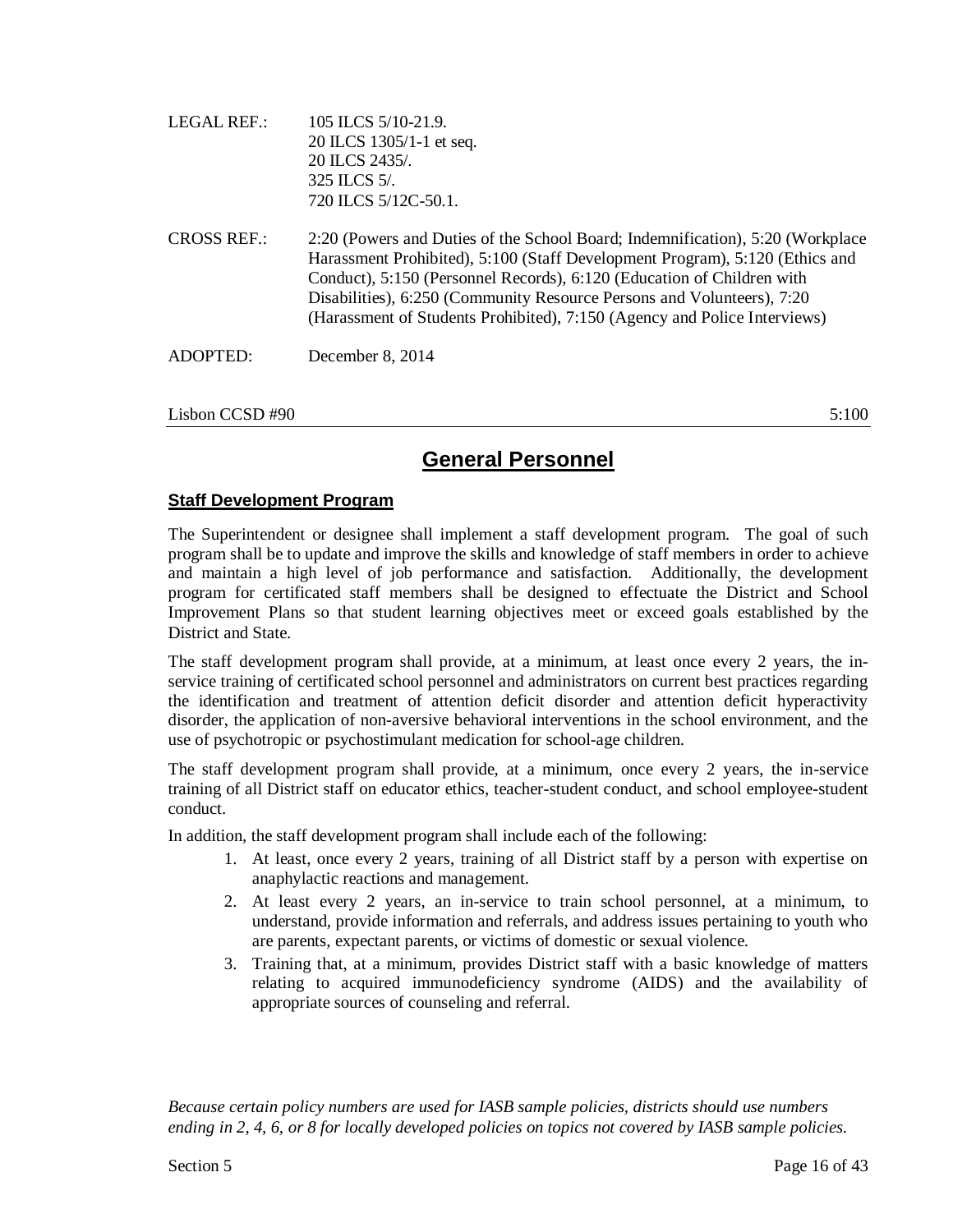- 4. Training for school personnel who work with students in grades 7 through 8 to identify the warning signs of mental illness and suicidal behavior in adolescents and teens along with appropriate intervention and referral techniques.
- 5. Abused and Neglected Child Reporting Act (ANCRA), School Code, and *Erin's Law* Training as follows:
	- a. Staff development for local school site personnel who work with students in grades kindergarten through 8, in the detection, reporting and prevention of child abuse and neglect (see policy 5:90, *Abused and Neglected Child Reporting*).
	- b. Within one year of employment, each staff member must complete mandated reporter training from a provider or agency with expertise in recognizing and reporting child abuse. Mandated reporter training must be completed again at least every 5 years (see policy 5:90, *Abused and Neglected Child Reporting*).
	- c. Informing educators about the recommendation in the *Erin's Law* Taskforce Report requesting them to attend continuing professional development programs that address the prevention and identification of child sexual abuse (see policy 5:90, *Abused and Neglected Child Reporting*).
- 6. Education for staff instructing students in grades 7 through 8, concerning teen dating violence as recommended by the District's Nondiscrimination Coordinator, Building Principal, Assistant Building Principal, Dean of Students or Complaint Manager.

An opportunity shall be provided for all staff members to acquire, develop, and maintain the knowledge and skills necessary to properly administer life-saving techniques and first aid, including the Heimlich maneuver, cardiopulmonary resuscitation, and the use of an automated external defibrillator, in accordance with a nationally recognized certifying organization. Physical fitness facilities' staff must be trained in cardiopulmonary resuscitation and use of an automated external defibrillator.

#### Professional Development, Teachers

#### **Please refer to the following current agreement:**

**Agreement Between the Board of Education Lisbon Community Grade School District #90 and the Lisbon Teachers**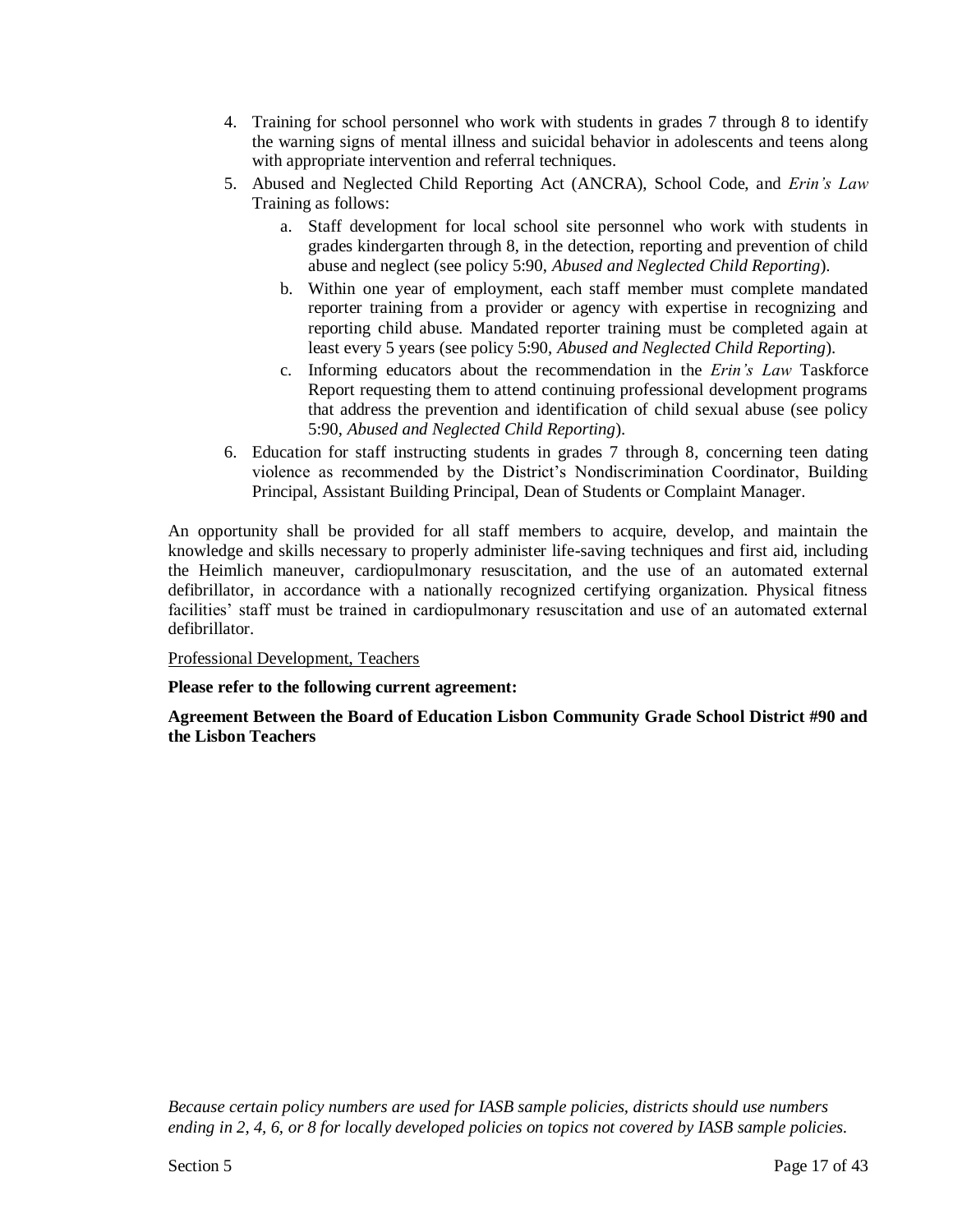| <b>LEGAL REF.:</b> | 105 ILCS 5/2-3.60, 5/10-22.39, 5/10-23.12, 5/24-5, and 110/3.<br>325 ILCS 5/4, Abused and Neglected Child Reporting Act.<br>745 ILCS 49/, Good Samaritan Act.                                                                                                                                                                                                                                                                                                                                                                                                                                                                                                                           |
|--------------------|-----------------------------------------------------------------------------------------------------------------------------------------------------------------------------------------------------------------------------------------------------------------------------------------------------------------------------------------------------------------------------------------------------------------------------------------------------------------------------------------------------------------------------------------------------------------------------------------------------------------------------------------------------------------------------------------|
| <b>CROSS REF.:</b> | 3:40 (Superintendent), 3:50 (Administrative Personnel Other Than the<br>Superintendent), 4:160 (Environmental Quality of Buildings and Grounds), 5:20<br>(Workplace Harassment Prohibited), 5:90 (Abused and Neglected Child<br>Reporting), 5:120 (Ethics and Conduct), 5:250 (Leaves of Absence), 6:15<br>(School Accountability), 6:20 (School Year Calendar and Day), 6:160 (English<br>Language Learners), 7:20 (Harassment of Students Prohibited), 7:180<br>(Prevention of and Response to Bullying, Intimidation, and Harassment), 7:185<br>(Teen Dating Violence Prohibited), 7:285 (Food Allergy Management Program),<br>7:305 (Student Athlete Concussions and Head Injuries) |
| ADOPTED:           | December 8, 2014                                                                                                                                                                                                                                                                                                                                                                                                                                                                                                                                                                                                                                                                        |

 $\angle$ Lisbon CCSD #90 5:110

## **General Personnel**

## **Recognition for Service**

The School Board will periodically recognize those District employees who contribute significantly to the educational programs and welfare of the students.

ADOPTED: December 8, 2014

#### $\lambda$  Lisbon CCSD #90 5:120

# **General Personnel**

## **Ethics and Conduct**

All District employees are expected to maintain high standards in their school relationships, to demonstrate integrity and honesty, to be considerate and cooperative, and to maintain professional and appropriate relationships with students, parents, staff members, and others. In addition, the *Code of Ethics for Illinois Educators*, adopted by the Illinois State Board of Education, is incorporated by reference into this policy. Any employee who sexually harasses a student or otherwise violates an employee conduct standard will be subject to discipline up to and including dismissal.

The following employees must file a *Statement of Economic Interests* as required by the Illinois Governmental Ethics Act:

- 1. Superintendent;
- 2. Building Principal;
- 3. Head of any department;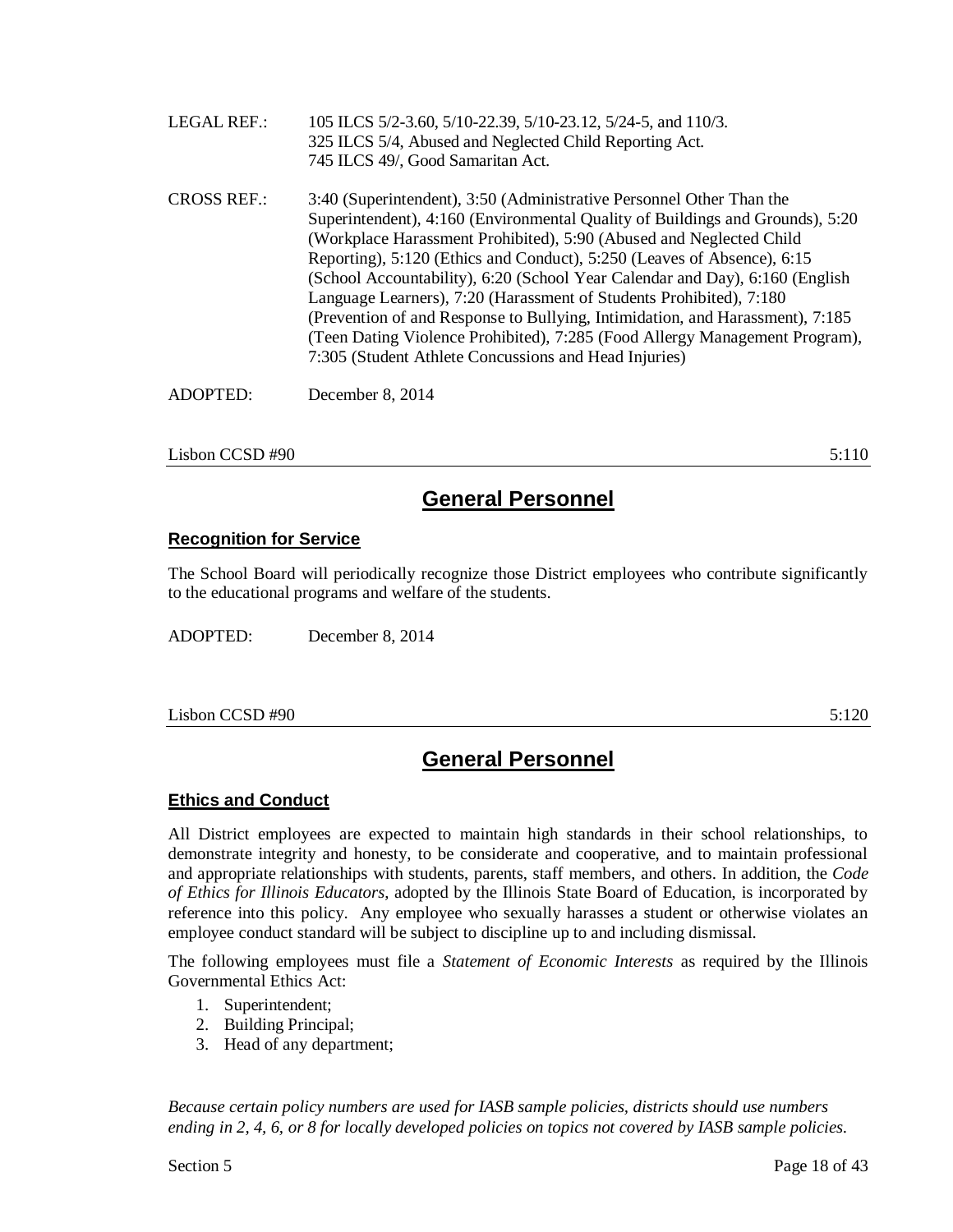- 4. Any employee responsible for negotiating contracts, including collective bargaining agreement, in the amount of \$1,000 or greater;
- 5. Hearing officer;
- 6. Any employee having supervisory authority for 20 or more employees; and
- 7. Any employee in a position that requires an administrative or a chief school business official endorsement.

#### Ethics and Gift Ban

School Board policy 2:105, *Ethics and Gift Ban***,** applies to all District employees. Students shall not be used in any manner for promoting a political candidate or issue.

#### Outside Employment and Conflict of Interest

No District employee shall be directly or indirectly interested in any contract, work, or business of the District, or in the sale of any article by or to the District, except when the employee is the author or developer of instructional materials listed with the State Board of Education and adopted for use by the School Board. An employee having an interest in instructional materials must file an annual statement with the Board Secretary.

For the purpose of acquiring profit or personal gain, no employee shall act as an agent of the District nor shall an employee act as an agent of any business in any transaction with the District.

Employees shall not engage in any other employment or in any private business during regular working hours or at such other times as are necessary to fulfill appropriate assigned duties.

| Incorporated<br>by reference: | 5:120-E (Code of Ethics for Illinois Educators)                                                                                                                                                                                                                                                                                                  |
|-------------------------------|--------------------------------------------------------------------------------------------------------------------------------------------------------------------------------------------------------------------------------------------------------------------------------------------------------------------------------------------------|
| <b>LEGAL REF.:</b>            | U.S. Constitution, First Amendment.<br>5 ILCS 420/4A-101 and 430/<br>50 ILCS 135/<br>105 ILCS 5/10-22.39, 5/22-5, and 5/24-22.<br>775 ILCS 5/5A-102.<br>23 Ill. Admin. Code Part 22, Code of Ethics for Illinois Educators.<br>Pickering v. Board of Township H.S. Dist. 205, 391 U.S. 563 (1968).<br>Garcetti v. Ceballos, 547 U.S. 410 (2006). |
| <b>CROSS REF.:</b>            | 2:105 (Ethics and Gift Ban), 5:100 (Staff Development Program)                                                                                                                                                                                                                                                                                   |

ADOPTED: December 8, 2014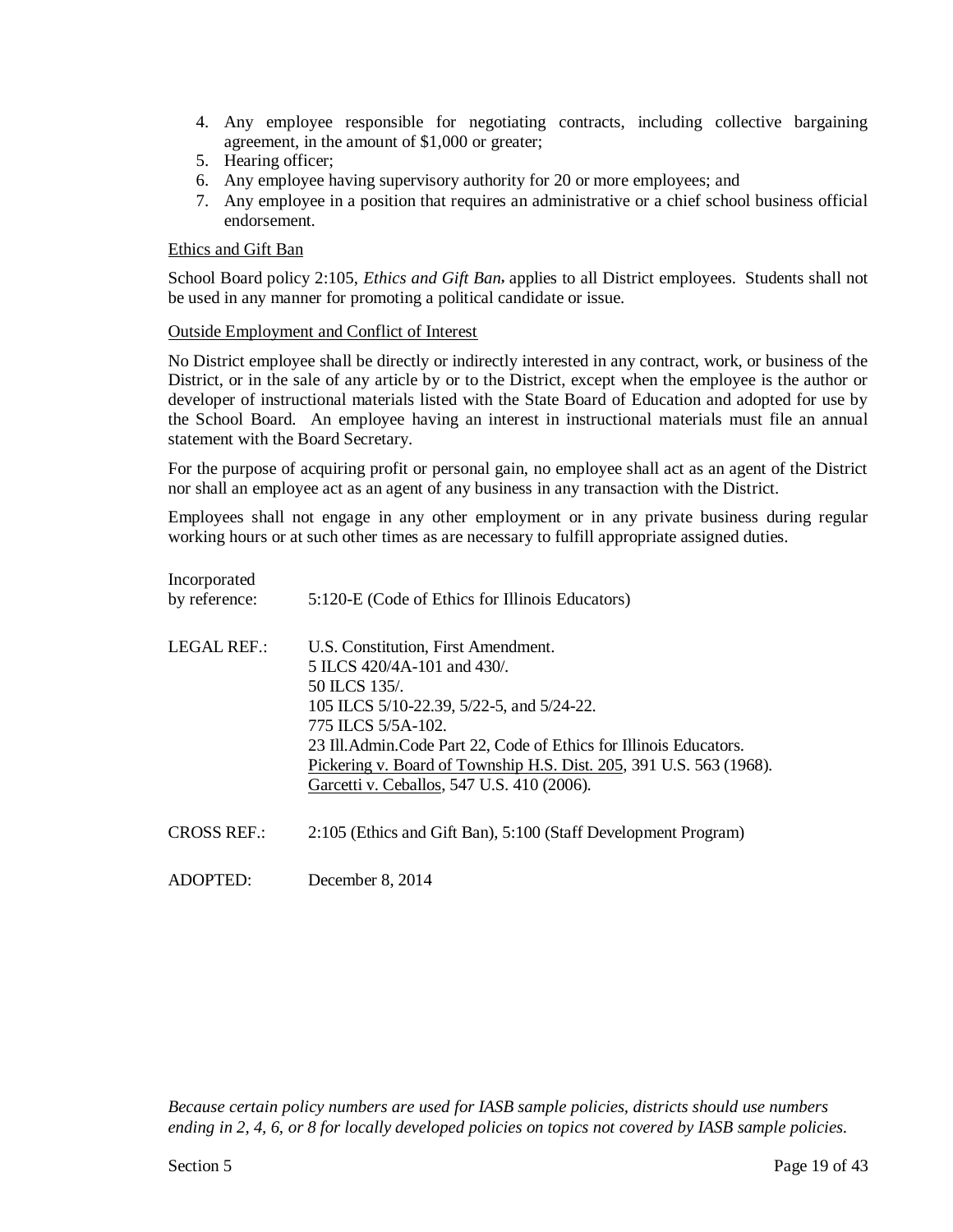### **Personal Technology and Social Media; Usage and Conduct**

#### Definitions

**Includes** - Means "includes without limitation" or "includes, but is not limited to."

**Social media** - Media for social interaction, using highly accessible communication techniques through the use of web-based and mobile technologies to turn communication into interactive dialogue. This includes *Facebook*, *LinkedIn*, *MySpace*, *Twitter*, and *YouTube*.

**Personal technology** - Any device that is not owned or leased by the District or otherwise authorized for District use and: (1) transmits sounds, images, text, messages, videos, or electronic information, (2) electronically records, plays, or stores information, or (3) accesses the Internet, or private communication or information networks. This includes laptop computers (e.g., laptops, ultrabooks, and chromebooks), tablets (e.g., iPads®, Kindle®, Microsoft Surface®, and other Android® platform or Windows® devices), smartphones (e.g., iPhone®, BlackBerry®, Android® platform phones, and Windows Phone®), and other devices (e.g., iPod®).

#### Usage and Conduct

All District employees who use personal technology and social media shall:

- 1. Adhere to the high standards for appropriate school relationships required by policy 5:120, *Ethics and Conduct* at all times, regardless of the ever-changing social media and personal technology platforms available. This includes District employees posting images or private information about themselves or others in a manner readily accessible to students and other employees that is inappropriate as defined by policy 5:20, *Workplace Harassment Prohibited*; 5:120, *Ethics and Conduct*; 6:235, *Access to Electronic Networks*; 7:20, *Harassment of Students Prohibited*; and the Ill. Code of Educator Ethics, 23 Ill.Admin.Code §22.20.
- 2. Choose a District-provided or supported method whenever possible to communicate with students and their parents/guardians.
- 3. Not interfere with or disrupt the educational or working environment, or the delivery of education or educational support services.
- 4. Comply with policy 5:130, *Responsibilities Concerning Internal Information*. This means that personal technology and social media may not be used to share, publish, or transmit information about or images of students and/or District employees without proper approval. For District employees, proper approval may include implied consent under the circumstances.
- 5. Refrain from using the District's logos without permission and follow Board policy 5:170, *Copyright*, and all District copyright compliance procedures.
- 6. Use personal technology and social media for personal purposes only during non-work times or hours. Any duty-free use must occur during times and places that the use will not interfere with job duties or otherwise be disruptive to the school environment or its operation.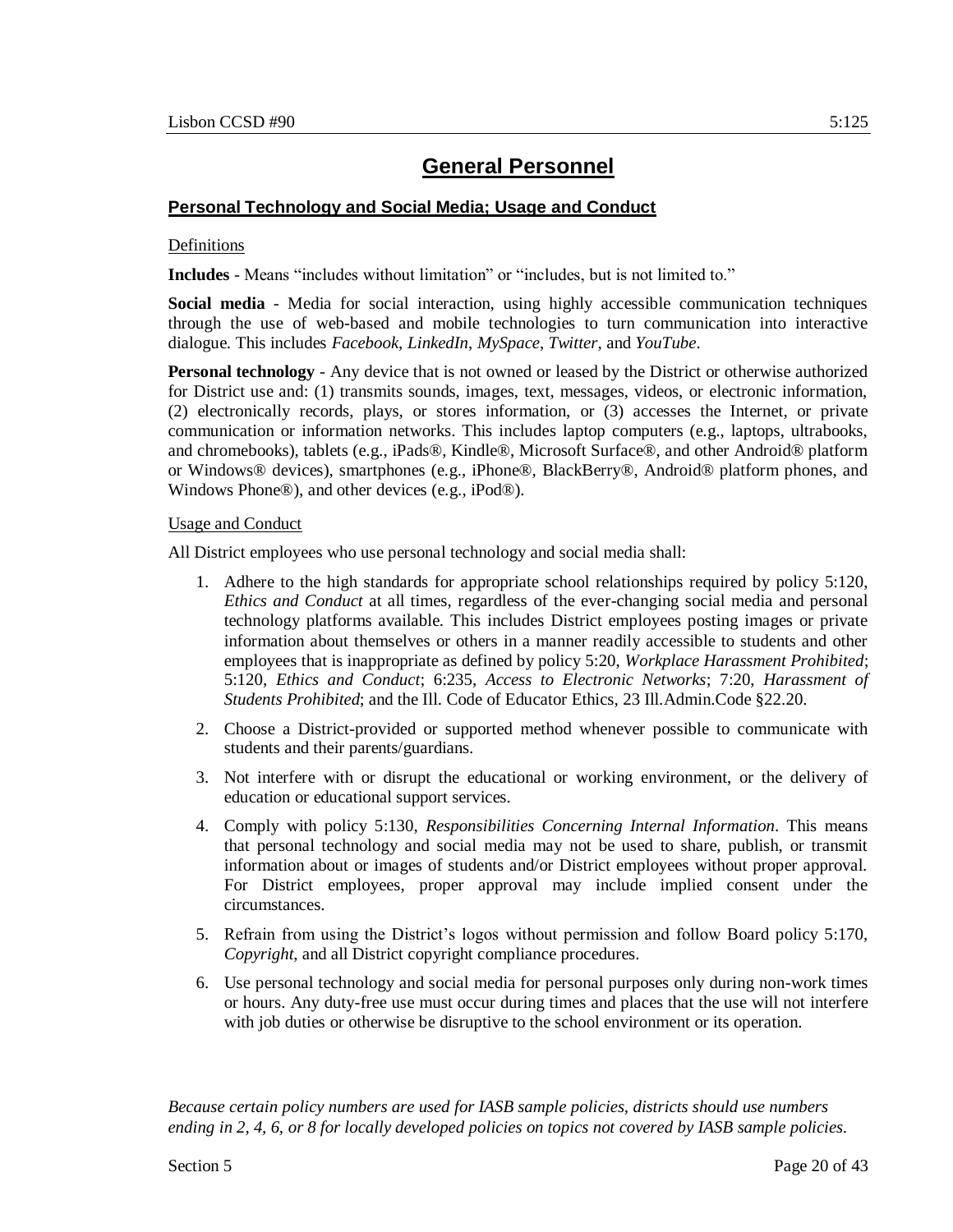- 7. Assume all risks associated with the use of personal technology and social media at school or school-sponsored activities, including students' viewing of inappropriate Internet materials through the District employee's personal technology or social media. The Board expressly disclaims any responsibility for imposing content filters, blocking lists, or monitoring of its employees' personal technology and social media.
- 8. Be subject to remedial and any other appropriate disciplinary action for violations of this policy ranging from prohibiting the employee from possessing or using any personal technology or social media at school to dismissal and/or indemnification of the District for any losses, costs, or damages, including reasonable attorney fees, incurred by the District relating to, or arising out of, any violation of this policy.

The Superintendent shall:

- 1. Inform District employees about this policy during the in-service on educator ethics, teacherstudent conduct, and school employee-student conduct required by Board policy 5:120, *Ethics and Conduct*.
- 2. Direct Building Principals to annually:
	- a. Provide their building staff with a copy of this policy.
	- b. Inform their building staff about the importance of maintaining high standards in their school relationships.
	- c. Remind their building staff that those who violate this policy will be subject to remedial and any other appropriate disciplinary action up to and including dismissal.
- 3. Build awareness of this policy with students, parents, and the community.
- 4. Ensure that no one for the District, or on its behalf, requests of an employee or applicant access in any manner to his or her social networking website or requests passwords to such sites.
- 5. Periodically review this policy and any procedures with District employee representatives and electronic network system administrator(s) and present proposed changes to the Board.

| LEGAL REF.: | 105 ILCS 5/21B-75 and 5/21B-80.                                              |
|-------------|------------------------------------------------------------------------------|
|             | Ill. Human Rights Act, 775 ILCS 5/5A-102.                                    |
|             | Code of Ethics for Ill. Educators, 23 Ill.Admin.Code §22.20.                 |
|             | Garcetti v. Ceballos, 547 U.S. 410 (2006).                                   |
|             | Pickering v. High School Dist. 205, 391 U.S. 563 (1968).                     |
|             | Mayer v. Monroe County Community School Corp., 474 F.3d 477 (7th Cir. 2007). |
| CROSS REF.: | 5:20 (Workplace Harassment Prohibited), 5:30 (Hiring Process and Criteria),  |
|             | 5:120 (Ethics and Conduct), 5:130 (Responsibilities Concerning Internal      |
|             | Information), 5:150 (Personnel Records), 5:170 (Copyright), 5:200 (Terms and |
|             | Conditions of Employment and Dismissal), 6:235 (Access to Electronic         |
|             | Networks), 7:20 (Harassment of Students Prohibited), 7:340 (Student Records) |

ADOPTED: December 8, 2014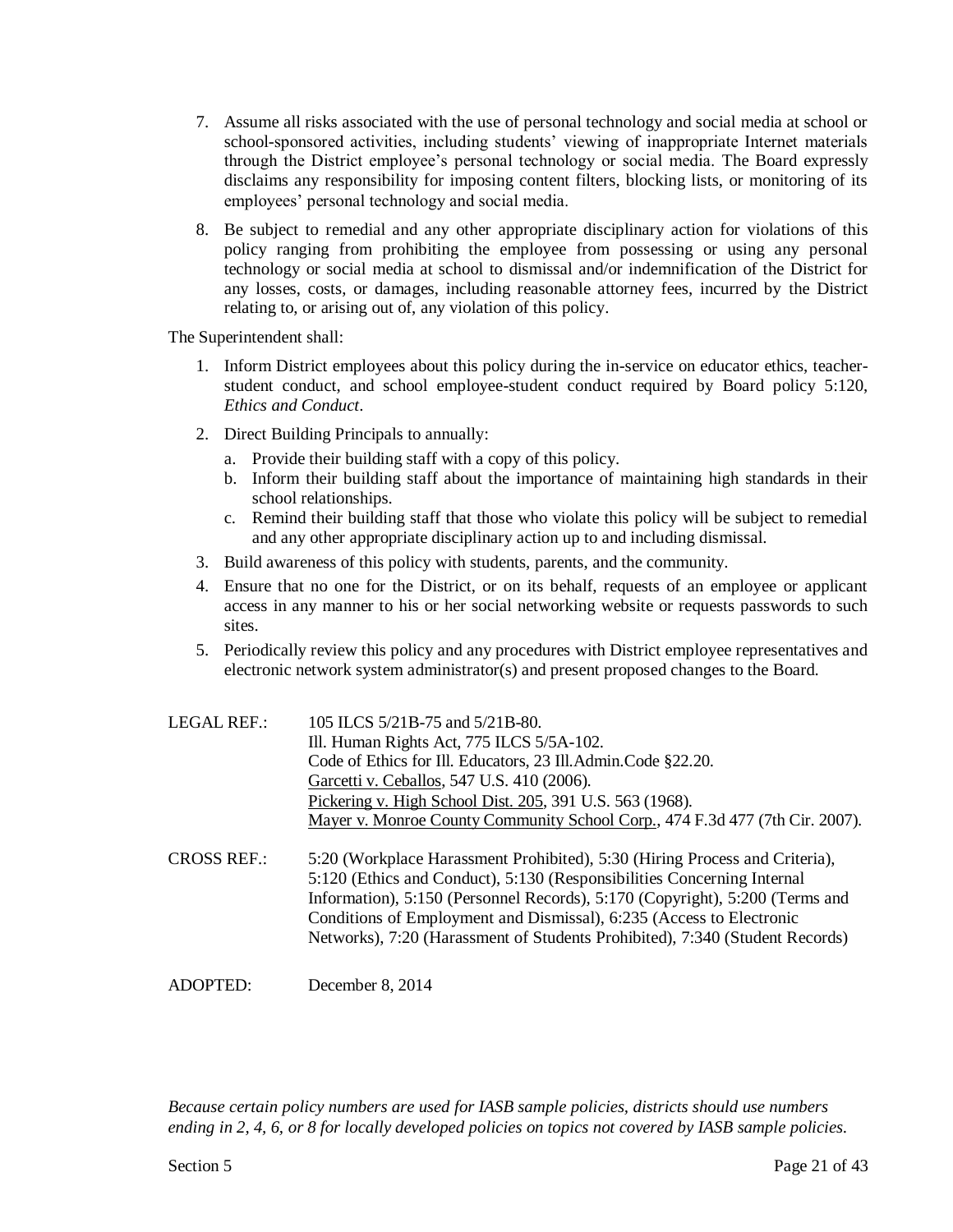### **Responsibilities Concerning Internal Information**

District employees are responsible for maintaining: (1) the integrity and security of all internal information, and (2) the privacy of confidential records, including but not limited to: student school records, personnel records, and the minutes of, and material disclosed in, a closed School Board meeting. Internal information is any information, oral or recorded in electronic or paper format, maintained by the District or used by the District or its employees. The Superintendent or designee shall manage procedures for safeguarding the integrity, security, and, as appropriate, confidentiality of internal information.

| LEGAL REF.:        | Family Educational and Privacy Rights Act, 20 U.S.C. §1232g.                                                                                   |
|--------------------|------------------------------------------------------------------------------------------------------------------------------------------------|
|                    | Uses and Disclosures of Protected Health Information; General Rules, 45 C.F.R.                                                                 |
|                    | \$164.502.                                                                                                                                     |
|                    | Ill. Freedom of Information Act, 5 ILCS 140/.                                                                                                  |
|                    | Local Records Act, 50 ILCS 205/.                                                                                                               |
|                    | 105 ILCS $10/$ .                                                                                                                               |
|                    | Personnel Record Review Act, 820 ILCS 40/.                                                                                                     |
| <b>CROSS REF.:</b> | 2:140 (Communications To and From the Board), 2:250 (Access to District<br>Public Records), 5:150 (Personnel Records), 7:340 (Student Records) |
| ADOPTED:           | December $8, 2014$                                                                                                                             |

 $\sim$  5:140 5:140

# **General Personnel**

#### **Solicitations By or From Staff**

District employees shall not solicit donations or sales, nor shall they be solicited for donations or sales, on school grounds without prior approval from the Superintendent.

CROSS REF.: 8:90 (Parent Organizations and Booster Clubs)

ADOPTED: December 8, 2014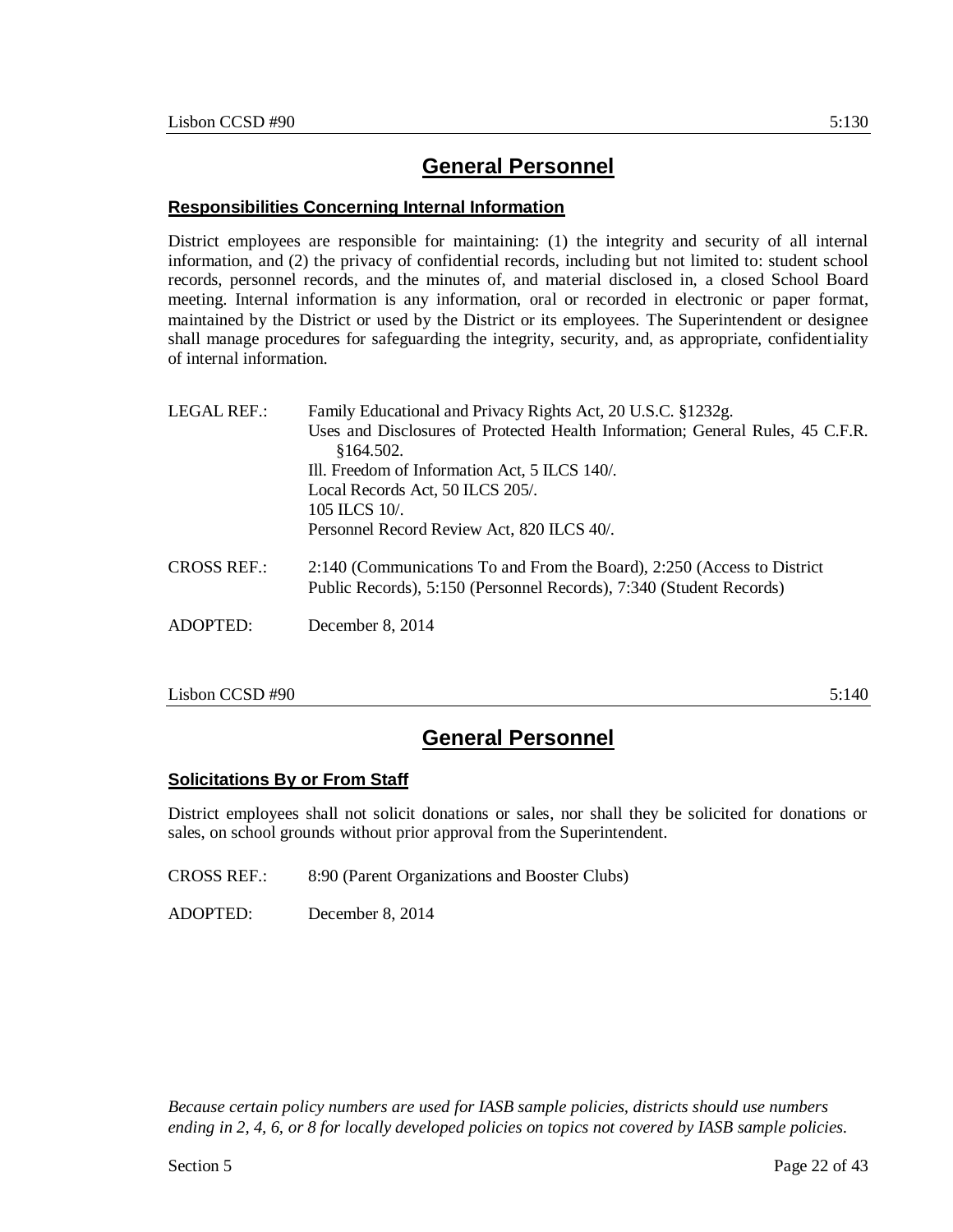### **Personnel Records**

The Superintendent or designee shall manage the maintenance of personnel records in accordance with State and federal law and School Board policy. Records, as determined by the Superintendent, are retained for all employment applicants, employees, and former employees given the need for the District to document employment-related decisions, evaluate program and staff effectiveness, and comply with government recordkeeping and reporting requirements. Personnel records shall be maintained in the District's administrative office, under the Superintendent's direct supervision.

Access to personnel records is available as follows:

- 1. An employee will be given access to his or her personnel records according to State law and guidelines developed by the Superintendent.
- 2. An employee's supervisor or other management employee who has an employment or businessrelated reason to inspect the record is authorized to have access.
- 3. Anyone having the respective employee's written consent may have access.
- 4. Access will be granted to anyone authorized by State or federal law to have access.
- 5. All other requests for access to personnel information are governed by Board policy 2:250, *Access to District Public Records*.

The Superintendent or designee shall manage a process for responding to inquiries by a prospective employer concerning a current or former employee's job performance. The Superintendent shall execute the requirements in the Abused and Neglected Child Reporting Act whenever another school district asks for a reference concerning an applicant who is or was a District employee and was the subject of a report made by a District employee to DCFS.

When requested for information about an employee by an entity other than a prospective employer, the District will only confirm position and employment dates unless the employee has submitted a written request to the Superintendent or designee.

| LEGAL REF.:        | 745 ILCS 46/10.<br>820 ILCS 40/.<br>23 Ill.Admin.Code §1.660.        |
|--------------------|----------------------------------------------------------------------|
| <b>CROSS REF.:</b> | 2:250 (Access to District's Public Records), 7:340 (Student Records) |
| ADOPTED:           | December 8, 2014                                                     |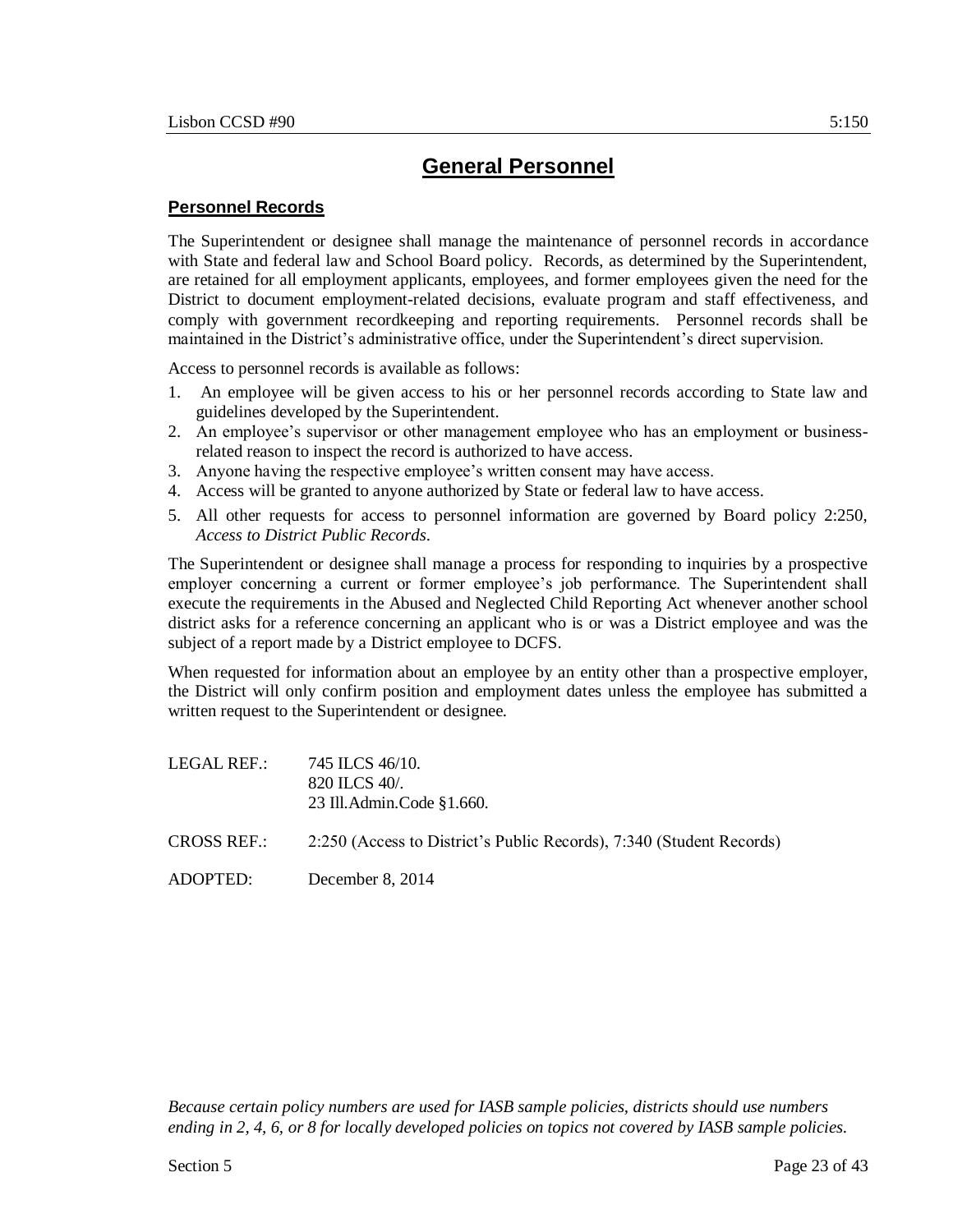### **Copyright**

#### Works Made for Hire

The Superintendent shall manage the development of instructional materials and computer programs by employees during the scope of their employment in accordance with State and federal laws and School Board policies. Whenever an employee is assigned to develop instructional materials and/or computer programs, or otherwise performs such work within the scope of his or her employment, it is assured the District shall be the owner of the copyright.

#### Copyright Compliance

While staff members may use appropriate supplementary materials, it is each staff member's responsibility to abide by the District's copyright compliance procedures and to obey the copyright laws. The District is not responsible for any violations of the copyright laws by its staff or students. A staff member should contact the Superintendent or designee whenever the staff member is uncertain about whether using or copying material complies with the District's procedures or is permissible under the law, or wants assistance on when and how to obtain proper authorization. No staff member shall, without first obtaining the permission of the Superintendent or designee, install or download any program on a District-owned computer. At no time shall it be necessary for a District staff member to violate copyright laws in order to properly perform his or her duties.

- LEGAL REF.: Federal Copyright Law of 1976, 17 U.S.C. §101 et seq. 105 ILCS 5/10-23.10.
- CROSS REF.: 6:235 (Access to Electronic Networks)
	- ADOPTED: December 8, 2014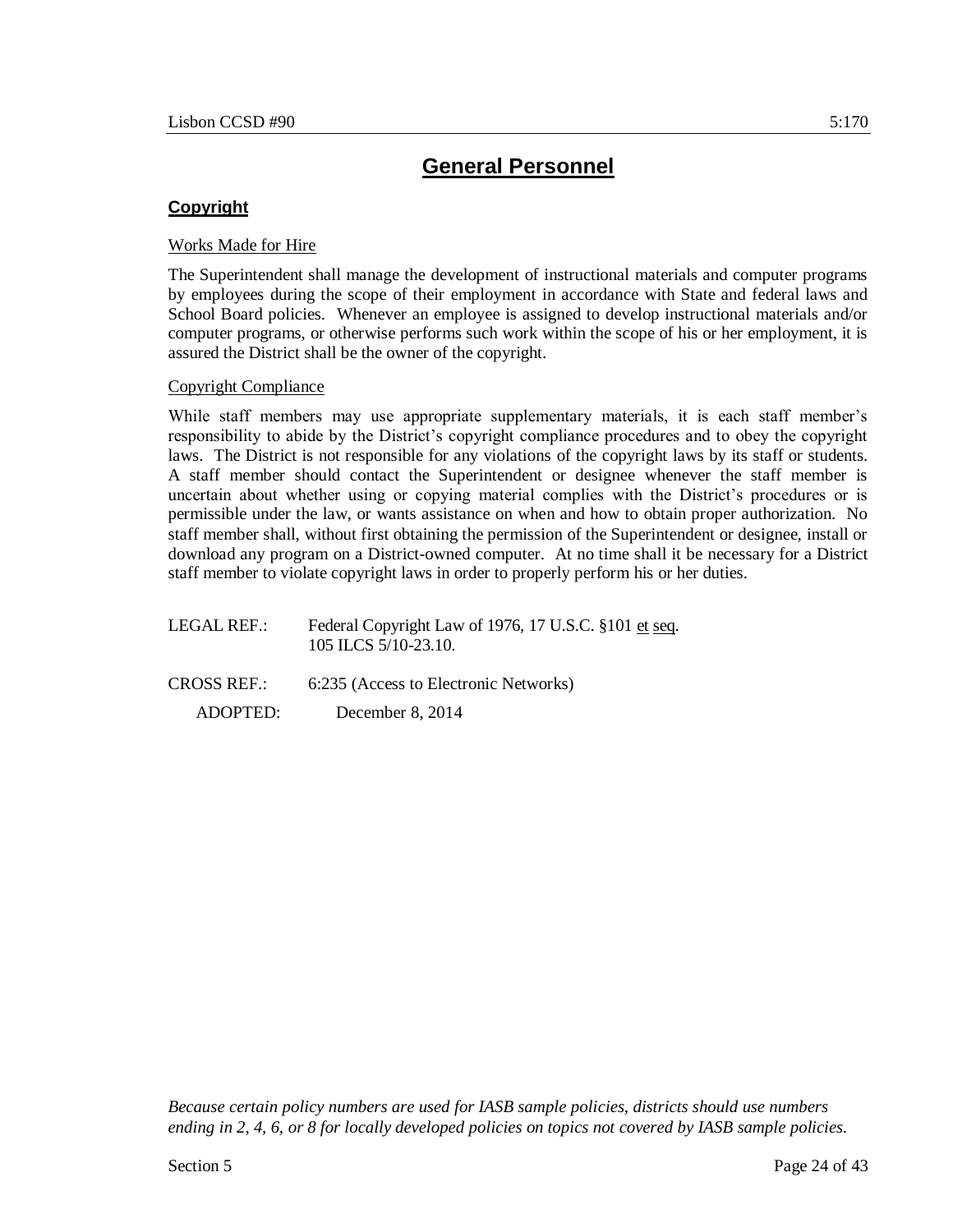## **Temporary Illness or Temporary Incapacity**

A temporary illness or temporary incapacity is an illness or other capacity of ill-being that renders an employee physically or mentally unable to perform assigned duties. During such a period, the employee can use accumulated sick leave benefits. However, income received from other sources (worker's compensation, District-paid insurance programs, etc.) will be deducted from the District's compensation liability to the employee. The School Board's intent is that in no case will the employee, who is temporarily disabled, receive more than 100 percent of his or her gross salary.

Those insurance plans privately purchased by the employee and to which the District does not contribute, are not applicable to this policy.

If illness, incapacity, or any other condition causes a teacher or other licensed employee to be absent in one school year, after exhaustion of all available leave, for more than 90 consecutive work days, such absence may be considered a permanent disability and the Board may begin dismissal proceedings subject to State and federal law, including the Americans with Disabilities Act. The Superintendent may recommend this paragraph's use when circumstances strongly suggest that the teacher or other licensed employee returned to work intermittently in order to avoid this paragraph's application. This paragraph shall not be considered a limitation on the Board's authority to take any action concerning an employee that is authorized by State and federal law.

Any employee may be required to have an examination, at the District's expense, by a physician who is licensed in Illinois to practice medicine and surgery in all its branches, an advanced practice nurse who has a written collaborative agreement with a collaborating physician that authorizes the advanced practice nurse to perform health examinations, or a physician assistant who has been delegated the authority by his or her supervisor to perform health examinations if the examination is job-related and consistent with business necessity.

| LEGAL REF.:        | Americans with Disabilities Act, 42 U.S.C. §12102.<br>105 ILCS 5/10-22.4, 5/24-12, and 5/24-13.<br>Elder v. School Dist. No.127 1/2, 208 N.E.2d 423 (Ill.App.1, 1965).<br>School District No. 151 v. ISBE, 507 N.E.2d 134 (Ill.App.1, 1987). |
|--------------------|----------------------------------------------------------------------------------------------------------------------------------------------------------------------------------------------------------------------------------------------|
| <b>CROSS REF.:</b> | 5:30 (Hiring Process and Criteria), 5:185 (Family and Medical Leave), 5:250<br>(Leaves of Absence), 5:330 (Sick Days, Vacation, Holidays, and Leaves)                                                                                        |
| ADOPTED:           | December 8, 2014                                                                                                                                                                                                                             |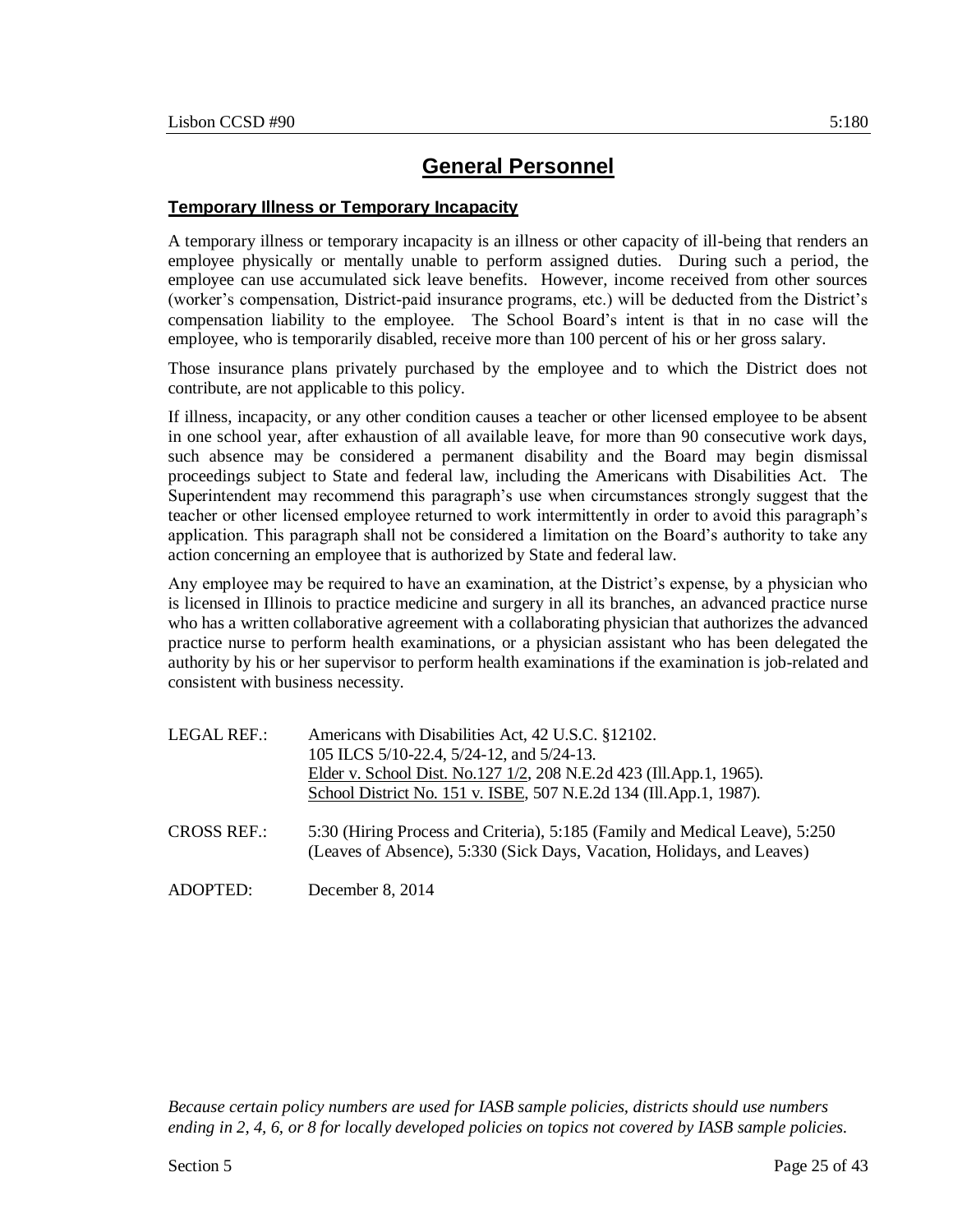# **Professional Personnel**

### **Teacher Qualifications**

A teacher, as the term is used in this policy, refers to a District employee who is required to be licensed under State law. The following qualifications apply:

- 1. Each teacher must:
	- a. Have a valid Illinois Professional Educator License issued by the State Superintendent of Education with the required endorsements as provided in the School Code.
	- b. Provide the District Office with a complete official transcript of credits earned in institutions of higher education.
	- c. On or before September 1 of each year, unless otherwise provided in an applicable collective bargaining agreement, provide the District Office with an official transcript of any credits earned since the date the last transcript was filed.
	- d. Notify the Superintendent of any change in the teacher's transcript.
- 2. All teachers with primary responsibility for instructing students in the core academic subject areas (science, the arts, reading or language arts, English, history, civics and government, economics, geography, foreign language, and mathematics) must be *highly qualified* for those assignments as determined by State and federal law.

The Superintendent or designee shall:

- 1. Monitor compliance with State and federal law requirements that teachers be appropriately licensed and *highly qualified* for their assignments;
- 2. Through incentives for voluntary transfers, professional development, recruiting programs, or other effective strategies, ensure that minority students and students from low-income families are not taught at higher rates than other students by unqualified, out-of-field, or inexperienced teachers; and
- 3. Ensure parents/guardians of students in schools receiving Title I funds are notified: (a) of their right to request their students' classroom teachers' professional qualifications, and (b) whenever their child is assigned to, or has been taught for 4 or more consecutive weeks by, a teacher who is not *highly qualified*.

LEGAL REF.: 20 U.S.C. §6319. 34 C.F.R §200.55, 56, 57, and 61. 105 ILCS 5/10-20.15, 5/21-11.4, 5/21B-20, and 5/24-23. 23 Ill.Admin.Code §1.610 et seq., §1.705 et seq., and Part 25.

- CROSS REF.: 6:170 (Title I Programs)
- ADOPTED: December 8, 2014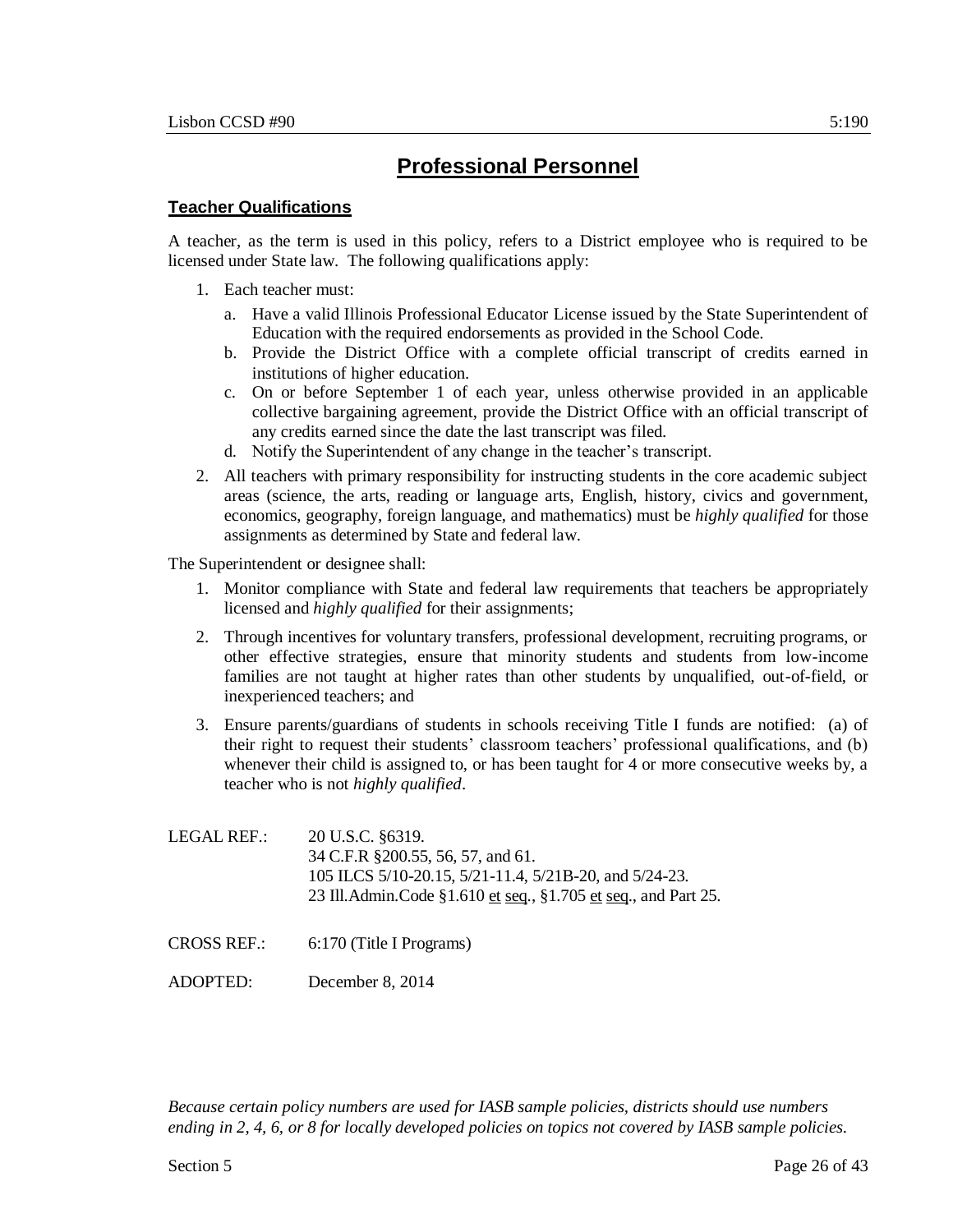# **Professional Personnel**

### **Terms and Conditions of Employment and Dismissal**

The School Board delegates authority and responsibility to the Superintendent to manage the terms and conditions for the employment of professional personnel. The Superintendent shall act reasonably and comply with State and federal law as well as any applicable collective bargaining agreement in effect. The Superintendent is responsible for making dismissal recommendations to the Board consistent with the Board's goal of having a highly qualified, high performing staff.

#### School Year and Day, Duty-Free Lunch, Salary

#### **Please refer to the following current agreement:**

#### **Agreement Between the Board of Education Lisbon Community Grade School District #90 and the Lisbon Teachers**

#### Nursing Mothers

The District accommodates employees who are nursing mothers according to provisions in State and federal law.

#### Assignments and Transfers

The Superintendent is authorized to make teaching, study hall, extra class duty, and extracurricular assignments. In order of priority, assignments shall be made based on the District's needs and best interests, employee qualifications, and employee desires.

#### Dismissal

The District will follow State law when dismissing a teacher.

#### Evaluation

The District's teacher evaluation system will be conducted under the plan developed pursuant to State law.

On an annual basis, the Superintendent will provide the Board with a written report which outlines the results of the District's teacher evaluation system.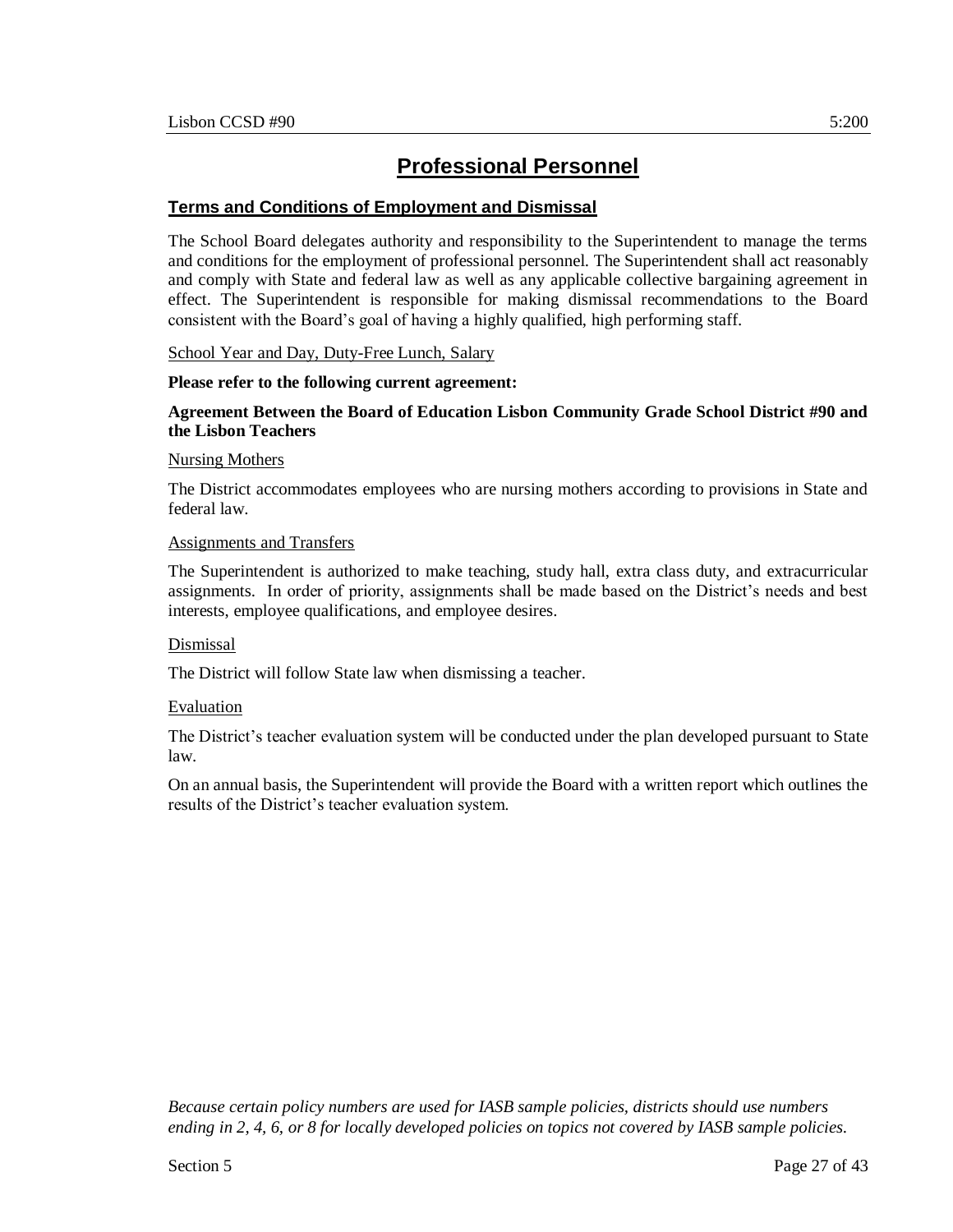| LEGAL REF.:        | 105 ILCS 5/10-19, 5/18-8, 5/22.4, 5/24-16.5, 5/24-2, 5/24-8, 5/24-9, 5/24-11, 5/24-<br>12, 5/24-21, 5/24A-1 through 24A-20.<br>820 ILCS 260/1 et seq.<br>23 Ill. Admin. Code Parts 50 (Evaluation of Certified Employees) and 51 (Dismissal<br>of Tenured Teachers). |
|--------------------|----------------------------------------------------------------------------------------------------------------------------------------------------------------------------------------------------------------------------------------------------------------------|
|                    | Cleveland Board of Education v. Loudermill, 105 S.Ct. 1487(1985).                                                                                                                                                                                                    |
| <b>CROSS REF.:</b> | 5:290 (Employment Termination and Suspensions), 6:20 (School Year Calendar)<br>and Day)                                                                                                                                                                              |
| ADOPTED:           | December 8, 2014                                                                                                                                                                                                                                                     |

 $\lambda$  5:210 5:210

## **Professional Personnel**

### **Resignations**

Tenured teachers may resign at any time with consent of the School Board or by written notice sent to the Board Secretary at least 30 days before the intended date of resignation. However, no teacher may resign during the school term in order to accept another teaching position without the consent of the Board.

| LEGAL REF.: | 105 ILCS $5/24-14$ .                                                            |
|-------------|---------------------------------------------------------------------------------|
|             | Park Forest Heights School Dist. v. State Teacher Certification Bd., 842 N.E.2d |
|             | 1230 (Ill.App.1, 2006).                                                         |
|             |                                                                                 |

ADOPTED: December 8, 2014

Lisbon CCSD #90 5:220

## **Professional Personnel**

## **Substitute Teachers**

The Superintendent may employ substitute teachers as necessary to replace teachers who are temporarily absent.

A substitute teacher must hold either a valid teaching or substitute certificate and may teach in the place of a certified teacher who is under contract with the Board. There is no limit on the number of days that a substitute teacher may teach in the District during the school year. However there is a limit on the number of days that a substitute teacher may teach for any one certified teacher under contract with the District in the same school year. The following limitations apply:

1. A substitute teacher holding a substitute certificate may teach only for a period not to exceed 90 school days.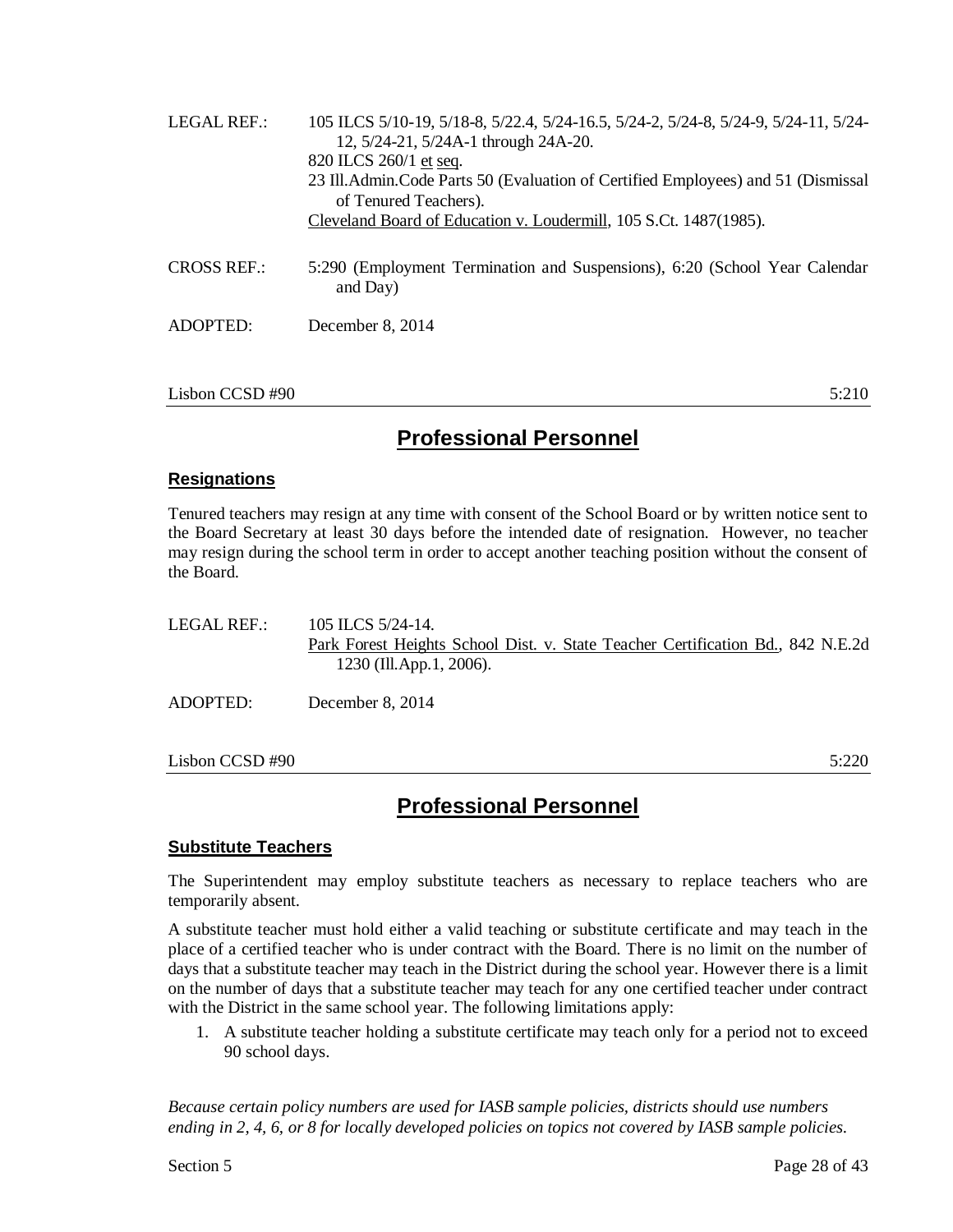2. A teacher holding a valid early childhood, elementary, high school, or special certificate may teach only for a period not to exceed 120 school days.

The Teachers' Retirement System (TRS) in Illinois limits a substitute teacher who is a TRS annuitant to substitute teaching for a period not to exceed 100 paid days or 500 paid hours in any school year, unless the subject area is one where the Regional Superintendent has certified that a personnel shortage exists.

The School Board establishes a daily rate of pay for substitute teachers. Substitute teachers receive only monetary compensation for time worked and no other benefits.

Emergency Situations

A substitute teacher may teach when no certified teacher is under contract with the Board if the District has an emergency situation as defined in State law. During an emergency situation, a substitute teacher is limited to 30 calendar days of employment per each vacant position. The Superintendent will notify the appropriate Regional Office of Education within 5 business days after the employment of a substitute teacher in an emergency situation.

| LEGAL REF.:        | 105 ILCS 5/21-9, 5/21B-20(3), and 24-5.<br>23 Ill.Admin.Code §1.790. |
|--------------------|----------------------------------------------------------------------|
| <b>CROSS REF.:</b> | 5:30 (Hiring Process and Criteria)                                   |
| ADOPTED:           | December $8, 2014$                                                   |

Lisbon CCSD #90 5:230

## **Professional Personnel**

## **Maintaining Student Discipline**

Maintaining an orderly learning environment is an essential part of each teacher's instructional responsibilities. A teacher's ability to foster appropriate student behavior is an important factor in the teacher's educational effectiveness. The Superintendent shall ensure that all teachers, other certificated employees, and persons providing a student's related service(s): (1) maintain discipline in the schools as required in the School Code, and (2) follow the School Board policies and administrative procedures on student conduct and discipline.

When a student's behavior is unacceptable, the teacher should first discuss the matter with the student. If the unacceptable behavior continues, the teacher should consult with the Building Principal and/or discuss the problem with the parent(s)/guardian(s). A teacher may remove any student from the learning setting whose behavior interferes with the lessons or participation of fellow students. A student's removal must be in accordance with Board policy and administrative procedures.

Teachers shall not use disciplinary methods that may be damaging to students, such as ridicule, sarcasm, or excessive temper displays. Corporal punishment (including slapping, paddling, or prolonged maintenance of a student in physically painful positions, and intentional infliction of bodily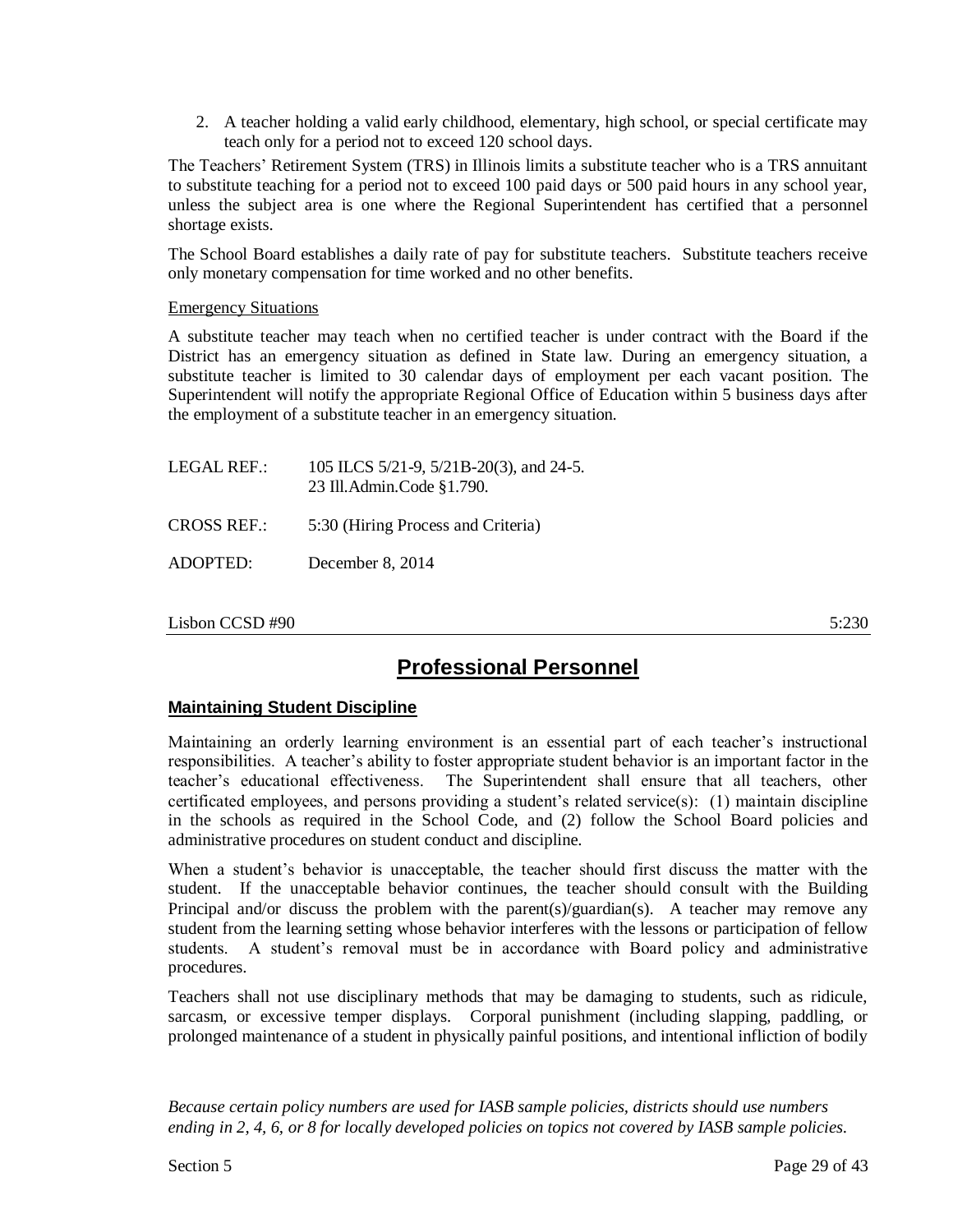harm) may not be used. Teachers may use reasonable force as needed to keep students, school personnel, and others safe, or for self-defense or defense of property.

| LEGAL REF.:        | 105 ILCS 5/24-24.<br>23 Ill.Admin.Code §1.280.                                                      |
|--------------------|-----------------------------------------------------------------------------------------------------|
| <b>CROSS REF.:</b> | 2:150 (Committees), 7:190 (Student Discipline), 7:230 (Misconduct by Students<br>with Disabilities) |
| ADOPTED:           | December $8, 2014$                                                                                  |

#### Lisbon CCSD #90 5:240

## **Professional Personnel**

#### **Suspension**

#### Suspension Without Pay

The School Board may suspend without pay: (1) a professional employee pending a dismissal hearing, or (2) a teacher as a disciplinary measure for up to 30 employment days for misconduct that is detrimental to the School District. Administrative staff members may not be suspended without pay as a disciplinary measure.

Misconduct that is detrimental to the School District includes:

- Insubordination, including any failure to follow an oral or written directive from a supervisor;
- Violation of Board policy or Administrative Procedure;
- Conduct that disrupts or may disrupt the educational program or process;
- Conduct that violates any State or federal law that relates to the employee's duties; and
- Other sufficient causes.

The Superintendent or designee is authorized to issue a pre-suspension notification to a professional employee. This notification shall include the length and reason for the suspension as well as the deadline for the employee to exercise his or her right to appeal the suspension to the Board or Boardappointed hearing examiner before it is imposed. At the request of the professional employee made within 5 calendar days of receipt of a pre-suspension notification, the Board or Board-appointed hearing examiner will conduct a pre-suspension hearing. The Board or its designee shall notify the professional employee of the date and time of the hearing. At the pre-suspension hearing, the professional employee or his/her representative may present evidence. If the employee does not appeal the pre-suspension notification, the Superintendent or designee shall report the action to the Board at its next regularly scheduled meeting.

#### Suspension With Pay

The Board or Superintendent or designee may suspend a professional employee with pay: (1) during an investigation into allegations of disobedience or misconduct whenever the employee's continued presence in his or her position would not be in the School District's best interests, (2) as a disciplinary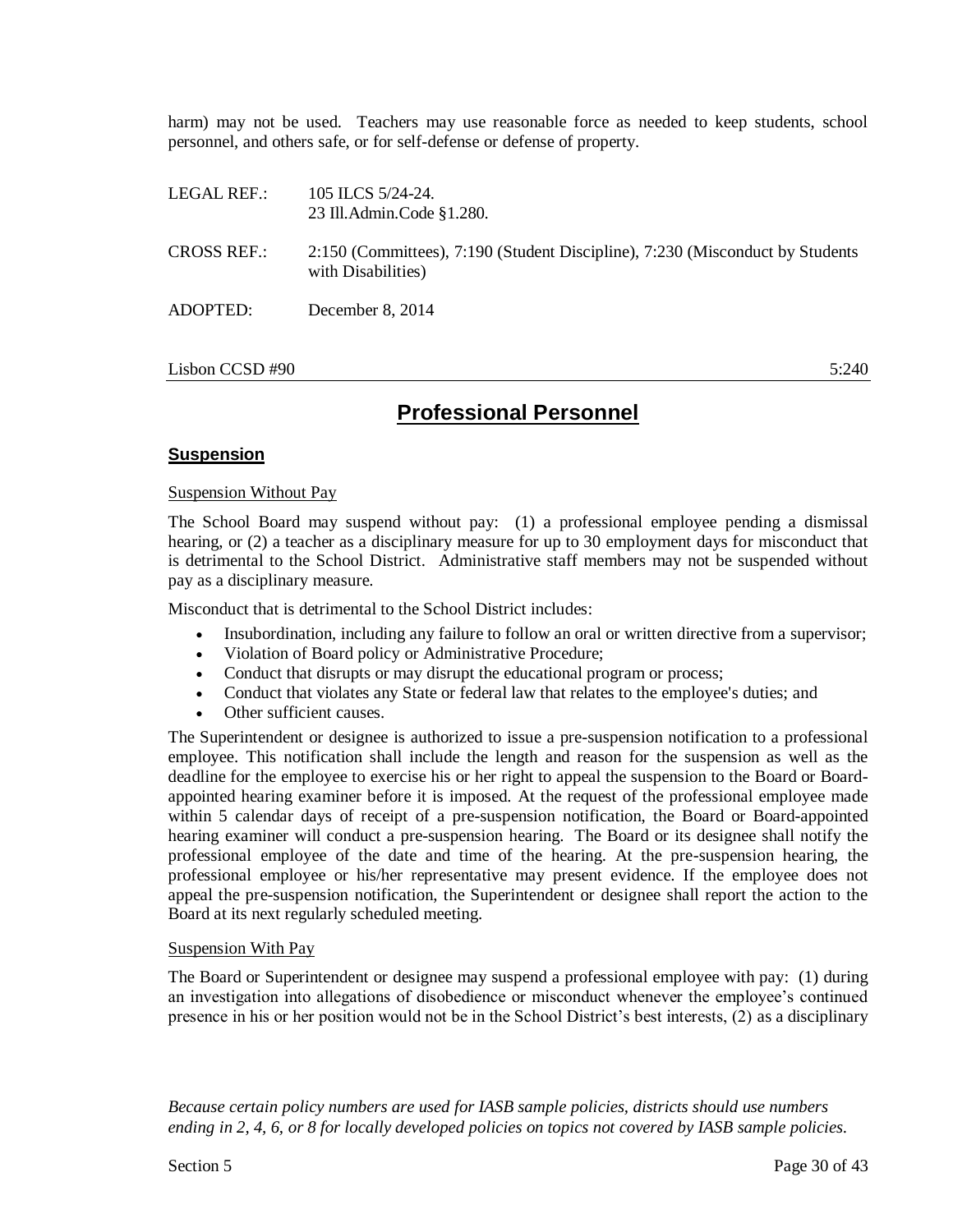measure for misconduct that is detrimental to the School District as defined above, or (3) pending a Board hearing to suspend a teacher without pay.

The Superintendent shall meet with the employee to present the allegations and give the employee an opportunity to refute the charges. The employee will be told the dates and times the suspension will begin and end.

#### Repayment of Compensation and Benefits

If a professional employee is suspended with pay, either voluntarily or involuntarily, pending the outcome of a criminal investigation or prosecution, and the employee is later dismissed as a result of his or her criminal conviction, the employee must repay to the District all compensation and the value of all benefits received by him or her during the suspension. The Superintendent will notify the employee of this requirement when the employee is suspended.

| LEGAL REF.:        | 5 ILCS $430/5 - 60(b)$ .<br>105 ILCS 5/24-12.<br>Cleveland Board of Education v. Loudermill, 105 S.Ct. 1487 (1985).<br>Barszcz v. Community College District No. 504, 400 F.Supp. 675 (N.D. Ill., 1975).<br>Massie v. East St. Louis School District No.189, 561 N.E.2d 246 (Ill.App.5, 1990). |
|--------------------|------------------------------------------------------------------------------------------------------------------------------------------------------------------------------------------------------------------------------------------------------------------------------------------------|
| <b>CROSS REF.:</b> | 5:290 (Educational Support Personnel - Employment Termination and<br>Suspensions)                                                                                                                                                                                                              |
| ADOPTED:           | December 8, $2014$                                                                                                                                                                                                                                                                             |

Lisbon CCSD #90 5:250

## **Professional Personnel**

#### **Leaves of Absence**

Each of the provisions in this policy applies to all professional personnel to the extent that it does not conflict with an applicable collective bargaining agreement or individual employment contract or benefit plan; in the event of a conflict, such provision is severable and the applicable bargaining agreement or individual agreement will control.

Sick and Bereavement Leave, Personal Leave

#### **Please refer to the following current agreement:**

#### **Agreement Between the Board of Education Lisbon Community Grade School District #90 and the Lisbon Teachers**

The use of paid sick leave for adoption or placement for adoption is limited to 30 days unless a longer leave is provided in an applicable collective bargaining agreement. The Superintendent may require that the employee provide evidence that the formal adoption process is underway.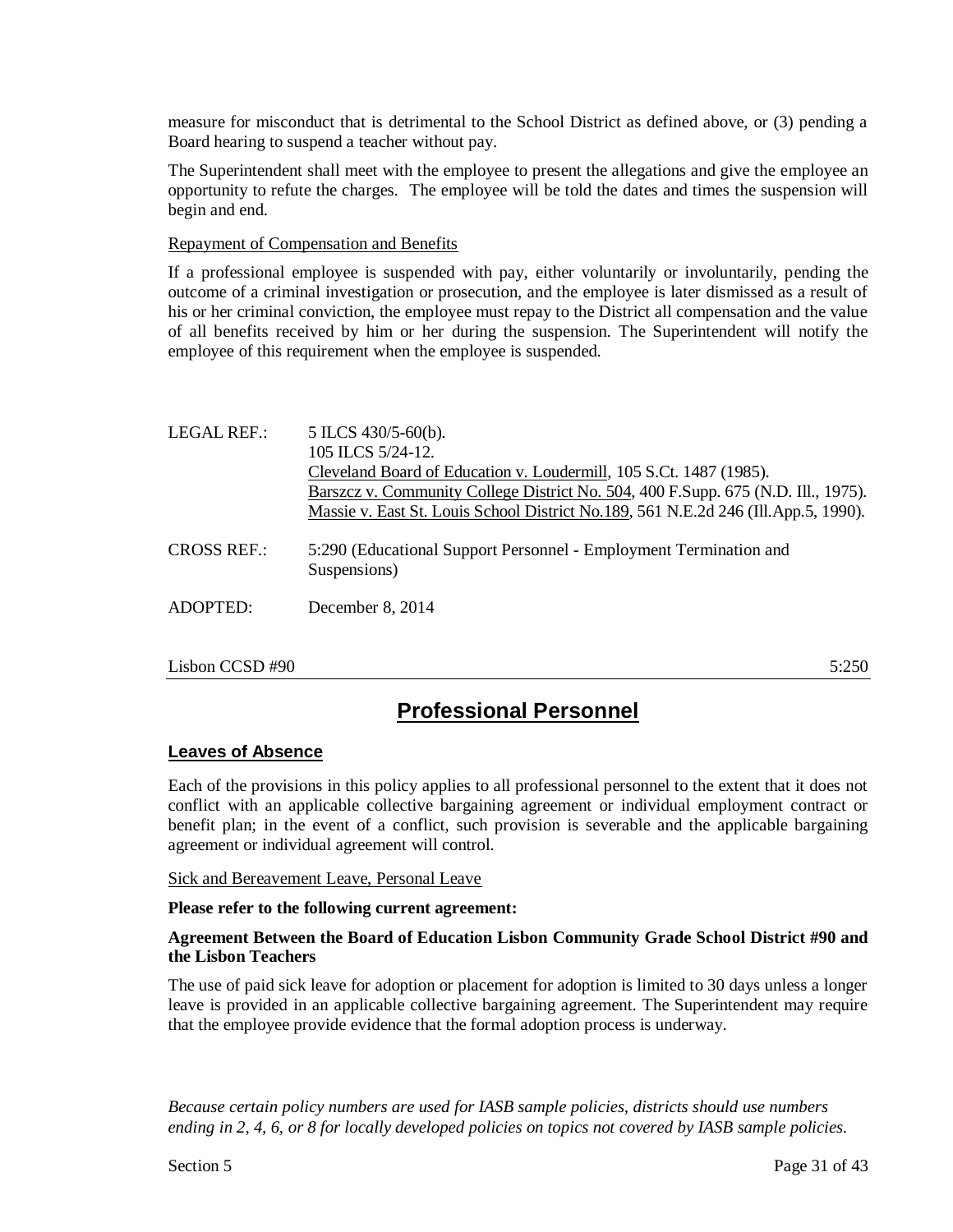#### Sabbatical Leave

Sabbatical leave may be granted in accordance with the School Code.

#### Leave of Absence Without Pay

The Board may grant a leave of absence without pay to tenured professional staff members who have rendered satisfactory service and desire to return to employment in a similar capacity at a time determined by the Board.

Each leave of absence shall be of the shortest possible duration required to meet the leave's purpose consistent with a reasonable continuity of instruction for students.

#### Child-Rearing Leave

The Board shall grant a professional staff member's request for a non-paid, child-rearing leave, not to exceed the balance of the school year plus one additional school year (but in no event shall such leave exceed 3 semesters), provided the request complies with this policy. Nothing in this section shall prohibit a professional staff member from using paid sick days as provided in this policy.

A teacher must request, if possible, a child-rearing leave by notifying the Superintendent in writing no later than 90 days before the requested leave's beginning date. The request should include the proposed leave dates. The leave shall end before a new school year begins or before the first day of school after winter recess.

Subject to the insurance carrier's approval, the teacher may maintain insurance benefits at his or her own expense during a child-rearing leave.

A professional staff member desiring to return before the leave's expiration will be assigned to an available vacancy for which the teacher is qualified, subject to scheduling efficiency and instruction continuity.

#### Leaves for Service in the Military

Leaves for service in the U.S. Armed Services or any of its reserve components and the National Guard, as well as re-employment rights, will be granted in accordance with State and federal law. A professional staff member hired to replace one in military service does not acquire tenure.

#### General Assembly Leave

Leaves for service in the General Assembly, as well as re-employment rights, will be granted in accordance with State and federal law. A professional staff member hired to replace one in the General Assembly does not acquire tenure.

#### Leave for Employment in Department of Defense

The Board may grant teachers a leave of absence to accept employment in a Department of Defense overseas school.

#### Leaves for Victims of Domestic or Sexual Violence

An unpaid leave from work is available to any staff member who: (1) is a victim of domestic or sexual violence, or (2) has a family or household member who is a victim of domestic or sexual violence whose interests are not adverse to the employee as it relates to the domestic or sexual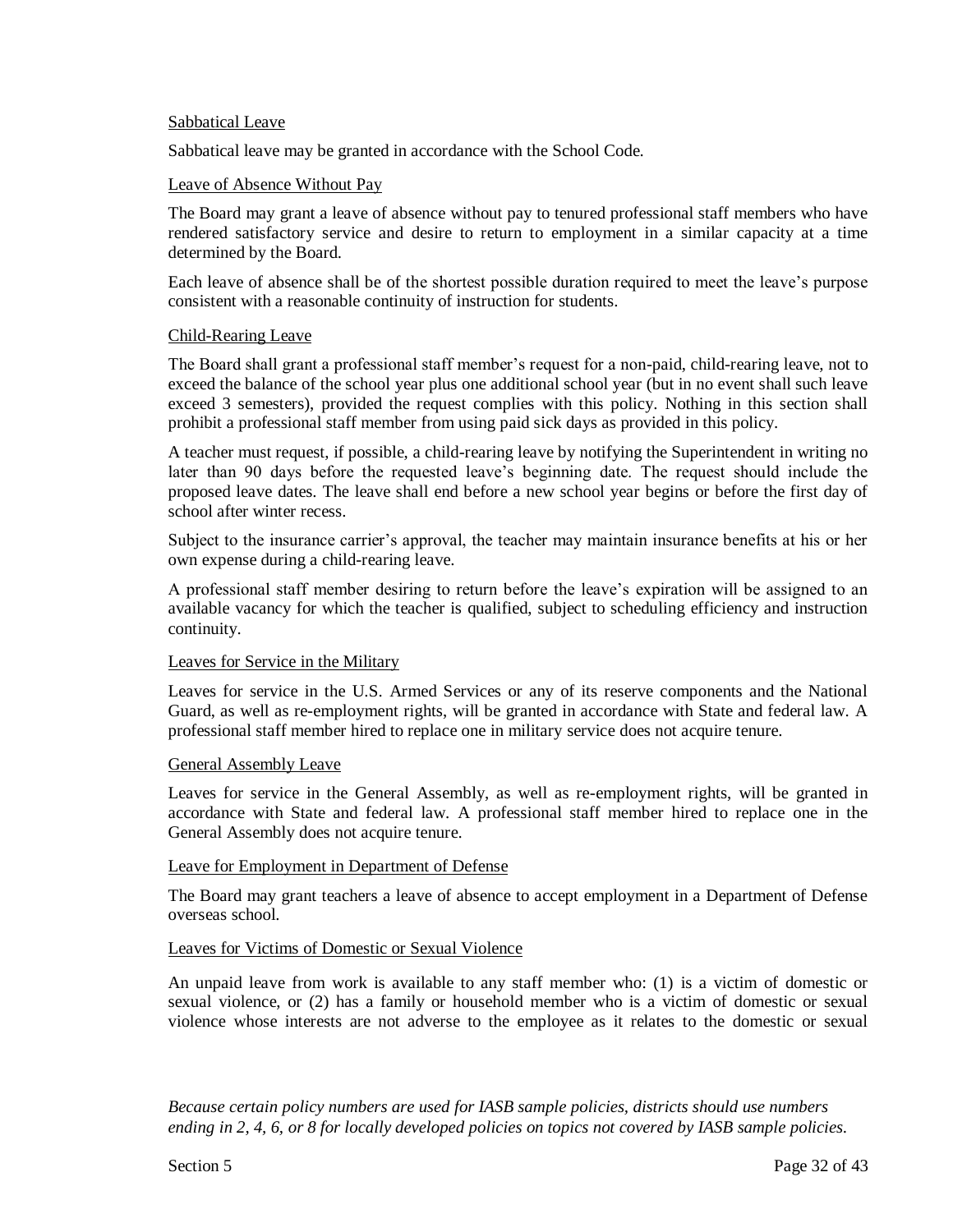violence. The unpaid leave allows the employee to seek medical help, legal assistance, counseling, safety planning, and other assistance without suffering adverse employment action.

The Victims' Economic Security and Safety Act governs the purpose, requirements, scheduling, and continuity of benefits, and all other terms of the leave. Accordingly, if the District employs at least 15 but not more than 49 employees, an employee is entitled to a total of 8 work weeks of unpaid leave during any 12-month period. Neither the law nor this policy creates a right for an employee to take unpaid leave that exceeds the unpaid leave time allowed under, or is in addition to the unpaid leave time permitted by, the federal Family and Medical Leave Act of 1993 (29 U.S.C. §2601 et seq.).

Leaves to Serve as an Officer or Trustee of a Specific Organization

Upon request, the Board will grant: (1) an unpaid leave of absence to an elected officer of a State or national teacher organization that represents teachers in collective bargaining negotiations, (2) twenty days of paid leave of absence per year to a trustee of the Teachers' Retirement System in accordance with 105 ILCS 5/24-6.3, and (3) a paid leave of absence for the local association president of a State teacher association that is an exclusive bargaining agent in the District, or his or her designee, to attend meetings, workshops, or seminars as described in 105 ILCS 5/24-6.2.

| LEGAL REF.:        | 20 ILCS 1805/30.1 et seq.<br>105 ILCS 5/24-6, 5/24-6.1, 5/24-6.2, 5/24-6.3, 5/24-13, and 5/24-13.1.<br>820 ILCS 147/1 et seq. and 180/1 et seq. |
|--------------------|-------------------------------------------------------------------------------------------------------------------------------------------------|
| <b>CROSS REF.:</b> | 5:180 (Temporary Illness or Temporary Incapacity), 5:330 (Educational Support<br>Personnel - Sick Days, Vacation, Holidays, and Leaves)         |
| ADOPTED:           | December 8, 2014                                                                                                                                |

Lisbon CCSD #90 5:260

## **Professional Personnel**

## **Student Teachers**

The Superintendent is authorized to accept students from university-approved teacher-training programs to do student teaching in the District. No individual who has been convicted of a criminal offense listed in Section 5/21B-80 of the School Code is permitted to student teach or complete field or other clinical experience.

Before permitting an individual to student teach or participate in any field experience in the District, the Superintendent or designee shall ensure that:

- 1. The District performed a *complete criminal history records check* as described below; and
- 2. The individual furnished evidence of physical fitness to perform assigned duties and freedom from communicable disease pursuant to 105 ILCS 5/24-5.

A *complete criminal history records check* pursuant to 105 ILCS 5/10-21.9 shall include: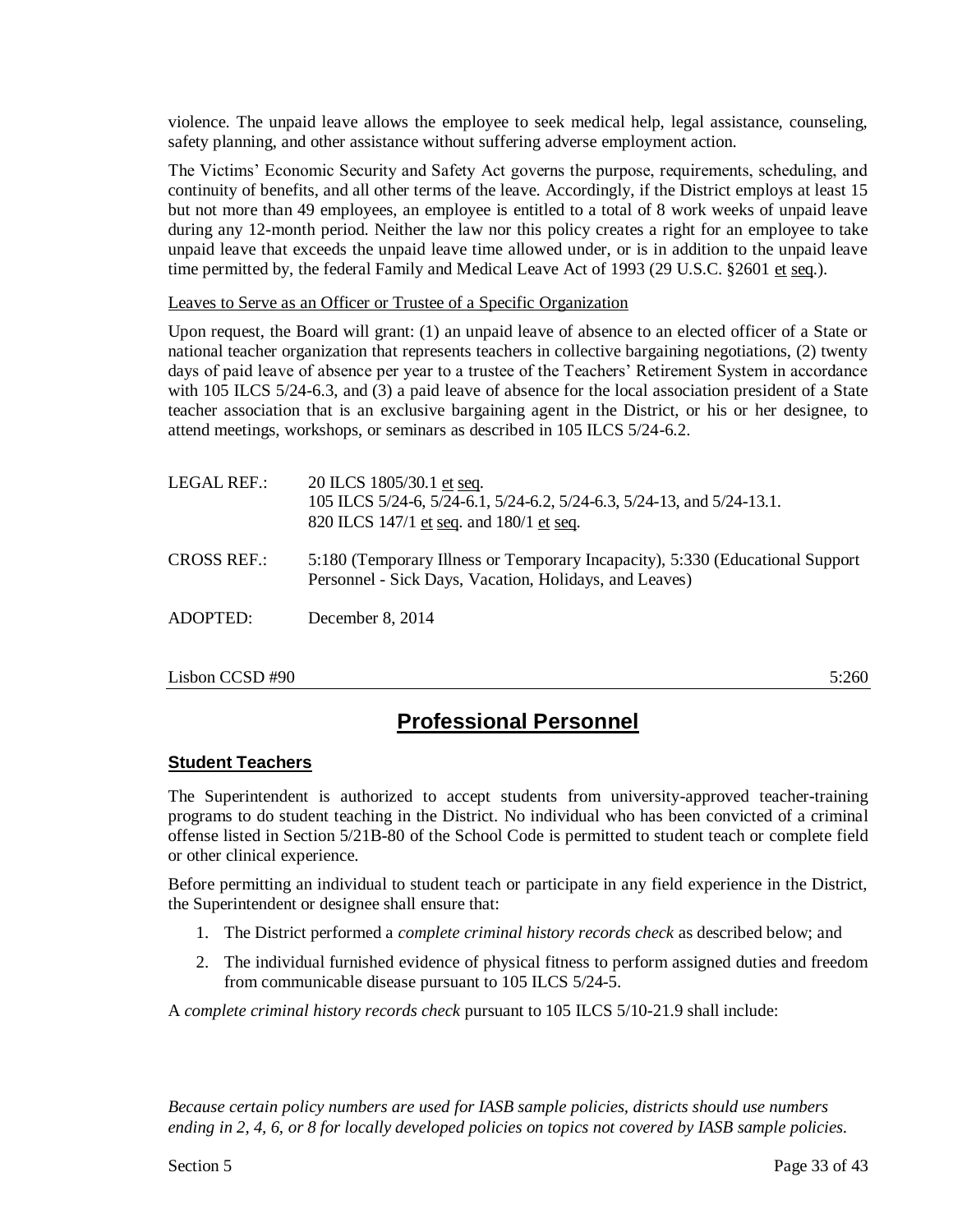- 1. Fingerprint-based checks through (a) the Illinois State Police (ISP) for criminal history records information (CHRI) pursuant to the Uniform Conviction Information Act (20 ILCS 2635/1), and (b) the FBI national crime information databases pursuant to the Adam Walsh Child Protection and Safety Act (P.L. 109-248);
- 2. A check of the Illinois Sex Offender Registry (see the Sex Offender Community Notification Law (730 ILCS 152/101 et seq.); and
- 3. A check of the Illinois Murderer and Violent Offender Against Youth Registry (Murderer and Violent Offender Against Youth Community Notification Law (730 ILCS 154/75-105, amended by 97-154).

Each student teacher must provide written authorization for, and pay the costs of, his or her criminal history records check (including any applicable vendor's fees), and the Superintendent or designee will provide each student teacher with a copy of his or her report.

#### **Assignment**

The Superintendent or designee shall be responsible for coordinating placements of all student teachers within the District. Student teachers should be assigned to supervising teachers whose qualifications are acceptable to the District and the students' respective colleges or universities. A teacher may be eligible for Continuing Professional Development Units (CPDU) for supervising a student teacher or teacher education candidate in clinical supervision.

| LEGAL REF.:        | Adam Walsh Child Protection and Safety Act, P.L. 109-248.<br>Uniform Conviction Information Act, 20 ILCS 2635/1.<br>105 ILCS 5/21-14(e)(3)(E)(viii), 5/10-22.34, and 5/24-5.<br>23 Ill. Admin. Code § 25.875. |
|--------------------|---------------------------------------------------------------------------------------------------------------------------------------------------------------------------------------------------------------|
| <b>CROSS REF.:</b> | 5:190 (Teacher Qualifications), 4:175 (Convicted Child Sex Offender; Criminal<br>Background Check and/or Screen; Notifications)                                                                               |
| ADOPTED:           | December 8, 2014                                                                                                                                                                                              |

#### $\sim$  5:270 5:270

## **Educational Support Personnel**

## **Employment At-Will, Compensation, and Assignment**

#### Employment At-Will

Unless otherwise specifically provided, District employment is at-will, meaning that employment may be terminated by the District or employee at any time for any reason, other than a reason prohibited by law, or no reason at all. Nothing in School Board policy is intended or should be construed as altering the employment at-will relationship.

Exceptions to employment at-will may include employees who are employed annually, have an employment contract, or are otherwise granted a legitimate interest in continued employment. The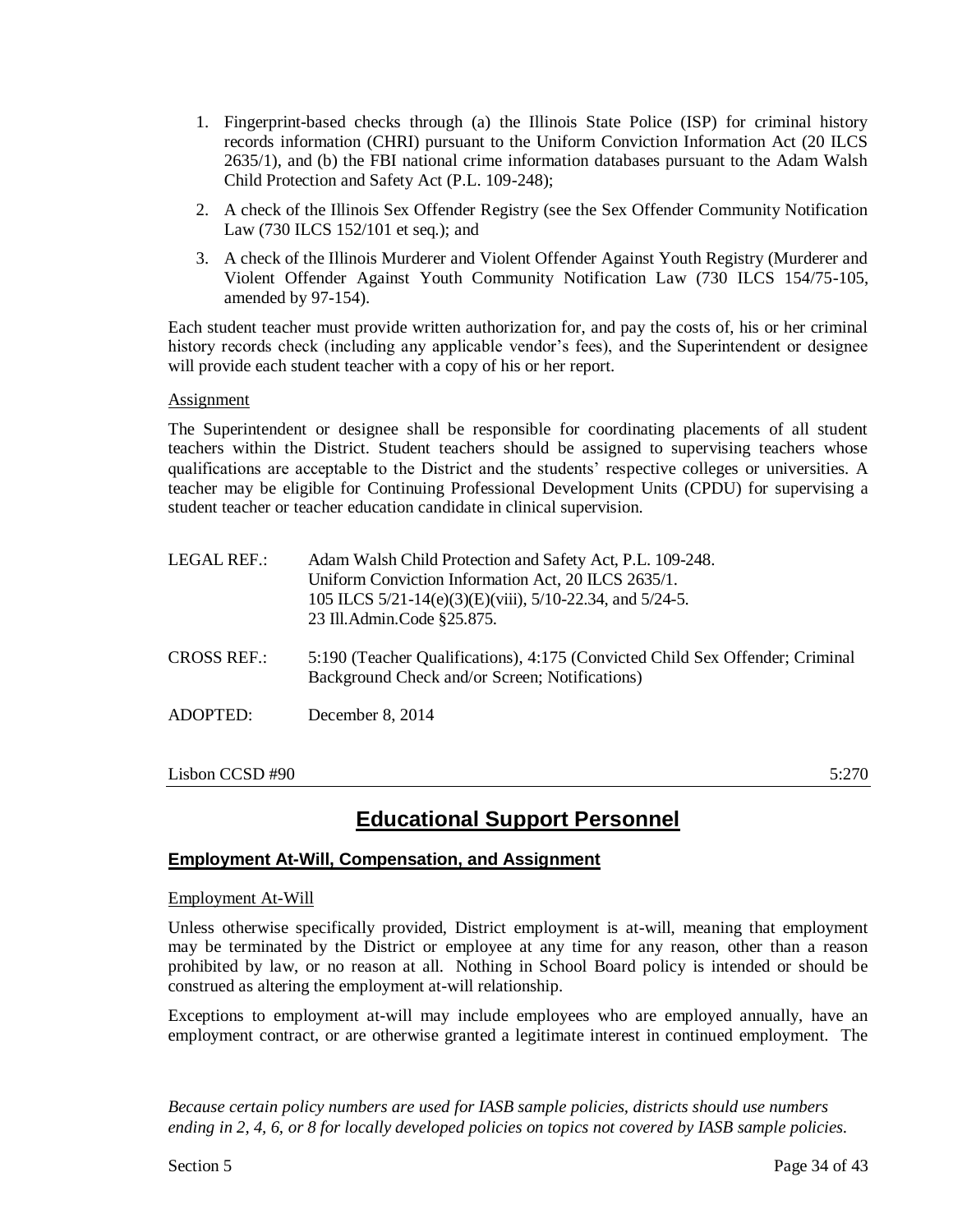Superintendent is authorized to make exceptions to employing non-certificated employees at-will but shall maintain a record of positions or employees who are not at-will and the reason for the exception.

#### Compensation

The Board will determine salary and wages for educational support personnel. Increments are dependent on evidence of continuing satisfactory performance. An employee covered by the overtime provisions in State or federal law, shall not work overtime without the prior authorization from the employee's immediate supervisor. Educational support personnel are paid every two weeks.

#### **Assignment**

The Superintendent is authorized to make assignments and transfers of educational support personnel.

| LEGAL REF.:        | 105 ILCS 5/10-22.34 and 5/10-23.5.                                                                                                                                                                                                                                            |
|--------------------|-------------------------------------------------------------------------------------------------------------------------------------------------------------------------------------------------------------------------------------------------------------------------------|
|                    | Cook v. Eldorado Community Unit School District, No. 03-MR-32 (Ill.App.5,                                                                                                                                                                                                     |
|                    | 2004).                                                                                                                                                                                                                                                                        |
|                    | Duldulao v. St. Mary of Nazareth Hospital, 483 N.E. 2d 956 (Ill.App.1, 1985),                                                                                                                                                                                                 |
|                    | aff'd in part and remanded, 505 N.E.2d 314 (Ill. 1987).                                                                                                                                                                                                                       |
|                    | Kaiser v. Dixon, 468 N.E. 2d 822 (Ill.App.2, 1984).                                                                                                                                                                                                                           |
| <b>CROSS REF.:</b> | 5:35 5:10 (Equal Employment Opportunity and Minority Recruitment) 5:35<br>(Compliance with the Fair Labor Standards Act), 5:290 (Educational Support<br>Personnel - Employment Termination and Suspensions), 5:310 (Educational<br>Support Personnel - Compensatory Time-Off) |
| ADOPTED:           | December $8, 2014$                                                                                                                                                                                                                                                            |

 $\sim$  5:280 5:280

## **Educational Support Personnel**

## **Duties and Qualifications**

All support staff: (1) must meet qualifications specified in job descriptions, (2) must be able to perform the essential tasks listed and/or assigned, and (3) are subject to School Board policies as they may be changed from time to time at the Board's sole discretion.

**Paraprofessionals** 

Paraprofessionals provide supervised instructional support. Service as a paraprofessional requires an educator license with stipulations endorsed for a paraprofessional educator unless a specific exemption is authorized by the Illinois State Board of Education (ISBE).

Individuals with only non-instructional duties (e.g., providing technical support for computers, providing personal care services, or performing clerical duties) are not paraprofessionals, and the requirements in this section do not apply. In addition, individuals completing their clinical experiences and/or student teaching do not need to comply with this section, provided their service otherwise complies with ISBE rules.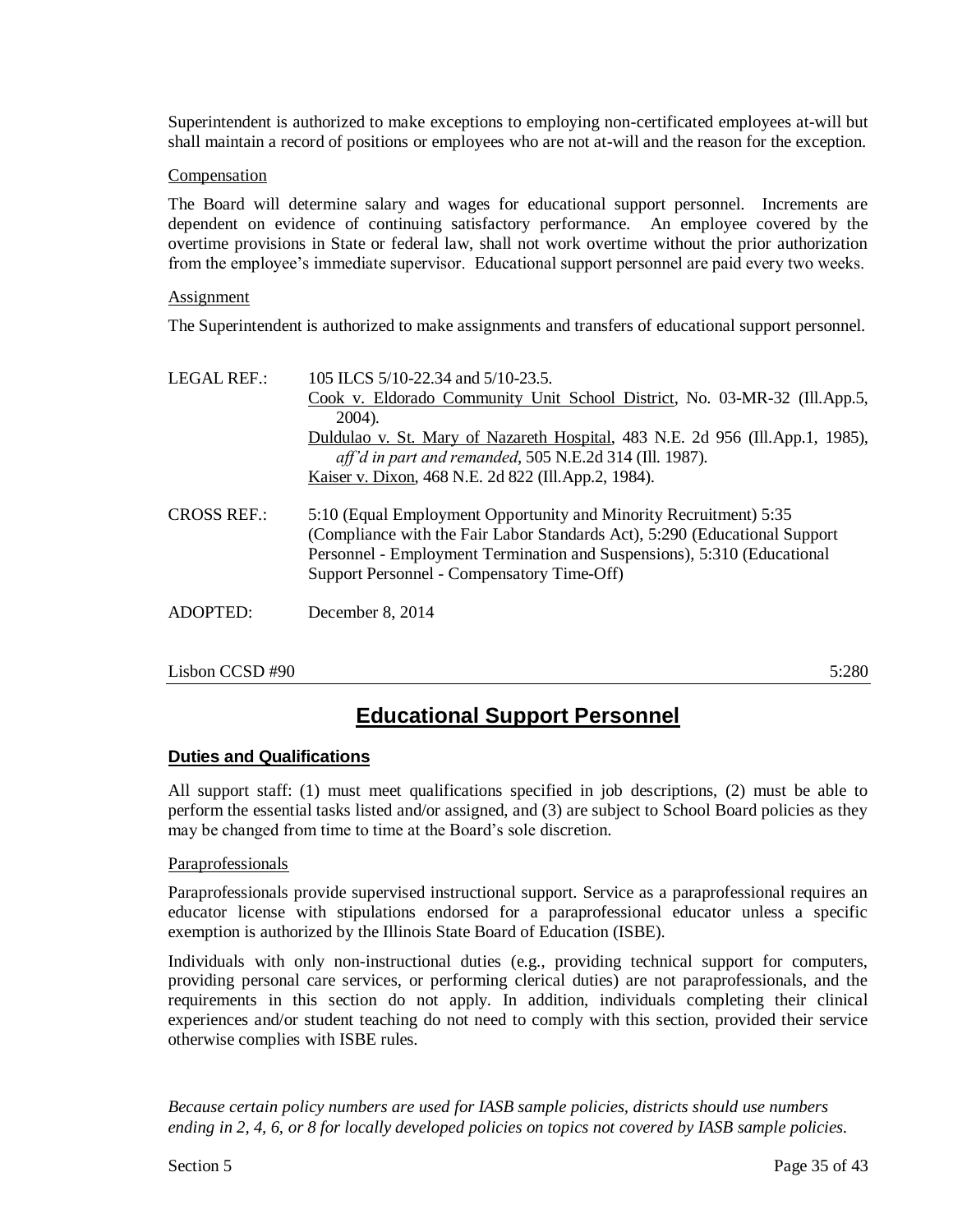## Noncertificated and Unlicensed Personnel Working with Students and Performing Non-Instructional Duties

Noncertificated and unlicensed personnel performing non-instructional duties may be used:

- 1. For supervising study halls, long distance teaching reception areas used incident to instructional programs transmitted by electronic media (e.g., computers, video, and audio) detention and discipline areas, and school-sponsored extracurricular activities;
- 2. As supervisors, chaperones, or sponsors for non-academic school activities; or
- 3. For non-teaching duties not requiring instructional judgment or student evaluation.

Nothing in this policy prevents a noncertificated person from serving as a guest lecturer or resource person under a certificated teacher's direction and with the administration's approval.

#### Coaches and Athletic Trainers

Athletic coaches and trainers shall have the qualifications required by any association in which the School District maintains a membership. Regardless of whether the athletic activity is governed by an association, the Superintendent or designee shall ensure that each athletic coach: (1) is knowledgeable regarding coaching principles, (2) has first aid training, and (3) is a trained Automated External Defibrillator user according to rules adopted by the Illinois Department of Public Health. Anyone performing athletic training services shall be licensed under the Illinois Athletic Trainers Practice Act, be an athletic trainer aide performing care activities under the on-site supervision of a licensed athletic trainer, or otherwise be qualified to perform athletic trainer activities under State law.

#### Bus Drivers

All school bus drivers must have a valid school bus driver permit. The Superintendent or designee shall inform the Illinois Secretary of State, within 30 days of being informed by a school bus driver, that the bus driver permit holder has been called to active duty. New bus drivers and bus drivers who are returning from a lapse in their employment are subject to the requirements contained in Board policy 5:30, *Hiring Process and Criteria* and Board policy 5:285, *Drug and Alcohol Testing for School Bus and Commercial Vehicle Drivers.*

| LEGAL REF.:        | No Child Left Behind Act of 2001, 20 U.S.C. §6319(c).                                                                                                                                                                                                                              |
|--------------------|------------------------------------------------------------------------------------------------------------------------------------------------------------------------------------------------------------------------------------------------------------------------------------|
|                    | 34 C.F.R. §§200.58 and 200.59.                                                                                                                                                                                                                                                     |
|                    | 105 ILCS 5/10-22.34, 5/10-22.34a, and 5/10-22.34b.                                                                                                                                                                                                                                 |
|                    | 625 ILCS $5/6$ -104 and $5/6$ -106.1.                                                                                                                                                                                                                                              |
|                    | 23 Ill. Admin. Code §§1.630 and 25.510.                                                                                                                                                                                                                                            |
| <b>CROSS REF.:</b> | 4:110 (Transportation), 4:170 (Safety), 5:30 (Hiring Process and Criteria), 5:35<br>(Compliance with the Fair Labor Standards Act), 5:285 (Drug and Alcohol<br>Testing for School Bus and Commercial Vehicle Drivers), 6:250 (Community<br><b>Resource Persons and Volunteers)</b> |
| ADOPTED:           | December $8, 2014$                                                                                                                                                                                                                                                                 |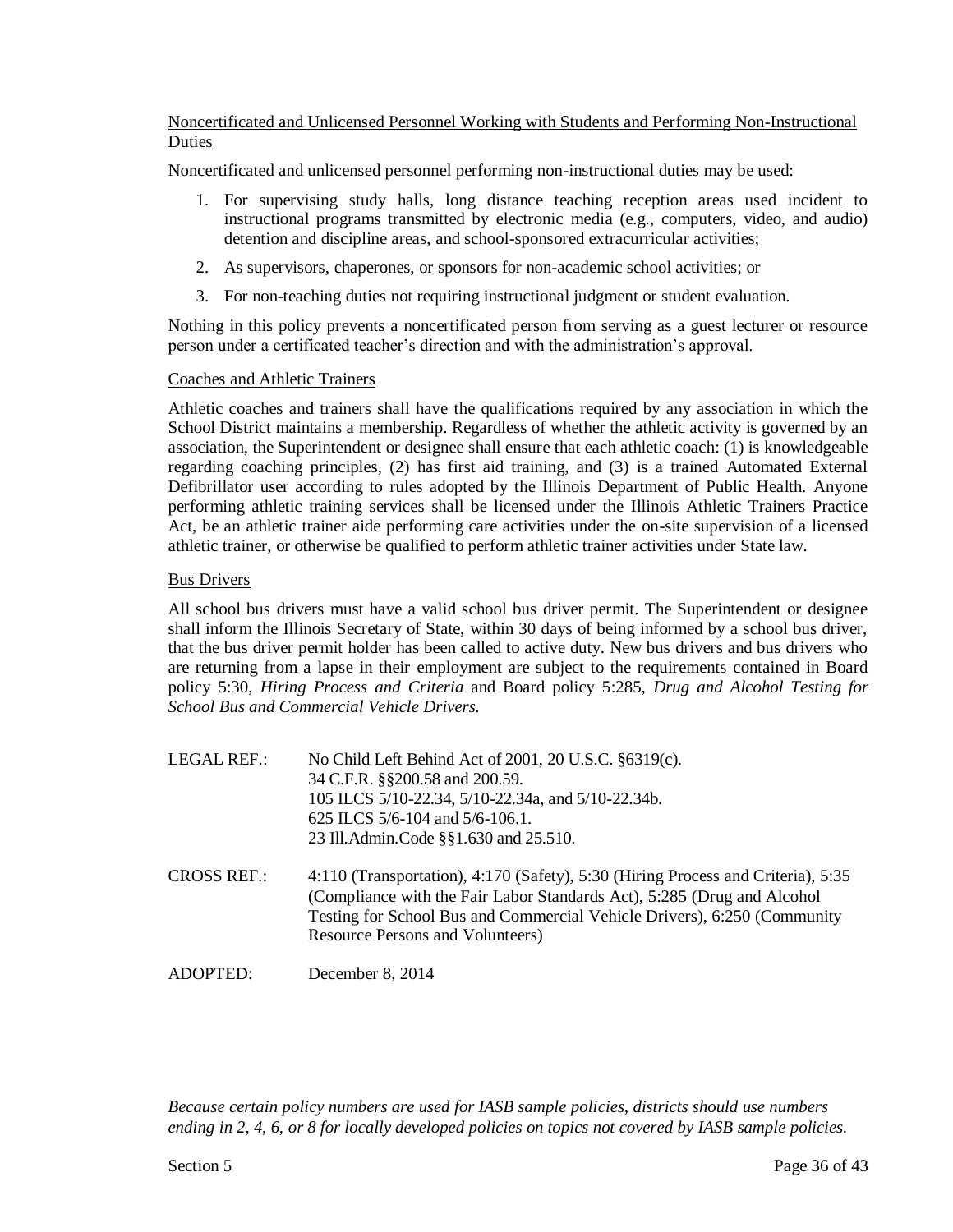# **Educational Support Personnel**

#### **Drug and Alcohol Testing for School Bus and Commercial Vehicle Drivers**

The District shall adhere to State and federal law and regulations requiring a drug and alcohol testing program for school bus and commercial vehicle drivers. The Superintendent or designee manage a program to implement federal and State law defining the circumstances and procedures for the testing.

This policy shall not be implemented, and no administrative procedures will be needed, until it is reasonably foreseeable that the District will hire staff for a position(s) requiring a commercial driver's license.

| <b>LEGAL REF.:</b> | 625 ILCS 5/6-106.1 and 5/6-106.1c.                                                                                   |
|--------------------|----------------------------------------------------------------------------------------------------------------------|
|                    | 49 U.S.C. §31301 et seq., Alcohol and Controlled Substances Testing (Omnibus                                         |
|                    | Transportation Employee Testing Act of 1991).                                                                        |
|                    | 49 C.F.R. Parts 40 (Procedures for Transportation Workplace Drug and Alcohol                                         |
|                    | Testing Programs), 382 (Controlled Substance and Alcohol Use and Testing),<br>and 395 (Hours of Service of Drivers). |
|                    |                                                                                                                      |
| <b>CROSS REF.:</b> | 4:110 (Transportation), 5:30 (Hiring Process and Criteria), 5:280 (Duties and<br>Qualifications)                     |
| ADOPTED:           | December 8, 2014                                                                                                     |

#### $\sim$  5:290 5:290

## **Educational Support Personnel**

#### **Employment Termination and Suspensions**

#### Resignation and Retirement

An employee is requested to provide 2 weeks' notice of a resignation. A resignation notice cannot be revoked once given. An employee planning to retire should notify his or her supervisor at least 2 months before the retirement date.

#### Non-RIF Dismissal

The District may terminate an at-will employee at any time for any or no reason, but not for a reason prohibited by State or federal law.

Employees who are employed annually or have a contract, or who otherwise have a legitimate expectation of continued employment, may be dismissed: (1) at the end of the school year or at the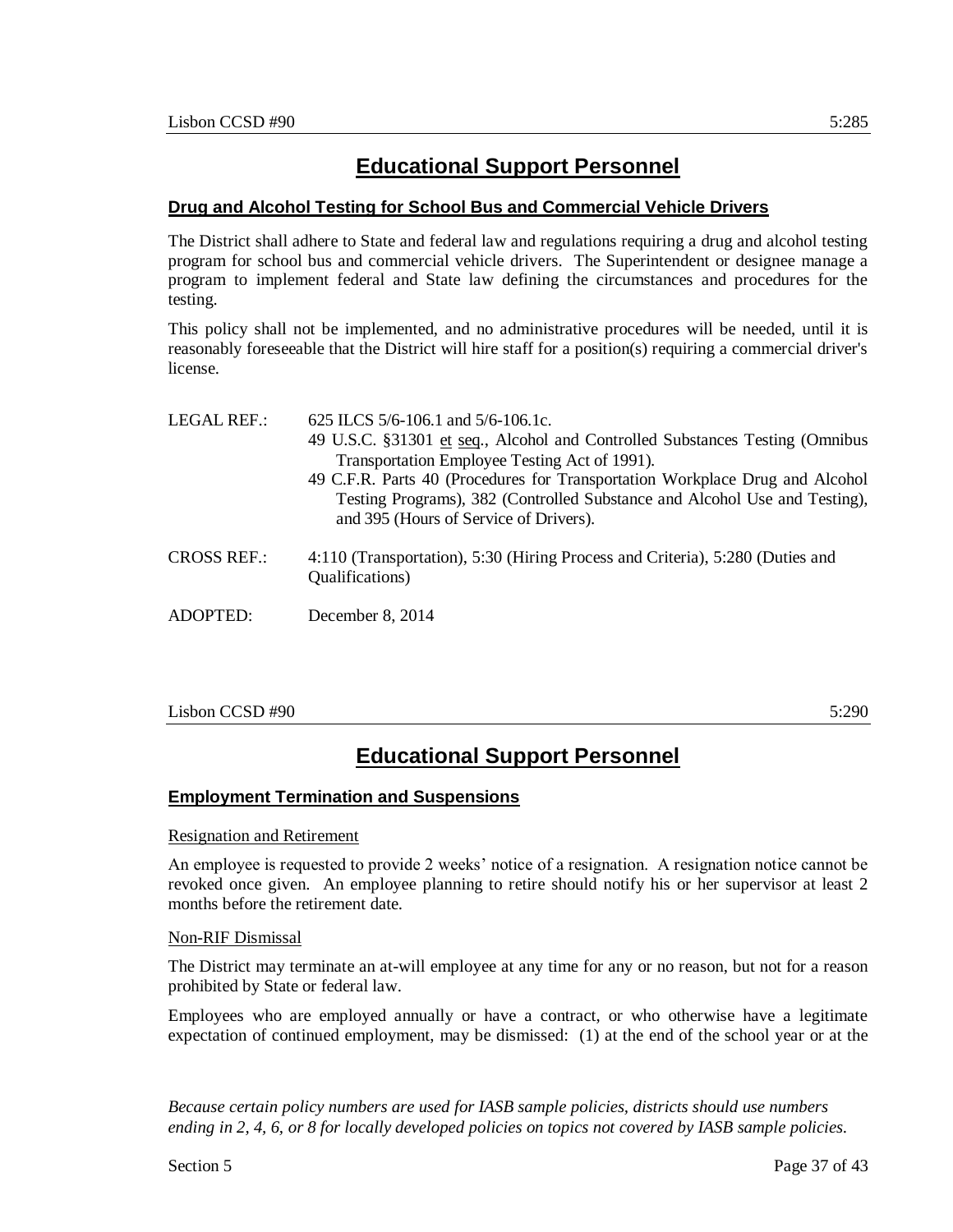end of their respective contract after being provided appropriate notice and after compliance with any applicable contractual provisions, or (2) mid-year or mid-contract provided appropriate due process procedures are provided.

The Superintendent is responsible for making dismissal recommendations to the School Board consistent with the Board's goal of having a highly qualified, high performing staff.

#### Reduction in Force and Recall

This section is applicable whenever the Board decides to decrease the number of educational support personnel or to discontinue some particular type of educational support service and, as a result of that action, an educational support employee is removed, dismissed, or his or her hours are reduced.

The Board shall use a seniority list to determine the order of dismissal or removal. The seniority list, categorized by positions, shows the length of continuing service of each full-time educational support employee. The employee with the shorter length of continuing service within the respective category of position shall be dismissed first.

Except as provided below, written notice will be given the employee by certified mail, return receipt requested, at least 30 days before the employee is removed or dismissed, or his or her hours are reduced, together with a statement of honorable dismissal and the reason therefore if applicable. The prior written notice will be extended to at least 90 days if the lay-off is due to the District entering into a contract with a third party for non-instructional services. The prior written notice will be shortened to at least 5 days before an employee's hours are reduced as a result of an unforeseen reduction in the student population.

Any vacancies for the following school term or within one calendar year from the beginning of the following school term, shall be offered to the employees so removed or dismissed from that category or any other category of position provided they are qualified to hold such positions.

#### Final Paycheck

A terminating employee's final paycheck will be adjusted for any unused, earned vacation credit. Employees are paid for all earned vacation. Terminating employees will receive their final pay on the next regular payday following the date of termination, except that an employee dismissed due to a reduction in force shall receive his or her final paycheck on or before the next regular pay date following the last day of employment.

#### Suspension

Except as provided below, the Superintendent is authorized to suspend an employee without pay as a disciplinary measure, during an investigation into allegations of misconduct or pending a dismissal hearing whenever, in the Superintendent's judgment, the employee's presence is detrimental to the District. A disciplinary suspension shall be with pay: (1) when the employee is exempt from the overtime provisions, or (2) until an employee with an employment contract for a definite term is provided a notice and hearing according to the suspension policy for professional employees.

Any criminal conviction resulting from the investigation or allegations shall require the employee to repay to the District all compensation and the value of all benefits received by the employee during the suspension. The Superintendent will notify the employee of this requirement when the employee is suspended.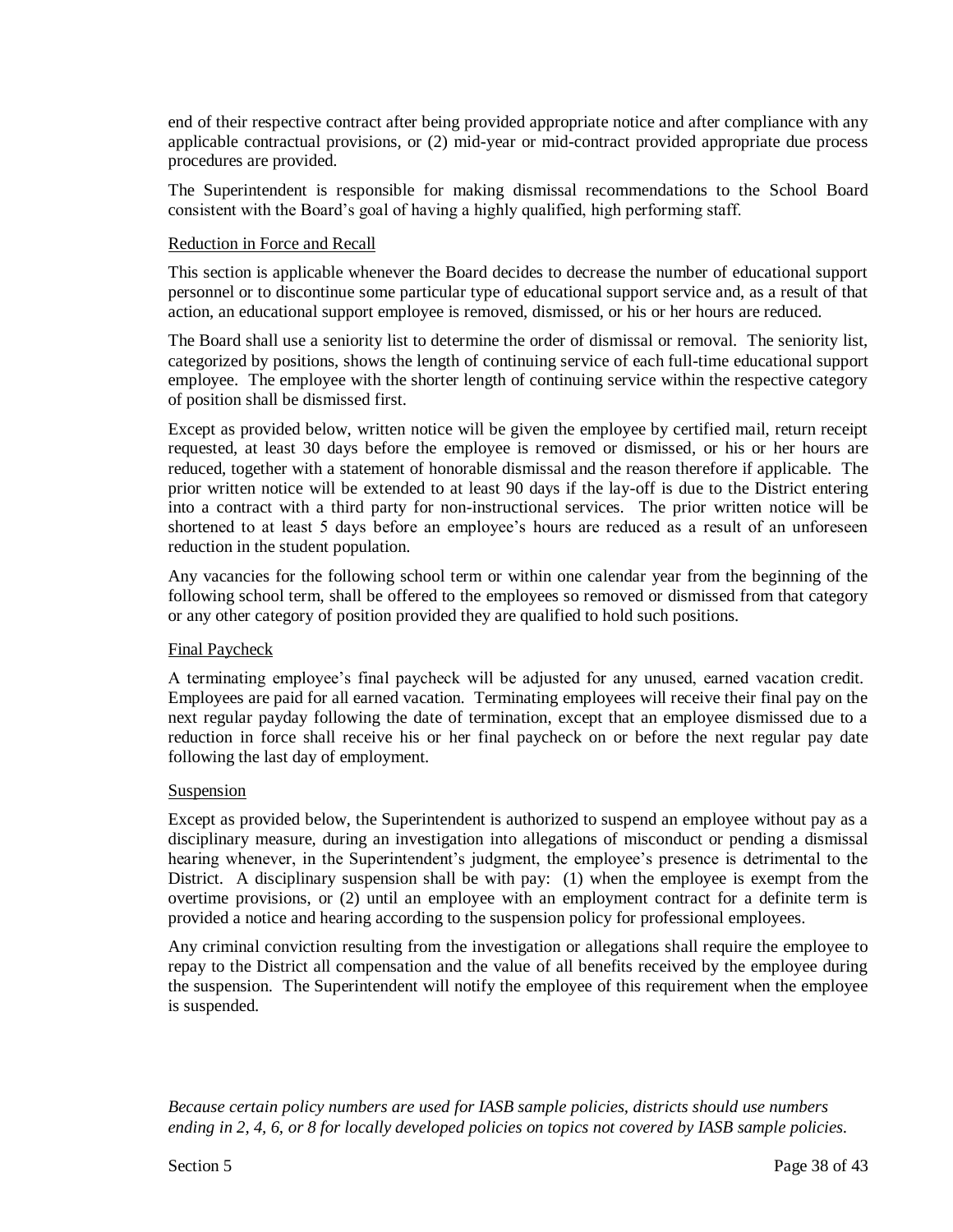| LEGAL REF.:        | 5 ILCS 430 et seq.<br>105 ILCS 5/10-22.34c and 5/10-23.5.<br>820 ILCS 105/4a.                                                            |
|--------------------|------------------------------------------------------------------------------------------------------------------------------------------|
| <b>CROSS REF.:</b> | 5:240 (Professional Personnel - Suspension), 5:270 (Educational Support<br>Personnel - Employment At-Will, Compensation, and Assignment) |
| ADOPTED:           | December $8, 2014$                                                                                                                       |

#### Lisbon CCSD #90 5:300

# **Educational Support Personnel**

#### **Schedules and Employment Year**

The Superintendent shall supervise a process for setting work schedules and an employment year for educational support employees in accordance with State and federal law, School Board policy, and applicable agreements and shall:

- 1. Assign each employee one supervisor who will establish a work schedule, including breaks, as required by building or District needs, work load, and the efficient management of human resources;
- 2. Allow for the ability to respond to changing circumstances by altering work schedules as needed; and
- 3. Consider the well-being of the employee. The Superintendent's approval is required to establish a flexible work schedule or job-sharing.

#### Breaks

An employee who works at least 7.5 continuous hours shall receive a 30-minute duty-free meal break that begins within the first 5 hours of the employee's workday. The District accommodates employees who are nursing mothers according to State and federal law.

| LEGAL REF.:        | Fair Labor Standards Act, 29 U.S.C. §207 et seq.<br>820 ILCS 105/, Minimum Wage Law.<br>820 ILCS 260/, Nursing Mothers in the Workplace Act.<br>105 ILCS 5/10-20.14a, 5/10-22.34, and 5/10-23.5. |
|--------------------|--------------------------------------------------------------------------------------------------------------------------------------------------------------------------------------------------|
| <b>CROSS REF.:</b> | 5:35 (Compliance with the Fair Labor Standards Act)                                                                                                                                              |

ADOPTED: December 8, 2014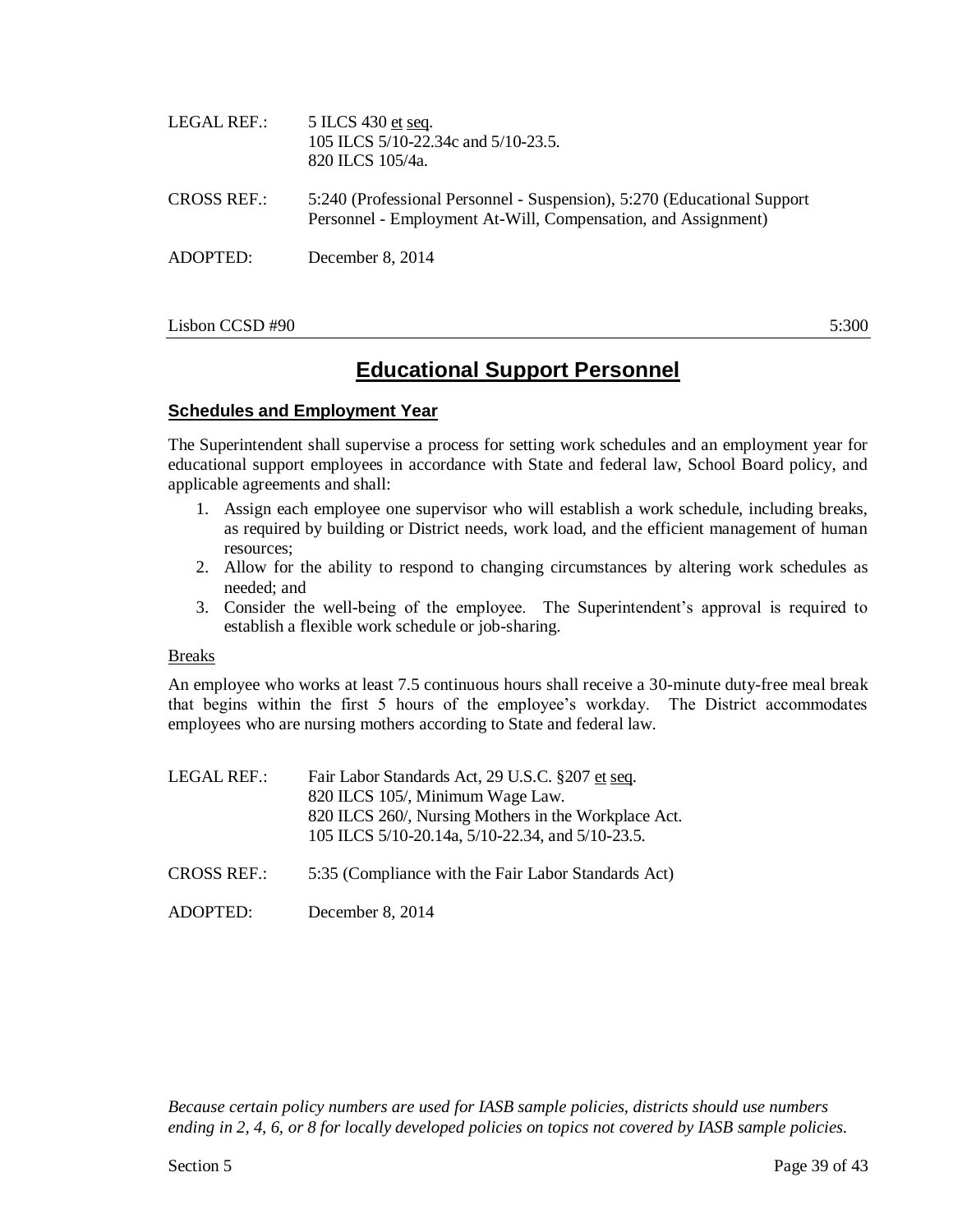# **Educational Support Personnel**

### **Compensatory Time-Off**

This policy governs the use of compensatory time-off by employees who: (1) are covered by the overtime provisions of the Fair Labor Standards Act, 29 U.S.C. §201 et seq., and (2) are not represented by an exclusive bargaining representative.

Employees may be given 1-1/2 hours of compensatory time-off in lieu of cash payment for each hour of overtime worked. Other than as provided below, at no time may an employee's accumulated compensatory time-off exceed 240 hours, which represents compensation for 160 hours of overtime. An employee whose work regularly includes public safety, emergency response, or seasonal activities may accumulate a maximum of 480 hours of compensatory time, which represents compensation for 320 hours of overtime. If an employee accrues the maximum number of compensatory time-off hours, the employee: (1) is paid for any additional overtime hours worked, at the rate of one and one-half times the employee's regular hourly rate of pay, and (2) does not accumulate compensatory time-off until the employee uses an equal amount of accrued time-off.

An employee who has accrued compensatory time-off shall be permitted to use such time in at least half-day components provided such requests do not unduly disrupt the District's operations. The employee's supervisor must approve a request to use compensatory time-off.

Upon termination of employment, an employee will be paid for unused compensatory time at the higher of:

- 1. The average regular rate received by such employee during the last three years of employment; or
- 2. The final regular rate received by such employee.

Compensatory time-off is time during which the employee is not working and is, therefore, not counted as "hours worked" for purposes of overtime compensation.

#### Implementation

The Superintendent or designee shall implement this policy in accordance with the FLSA. In the event of a conflict between the policy and the FLSA, the latter shall control.

| LEGAL REF.:        | Fair Labor Standards Act, 29 U.S.C. §201 et seq.; 29 C.F.R. Part 553.                                                                              |
|--------------------|----------------------------------------------------------------------------------------------------------------------------------------------------|
| <b>CROSS REF.:</b> | 5:35 (Compliance with the Fair Labor Standards Act), 5:185 (Family and<br>Medical Leave), 5:270 (Employment At-Will, Compensation, and Assignment) |
| ADOPTED:           | December 8, 2014                                                                                                                                   |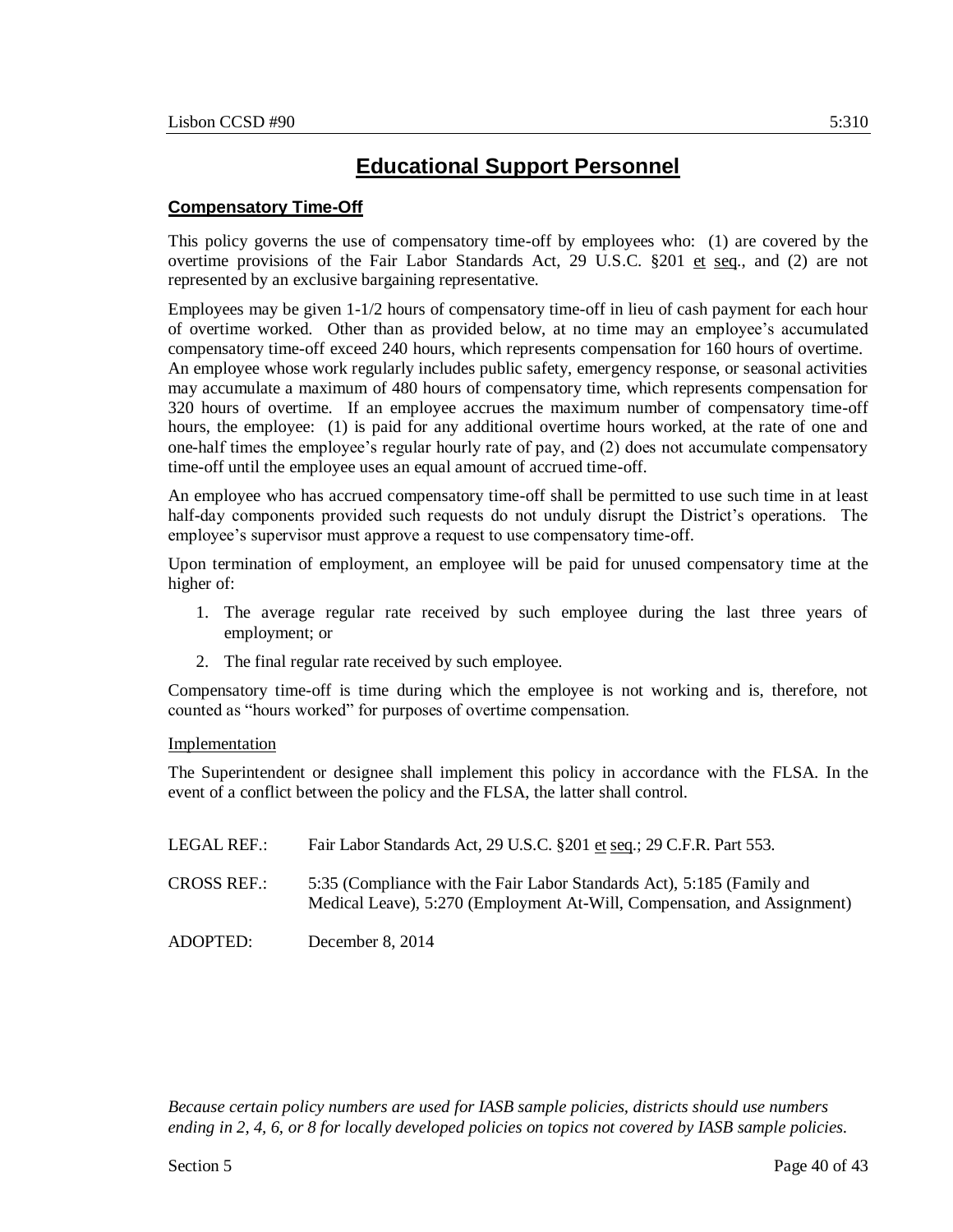# **Educational Support Personnel**

#### **Evaluation**

The Superintendent is responsible for designing and implementing a program for evaluating the job performance of each educational support staff member according to standards contained in School Board policies as well as in compliance with State law and any applicable collective bargaining agreement. The standards for the evaluation program shall include, but not be limited to:

- 1. Each employee shall be evaluated annually, preferably before the annual salary review.
- 2. The direct supervisor shall provide input.
- 3. The employee's work quality, promptness, attendance, reliability, conduct, judgment, and cooperation shall be considered.
- 4. The employee shall receive a copy of the annual evaluation.
- 5. All evaluations shall comply with State and federal law and any applicable collective bargaining agreement.

| <b>CROSS REF.:</b> | 5:10 (Equal Employment Opportunity and Minority Recruitment), 5:150 |
|--------------------|---------------------------------------------------------------------|
|                    | (Personnel Records)                                                 |

ADOPTED: December 8, 2014

#### $\sim$  5:330 5:330

## **Educational Support Personnel**

#### **Sick Days, Vacation, Holidays, and Leaves**

Each of the provisions in this policy applies to all educational support personnel to the extent that it does not conflict with an applicable collective bargaining agreement or individual employment contract or benefit plan; in the event of a conflict, such provision is severable and the applicable bargaining agreement or individual agreement will control.

#### Sick and Bereavement Leave

Full-time or part-time support personnel (custodians, cooks and paraprofessionals) receive 10 paid sick leave days per year based on their average number of hours worked per week. The district bookkeeper will receive 12 days per year. Unused sick leave shall accumulate to a maximum of 240 days.

Sick leave is defined in State law as personal illness, quarantine at home, serious illness or death in the immediate family or household, or birth, adoption, or placement for adoption. The Superintendent and/or designee shall monitor the use of sick leave.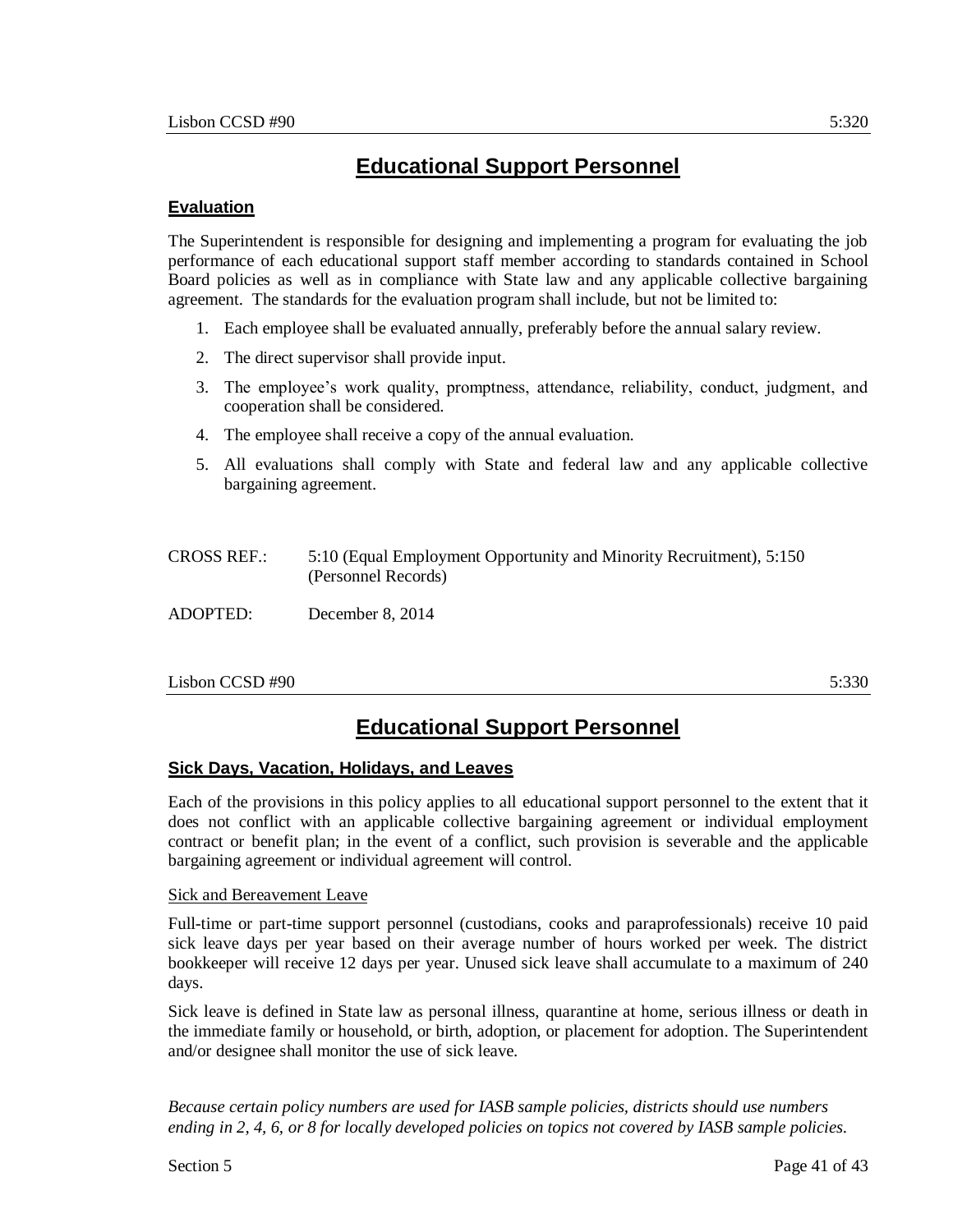As a condition for paying sick leave after 3 days absence for personal illness or 30 days for birth or as the Board or Superintendent deem necessary in other cases, the Board or Superintendent may require that the staff member provide a certificate from: (1) a physician licensed in Illinois to practice medicine and surgery in all its branches, (2) a chiropractic physician licensed under the Medical Practice Act, (3) an advanced practice nurse who has a written collaborative agreement with a collaborating physician that authorizes the advanced practice nurse to perform health examinations, (4) a physician assistant who has been delegated the authority to perform health examinations by his or her supervising physician, or (5) if the treatment is by prayer or spiritual means, a spiritual adviser or practitioner of the employee's faith. If the Board or Superintendent requires a certificate during a leave of less than 3 days for personal illness, the District shall pay the expenses incurred by the employee.

The use of paid sick leave for adoption or placement for adoption is limited to 30 days unless a longer leave is provided in an applicable collective bargaining agreement. The Superintendent may require that the employee provide evidence that the formal adoption process is underway.

#### Vacation

Twelve-month employees shall be eligible for paid vacation days according to the following schedule:

|                             |                | Monthly      | <b>Maximum Vacation</b>      |
|-----------------------------|----------------|--------------|------------------------------|
| <b>Length of Employment</b> |                | Accumulation | <b>Leave Earned Per Year</b> |
| From:                       | To:            |              |                              |
| Beginning of year 2         | End of year 5  | $0.83$ Days  | 10 Days per year             |
| Beginning of year 6         | End of year 15 | $1.25$ Days  | 15 Days per year             |
| Beginning of year 16        | End of year    | $1.67$ Days  | 20 Days per year             |

Part-time employees who work at least half-time are entitled to vacation days on the same basis as full-time employees, but the pay will be based on the employee's average number of part-time hours per week during the last vacation accrual year. The Superintendent will determine the procedure for requesting vacation.

Vacation days earned in one fiscal year must be used by the end of the current fiscal year; they do not accumulate. Employees resigning or whose employment is terminated are entitled to the monetary equivalent of all earned vacation.

#### **Holidays**

Unless the District has a waiver or modification of the School Code pursuant to Section 2-3.25g or 24-2(b) allowing it to schedule school on a holiday listed below, District employees will not be required to work on:

| New Year's Day                    | Labor Day        |
|-----------------------------------|------------------|
| Martin Luther King Jr.'s Birthday | Columbus Day     |
| Abraham Lincoln's Birthday        | Veteran's Day    |
| Casimir Pulaski's Birthday        | Thanksgiving Day |
| Memorial Day                      | Christmas Day    |
| Independence Day                  |                  |

A holiday will not cause a deduction from an employee's time or compensation. The District may require educational support personnel to work on a school holiday during an emergency or for the continued operation and maintenance of facilities or property.